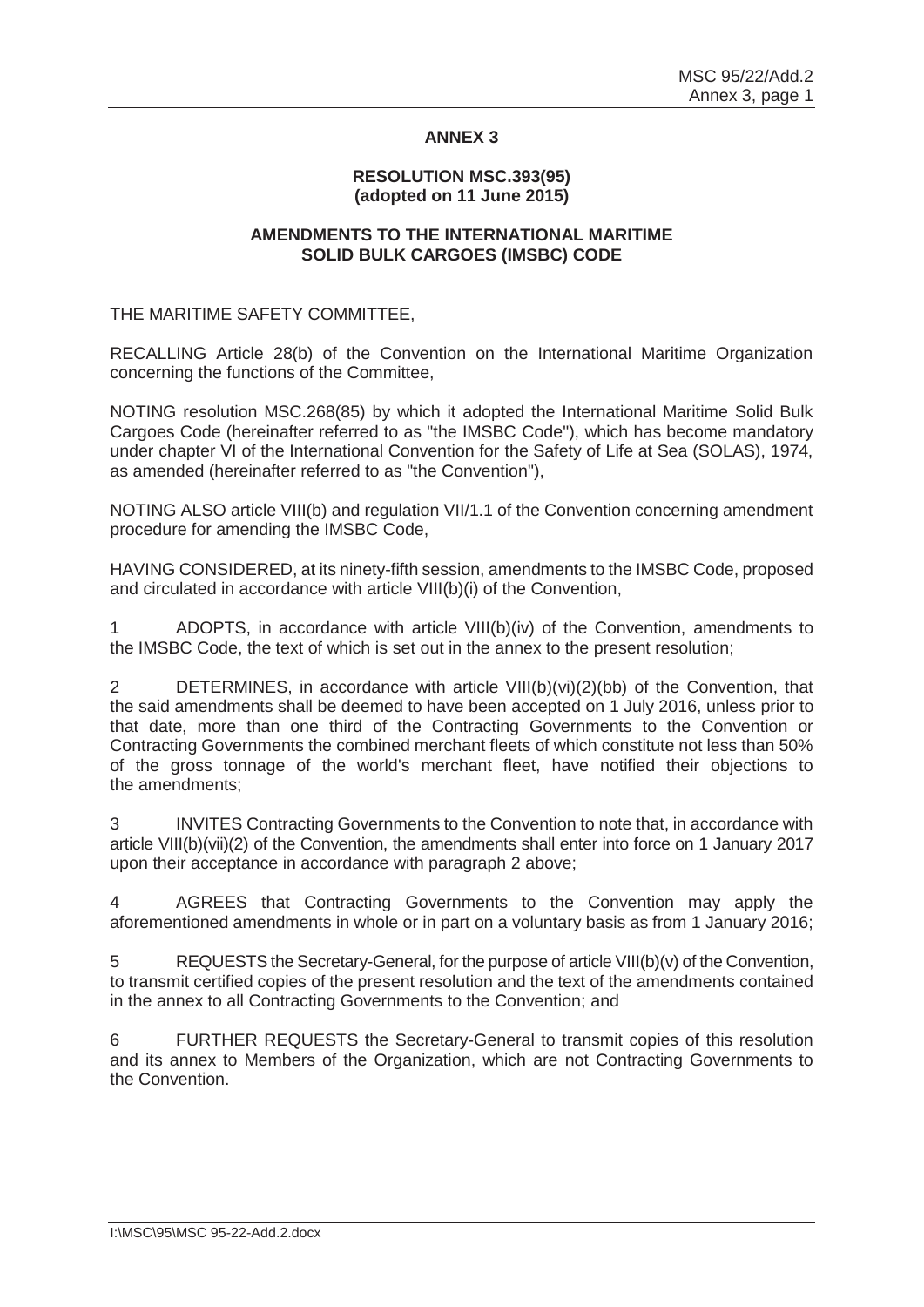## ANNEX

## **AMENDMENTS TO THE INTERNATIONAL MARITIME SOLID BULK CARGOES (IMSBC) CODE**

## **Contents**

1 At the end, a new entry "appendix 5" is added with the following:

"**Appendix 5** Bulk Cargo Shipping Names in three languages (English, Spanish and French)"

# **Section 1 General provisions**

## **1.4 Application and implementation of this Code**

2 In paragraph 1.4.2, the following entries are inserted in the corresponding order:

"Paragraph 4.2.2.2;"

"Section 14 Prevention of pollution by cargo residues from ships;".

3 In the existing paragraph 1.4.2, the line for "Appendices other than appendix 1 Individual schedules of solid bulk cargoes; and" is replaced with the following:

"Appendices other than appendix 1 (Individual schedules of solid bulk cargoes) and appendix 5 (Bulk Cargo Shipping Names in three languages (English, Spanish and French)); and"

## **1.6 Conventions**

4 In the body of paragraph 1.6, at the end of the first sentence, the words "are reproduced in full" are replaced by the words "the relevant parts are reproduced below".

#### **Chapter VI Carriage of cargoes**

5 The title of chapter VI is replaced by the following:

# **"Carriage of cargoes and oil fuels"**

#### **Part A**

#### *General provisions*

# **Regulation 1 Application**

6 At the beginning of paragraph 1, the words "Unless expressly provided otherwise," are added and the existing word "This" is replaced by the word "this".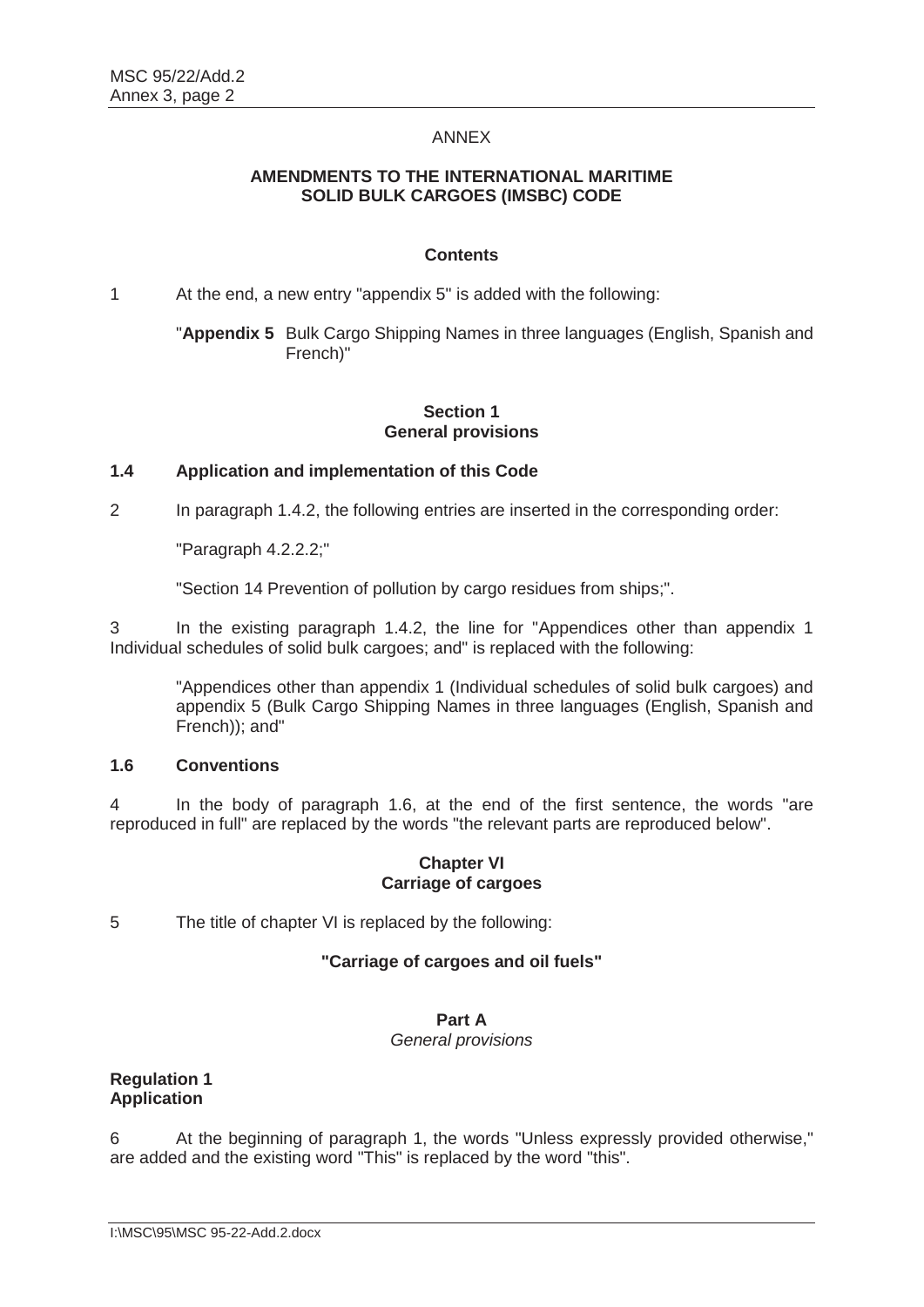# **Regulation 4 The use of pesticides in ships**

In the footnote, in subparagraph .2, the reference for "(MSC.1/Circ.1264)" is replaced by "(MSC.1/Circ.1264, as amended by MSC.1/Circ.1396)".

## **1.7 Definitions**

8 In the definition for "*Manual of Tests and Criteria*", replace the words (ST/SG/AC.10/11/Rev.5/Amendment 1) by the words "(ST/SG/AC.10/11/Rev.5/Amendment 2)".

## **Section 3**  *Safety of personnel and ship*

## **3.1 General requirements**

- 9 After the existing paragraph 3.1.1, insert a new paragraph 3.1.2 with the following:
	- "3.1.2 Routine on board operational fire safety risk assessments shall be carried out by the ship's crew for cargo handling areas on self-unloading bulk carriers featuring internally installed conveyor systems within the ship's structure. Due consideration shall be given to fire prevention and the effective operation of fire detection systems, containment and suppression under all anticipated operating conditions and cargoes. The fire safety risk assessments shall be detailed in the ship's Safety Management System (SMS) together with a recommended timing to provide regular assessments."

and the existing paragraph 3.1.2 is renumbered as 3.1.3.

#### **3.2 Poisoning, corrosive and asphyxiation hazards**

10 In paragraph 3.2.4, the corresponding footnote is amended to read as follows:

"Refer to the *Revised recommendations for entering enclosed spaces aboard ships*, adopted by the Organization by resolution A.1050(27)."

## **3.6 Cargo under in-transit fumigation**

11 In paragraph 3.6.1, the existing footnote at the end of the paragraph is amended to read as follows:

Refer to the Recommendations on the safe use of pesticides in ships applicable to the fumigation of cargo holds (MSC.1/Circ.1264), as amended by MSC.1/Circ.1396.."

and, in paragraph 3.6.2, the existing footnote at the end of the word "valves" in the end of the third sentence, and the existing footnote at the end of the paragraph are amended, respectively, to read as follows:

- "† Refer to paragraph 3.3.2.4 of MSC.1/Circ.1264."
- "ǂ Refer to paragraph 3.3.2.10 of MSC.1/Circ.1264".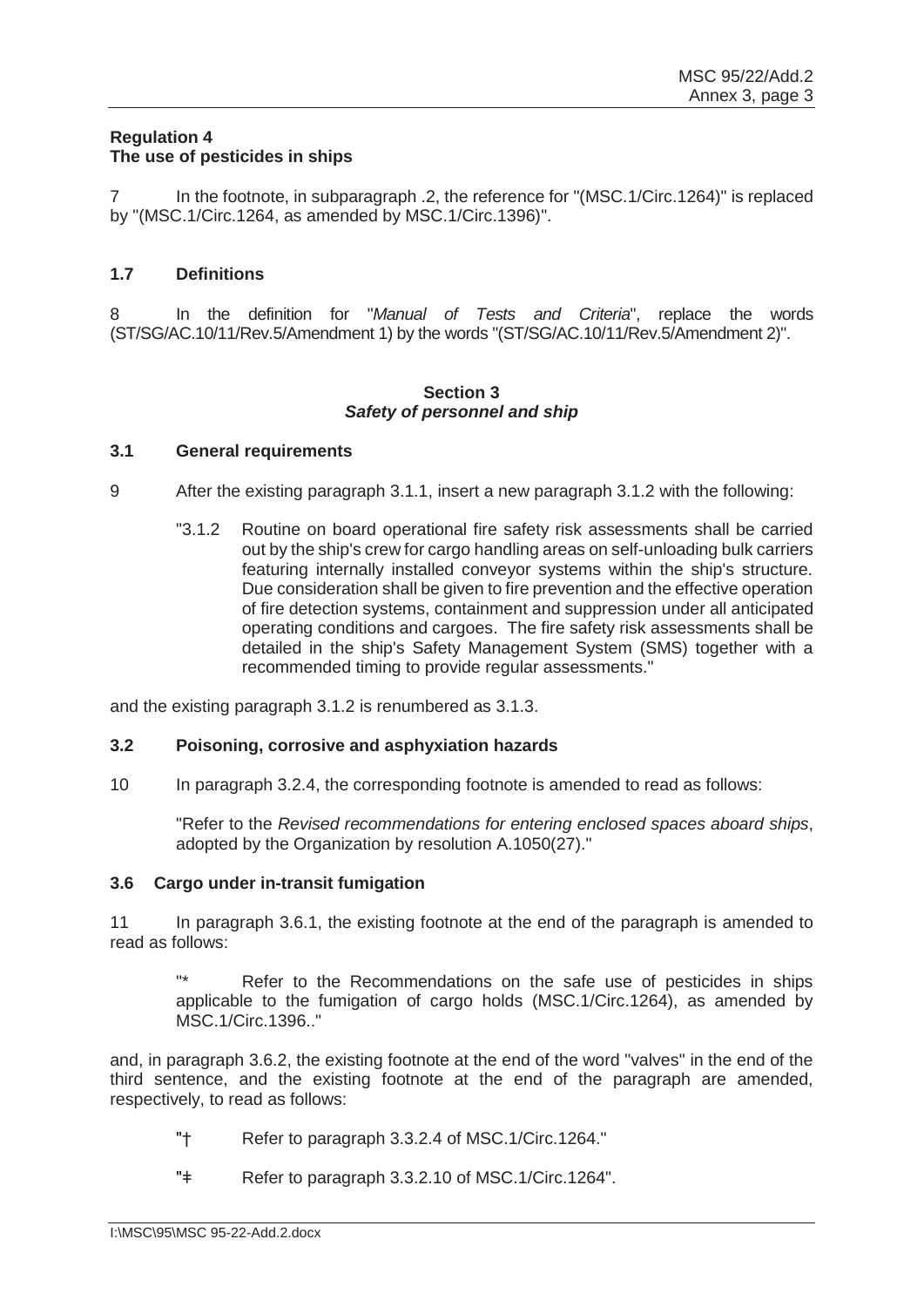\*

"

## **Section 4 Assessment of acceptability of consignments for safe shipment**

## **4.2 Provision of information**

\_\_\_\_\_\_\_\_\_\_\_\_\_\_\_\_\_\_\_\_

12 The existing paragraph 4.2.2 is renumbered as "4.2.2.1" and the following new paragraph "4.2.2.2" is added:

"4.2.2.2 The cargo information should include whether or not the cargo is harmful to the marine environment\*.

"

13 In paragraph 4.2.3, in the "Form for cargo information for Solid Bulk Cargoes", after the row for that describes Group of the cargo, the following rows are inserted:

Classification relating to MARPOL Annex V

 $\Box$  harmful to the marine environment

not harmful to the marine environment

# **Section 7 Cargoes that may liquefy**

## **7.3 Provisions for cargoes that may liquefy**

## **7.3.1 General**

14 The existing paragraphs 7.3.1.1 to 7.3.1.4 are replaced by the following:

"7.3.1.1 Concentrates or other cargoes which may liquefy shall only be accepted for loading when the actual moisture content of the cargo is less than its TML. Notwithstanding this provision, cargoes having moisture content in excess of the TML may be carried on a specially constructed or fitted cargo ship for confining cargo shift specified in paragraph 7.3.2.

7.3.1.2 Notwithstanding the provisions in section 1.4 of this Code, the requirements in sections 4.2.2.9, 4.2.2.10, 4.3.2 to 4.3.5, 4.5, 4.6 and 8 of this Code need not apply to a cargo which may liquefy provided that the cargo is carried on a specially constructed or fitted cargo ship for confining cargo shift specified in paragraph 7.3.2 or on a specially constructed ship for dry powdery cargoes specified in paragraph 7.3.3.

7.3.1.3 Cargoes which contain liquids other than packaged canned goods or the like shall not be stowed in the same cargo space above or adjacent to these solid bulk cargoes.

Refer to paragraphs 3.2 and 3.4 of *2012 Guidelines for the implementation of MARPOL Annex V* (MEPC.219(63)) (See paragraph 14.2 in this Code)."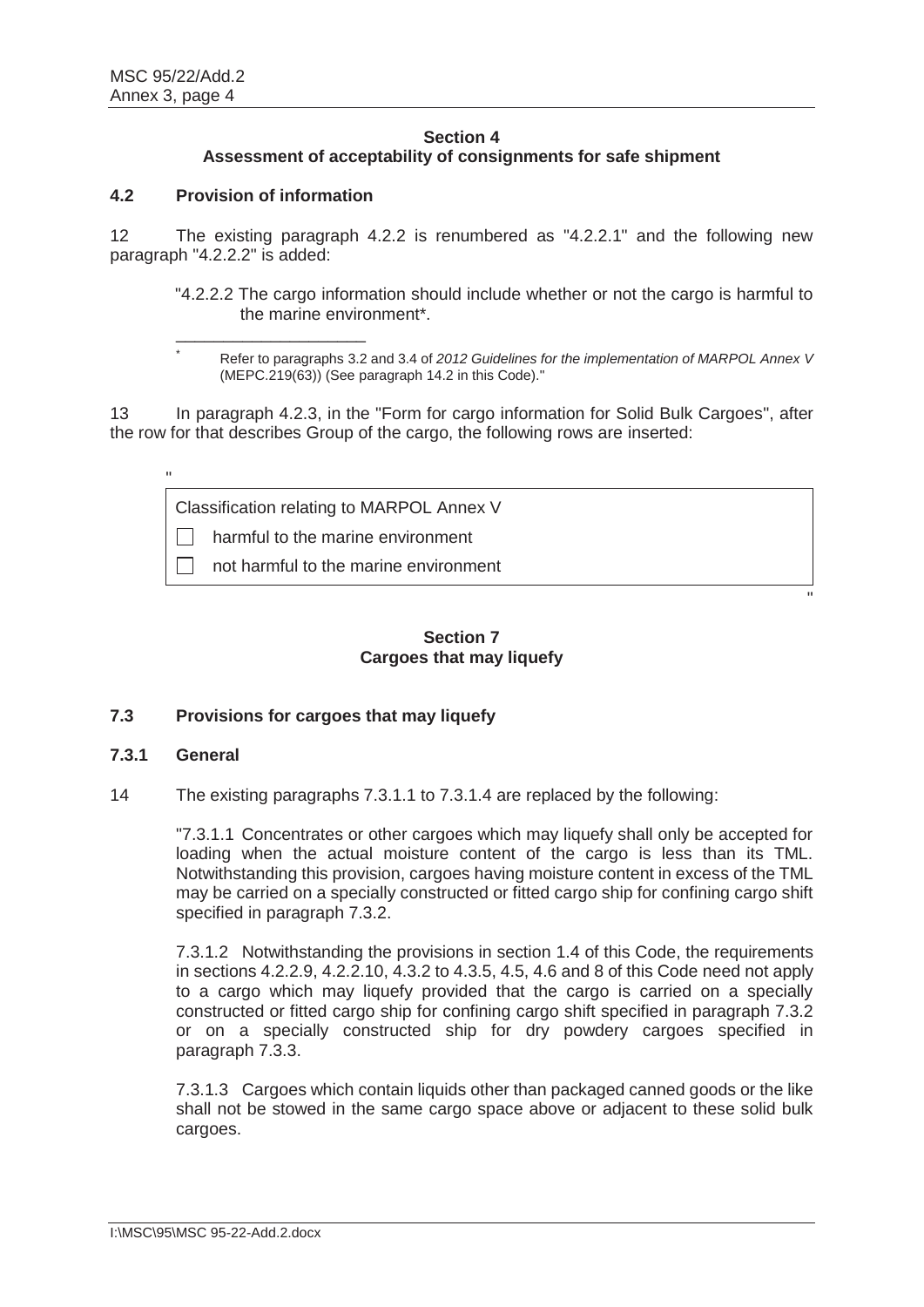7.3.1.4 Adequate measures shall be taken to prevent liquids entering the cargo space in which these solid bulk cargoes are stowed during the voyage.

7.3.1.5 Masters shall be cautioned about the possible danger of using water to cool these cargoes while the ship is at sea. Introducing water may bring the moisture content of these cargoes to a flow state. When necessary, due regard shall be paid to apply water in the form of spray."

## **7.3.2 Specially constructed or fitted cargo ships**

15 The existing subsection 7.3.2 is replaced by the following:

## **"7.3.2 Specially constructed or fitted cargo ships for confining cargo shift**

7.3.2.1 Specially constructed cargo ships for confining cargo shift shall have permanent structural boundaries, so arranged as to confine any shift of cargo to an acceptable limit. The ship concerned shall carry evidence of approval by the Administration.

7.3.2.2 Specially fitted cargo ships for confining cargo shift shall be fitted with specially designed portable divisions to confine any shift of cargo to an acceptable limit. Specially fitted cargo ships shall be in compliance with the following requirements:

- .1 The design and positioning of such special arrangements shall adequately provide not only the restraint of the immense forces generated by the flow movement of high-density bulk cargoes, but also for the need to reduce to an acceptable safe level the potential heeling movements arising out of a transverse cargo flow across the cargo space. Divisions provided to meet these requirements shall not be constructed of wood.
- .2 The elements of the ship's structure bounding such cargo shall be strengthened, as necessary.
- .3 The plan of special arrangements and details of the stability conditions on which the design has been based shall have been approved by the Administration. The ship concerned shall carry evidence of approval by the Administration.

7.3.2.3 A submission made to an Administration for approval of such a ship shall include:

- .1 relevant structural drawings, including scaled longitudinal and transverse sections;
- .2 stability calculations, taking into account loading arrangements and possible cargo shift, showing the distribution of cargo and liquids in tanks, and of cargo which may become fluid; and
- .3 any other information which may assist the Administration in the assessment of the submission."
- 16 Add the following new subsection 7.3.3:
	- "7.3.3 Specially constructed cargo ships for dry powdery cargoes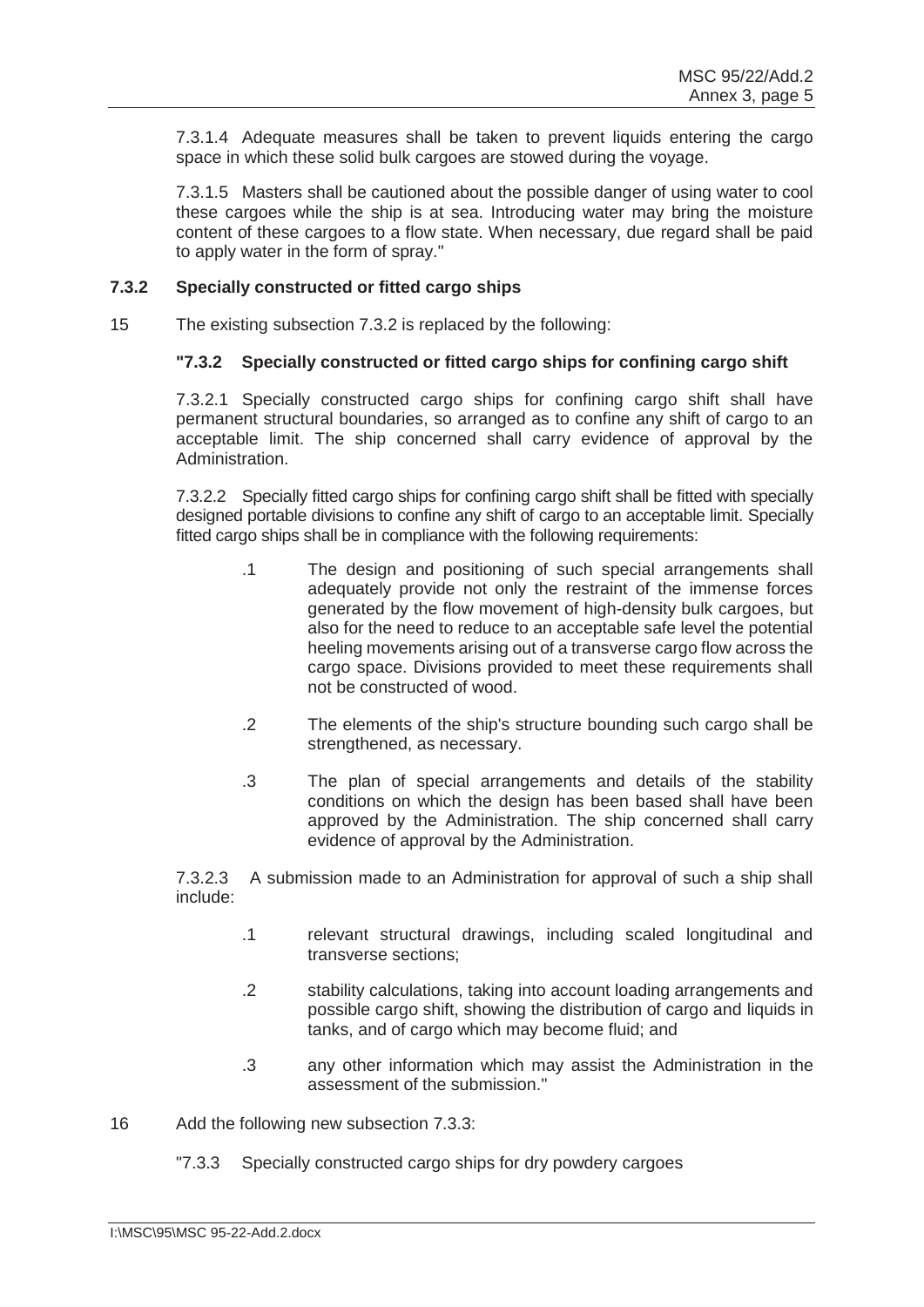7.3.3.1 Specially constructed cargo ships for dry powdery cargoes shall be designed and constructed to:

- .1 carry solely dry powdery cargoes; and
- .2 handle cargoes by means of closed type systems using pneumatic equipment which prevent the cargo from the exposure to weather.
- 7.3.3.2 The ship concerned shall carry evidence of approval by the Administration."

## **Section 8 Test procedures for cargoes that may liquefy**

# **8.1 General**

17 In the end of paragraph "8.1", the words "unless the cargo is carried in a specially constructed or fitted ship" are deleted.

## **Section 9 Materials possessing chemical hazards**

# **9.2.3. Materials hazardous only in bulk (MHB)**

## **9.2.3.1 General**

18 After the existing paragraph 9.2.3.1.3, two new paragraphs 9.2.3.1.4 and 9.2.3.1.5 are added with the following:

- "9.2.3.1.4 Although the chemical hazards are intended to be closely defined in order to establish a uniform approach to MHB classification, where human experience or other factors indicate the need to consider other chemical hazards, these shall always be taken into account. Where deviations from the chemical hazards described in 9.2.3.2 to 9.2.3.7, have been recognized (Other hazards (OH)), they shall be properly recorded with justifications. Other hazards are to be included in the section for "Hazard" in the individual schedule.
- 9.2.3.1.5 A notational reference shall accompany the MHB designation in the "Class" cell of the Characteristics table for each individual schedule for cargoes classified as MHB. When a material possesses one or more of the chemical hazards as defined below, the notational reference for each hazard shall be included in the "Class" cell. A summary of the notational references is presented in the table below:

| <b>Chemical Hazard</b>                    | <b>Notational</b><br><b>Reference</b> |
|-------------------------------------------|---------------------------------------|
| Combustible solids                        | CB                                    |
| Self-heating solids                       | <b>SH</b>                             |
| Solids that evolve flammable gas when wet | WF                                    |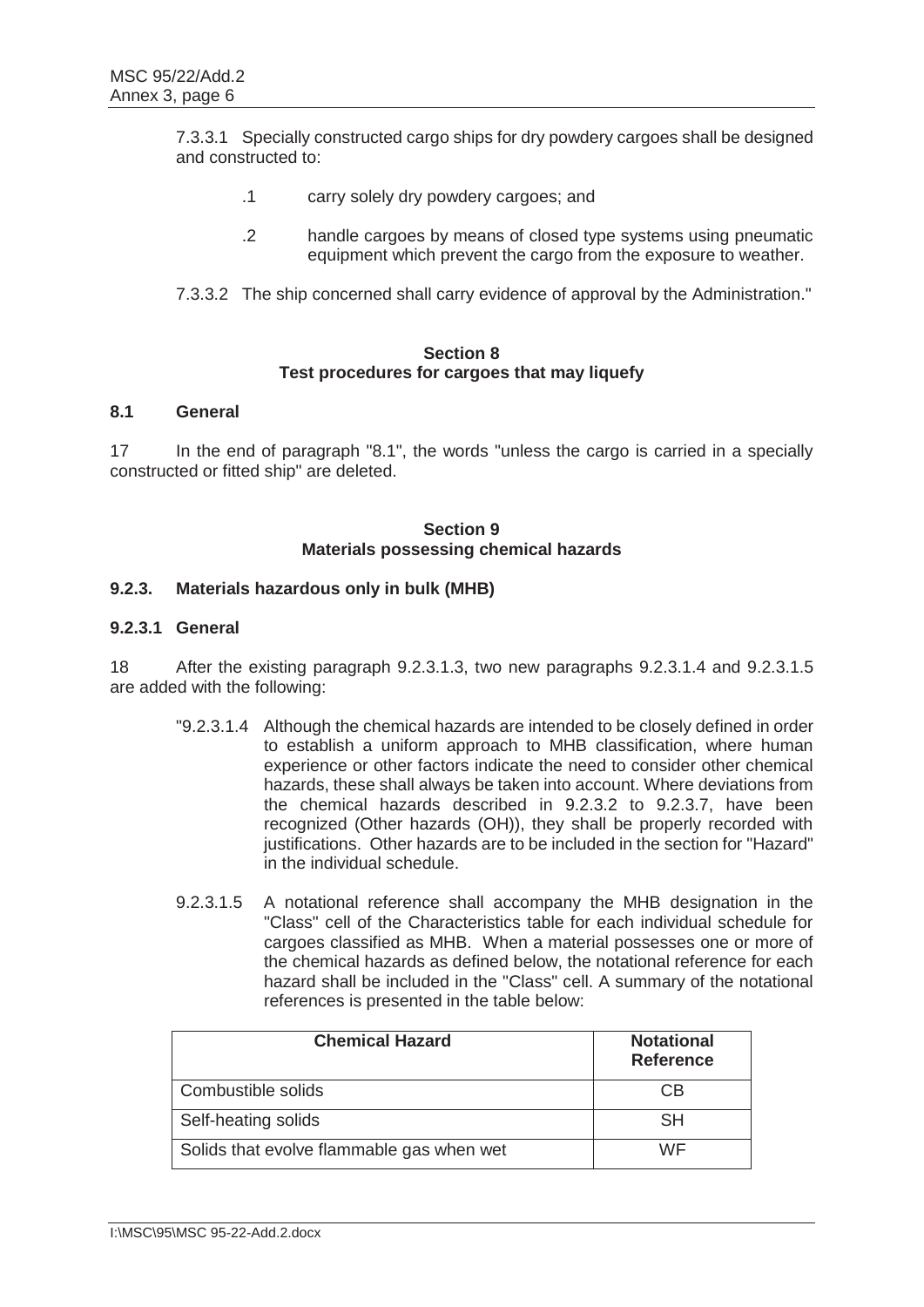| Solids that evolve toxic gas when wet | WT. |
|---------------------------------------|-----|
| Toxic solids                          |     |
| Corrosive solids                      | СR  |
| Other hazards                         | NО  |

" "The contract of the contract of the contract of the contract of the contract of the contract of the contract of the contract of the contract of the contract of the contract of the contract of the contract of the contrac

and amend the following subsection headings under 9.2.3 as follows:

## "**9.2.3.2 Combustible solids: MHB (CB)**

## **9.2.3.3 Self-heating solids: MHB (SH)**

## **9.2.3.4 Solids that evolve flammable gas when wet: MHB (WF)**

**9.2.3.5 Solids that evolve toxic gas when wet: MHB (WT)** 

- **9.2.3.6 Toxic solids: MHB (TX)**
- **9.2.3.7 Corrosive solids: MHB (CR)**"

#### **9.2.3.7** *Corrosive solids*

19 In paragraph 9.2.3.7.3, replace the reference "ISO 3574:199" by the reference "ISO 3574:1999".

#### **9.3 Stowage and segregation requirements**

## **9.3.3 Segregation between bulk materials possessing chemical hazards and dangerous goods in packaged form**

20 The second paragraph of the existing paragraph 9.3.3.1, before the table, is numbered as "9.3.3.2".

#### **Section 13 References to related information and recommendations**

#### **13.1 General**

21 In paragraph 13.1, after the words "IMO Instruments", insert the words "and other international standards (such as ISO, IEC)".

#### **13.2 Reference list**

22 In paragraph 13.2, after the words "IMO Instruments", in the first sentence, insert the words "or standard"; and, in the third sentence of the paragraph, after the words "IMO Instruments", insert the words "or reference standard".

23 In the heading of the table, in column "Reference to the relevant IMO instruments (2)", add the words "or standard" after the words "IMO instruments".

#### **13.2.3** *Fire-extinguishing arrangements*

24 Under section 13.2.3 of the table, insert a new second row with the following: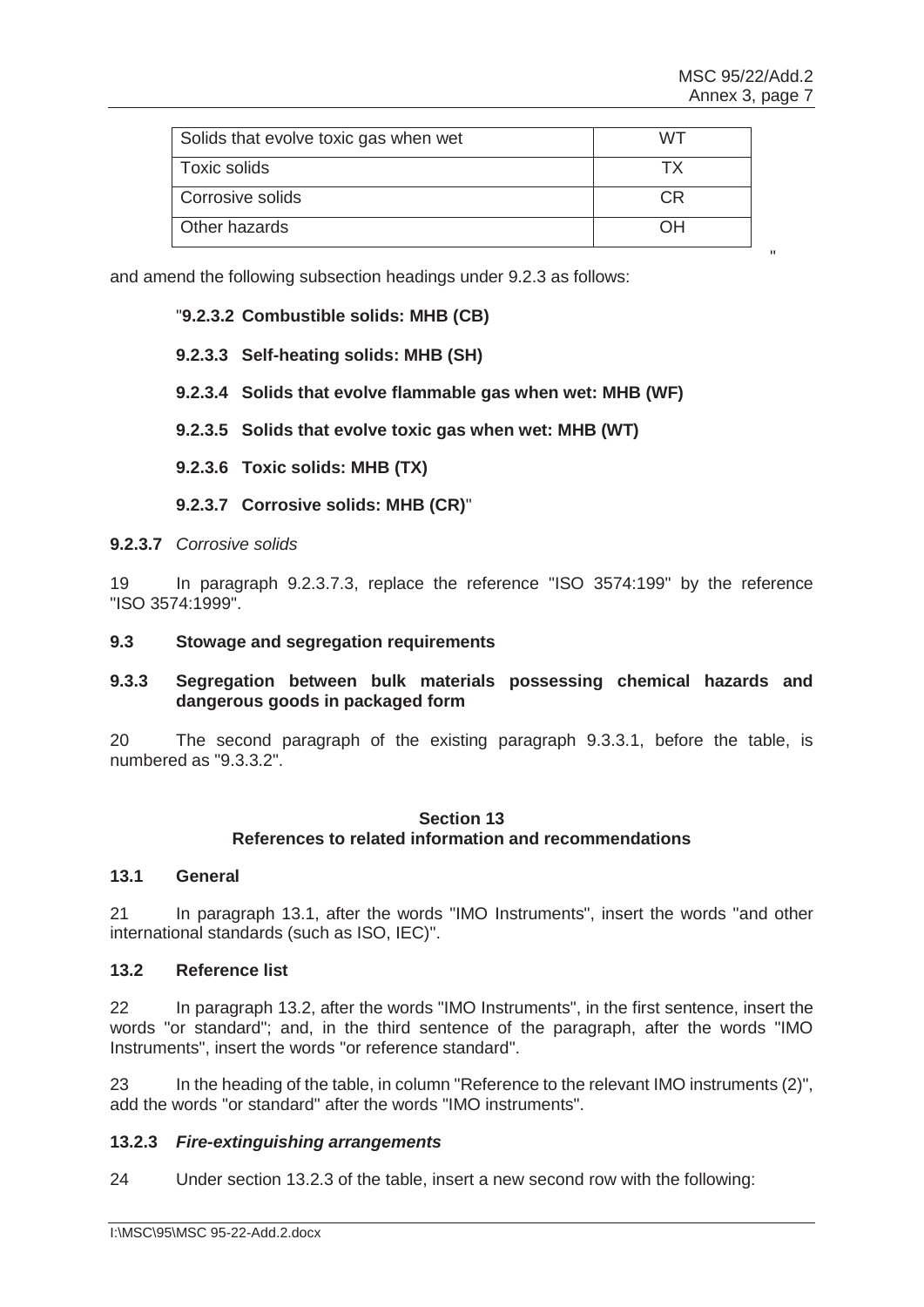| н |                 |                    |                                             |
|---|-----------------|--------------------|---------------------------------------------|
|   | General Group B | FSS Code chapter 5 | <b>Fixed Gas Fire-Extinguishing Systems</b> |

"

"

"

"

and under section 13.2.3 of the table, in the column "Reference to the relevant IMO instruments (2)", for entry "Groups A, B and C", replace the text with "MSC/Circ.1395/Rev.2; and, in the column "Subject (3)", after the words "may be exempted", add the words "or for which a fixed gas fire-extinguishing system is ineffective".

## **13.2.4** *Ventilation*

25 Under section 13.2.4 of the table, at the end of the section, insert three new rows with the following:

| $\mathbf{H}$ |                        |                 |                                                                                |
|--------------|------------------------|-----------------|--------------------------------------------------------------------------------|
|              | General Group B        | MSC.1/Circ.1434 | Unified Interpretation of SOLAS II-2/19.3.4                                    |
|              | General Group B        | MSC.1/Circ.1120 | Unified Interpretation of SOLAS including II-2<br>/19.3.2, 19.3.4 and 19.3.4.2 |
|              | <b>General Group B</b> | IEC 60092-506   | Electrical standards for equipment safe for use<br>in an explosive atmosphere  |

## **13.2.6** *Gas detection*

26 Under section 13.2.6 of the table, in the column "Reference to the relevant IMO instruments (2)", the words "section 3" are replaced by "as amended by MSC.1/Circ.1396",

and, at the end of the section, insert a new row with the following:

| General | IEC 60092-506 | Electrical standards for equipment safe for use in an<br>explosive atmosphere |
|---------|---------------|-------------------------------------------------------------------------------|
|         |               |                                                                               |

#### **13.2.10** *Segregation*

"

27 Under section 13.2.10 of the table, at the end of the section, insert a new row with the following:

| п |         |               |                                                              |
|---|---------|---------------|--------------------------------------------------------------|
|   | Group B | IEC 60092-352 | Standards for electrical cable penetrations in<br>boundaries |

## **13.2.12** *Entering enclosed spaces*

28 Under section 13.2.12 of the table, in the column "Reference to the relevant IMO instruments (2)", amend the text to read "resolution A.1050(27), 30 November 2011"; and in the column "Subject (3)", amend the title to read "Revised recommendations for entering enclosed spaces aboard ships".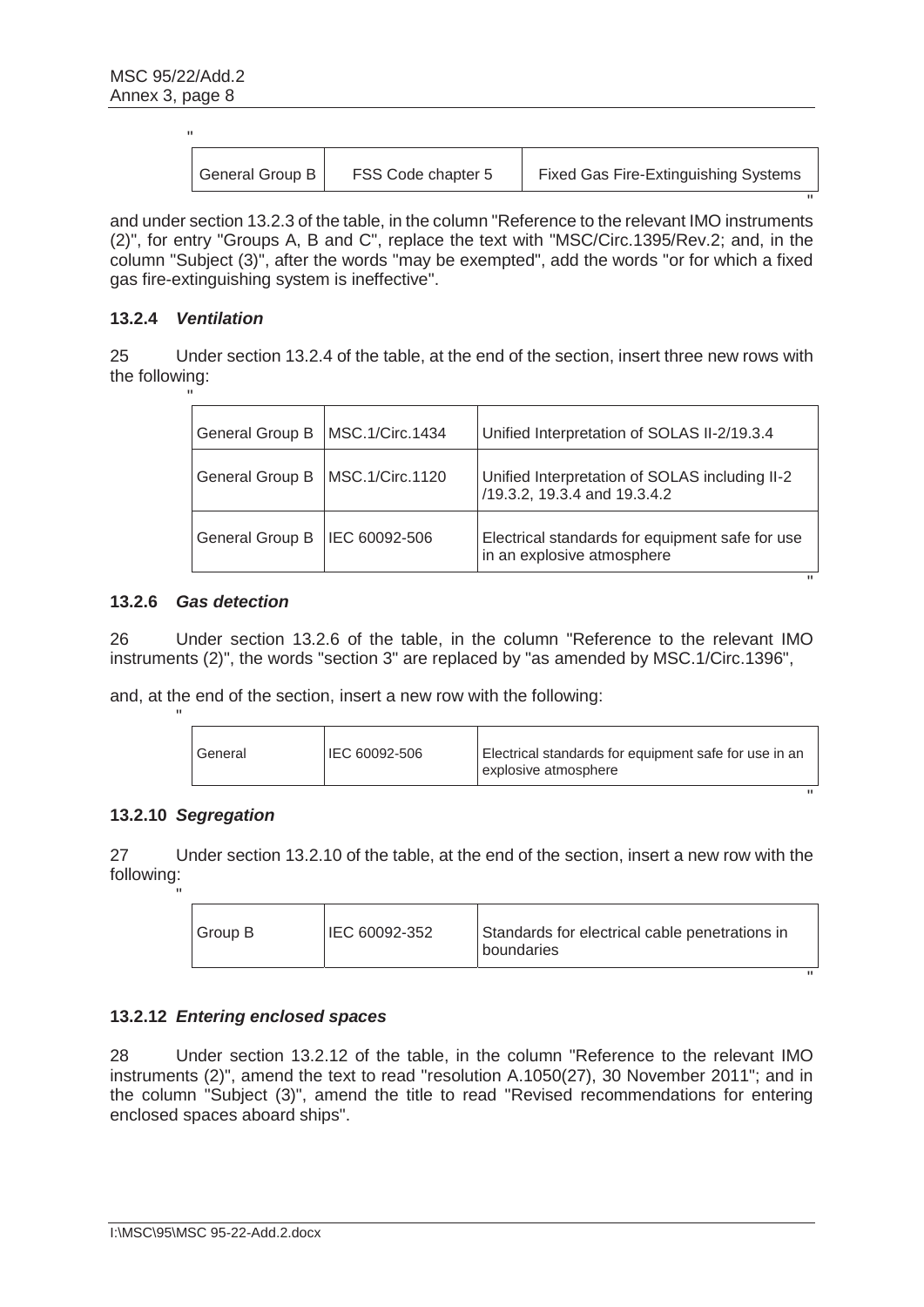"

## **13.2.13** *Avoidance of excessive stresses*

29 Under section 13.2.13 of the table, at the end of the section, insert two new rows with the following:

| 2.1.2 | Resolution A.862(20),<br>as amended | Code of Practice for the Safe Loading and<br>Unloading of Bulk Carriers (BLU Code) |
|-------|-------------------------------------|------------------------------------------------------------------------------------|
| 2.1.2 | MSC.1/Circ.1357                     | Additional Considerations for the Safe Loading<br>of Bulk Carriers                 |

30 A new "Section 14" is added with the following texts:

# **"Section 14 Prevention of pollution by cargo residues from ships**

14.1 The provisions of this section address the management of residues of solid bulk cargoes, in relation to the *2012 Guidelines for the implementation of MARPOL Annex V* (resolution MEPC.219(63), as amended) (the Guidelines). In accordance with MARPOL Annex V, the management of the residues of solid bulk cargoes depends primarily on the classification of a solid bulk cargo as to whether it is harmful to the marine environment (HME) or non-HME. The responsibility for classifying and declaring, whether a solid bulk cargo is HME or non-HME, lies with the shipper as per section 3.4 of the Guidelines. The information in this section is provided in order to assist users of the IMSBC Code.

14.2 The Guidelines assist with the implementation of requirements in MARPOL Annex V. The text of the Guidelines, relevant to residues of solid bulk cargoes is reproduced below. The Guidelines may be amended after the adoption of this version of the IMSBC Code, and the latest version of the Guidelines should always be referred to.

# "**2012 GUIDELINES FOR THE IMPLEMENTATION OF MARPOL ANNEX V**

## **PREFACE**

(Not reproduced.)

# **1 INTRODUCTION**

1.1 The revised MARPOL Annex V with an entry into force date of 1 January 2013, prohibits the discharge of all types of garbage into the sea unless explicitly permitted under the Annex. These guidelines have been developed taking into account the regulations set forth in Annex V, as amended, of the International Convention for the Prevention of Pollution from Ships, (MARPOL) (hereinafter referred to as the "Convention"). The purpose of these guidelines is to provide guidance to governments, shipowners, ship operators, ships' crews, cargo owners, port reception facility operators and equipment manufacturers. The guidelines are divided into the following six sections that provide a general framework upon which governments can formulate programmes:

- Introduction;
- Garbage management: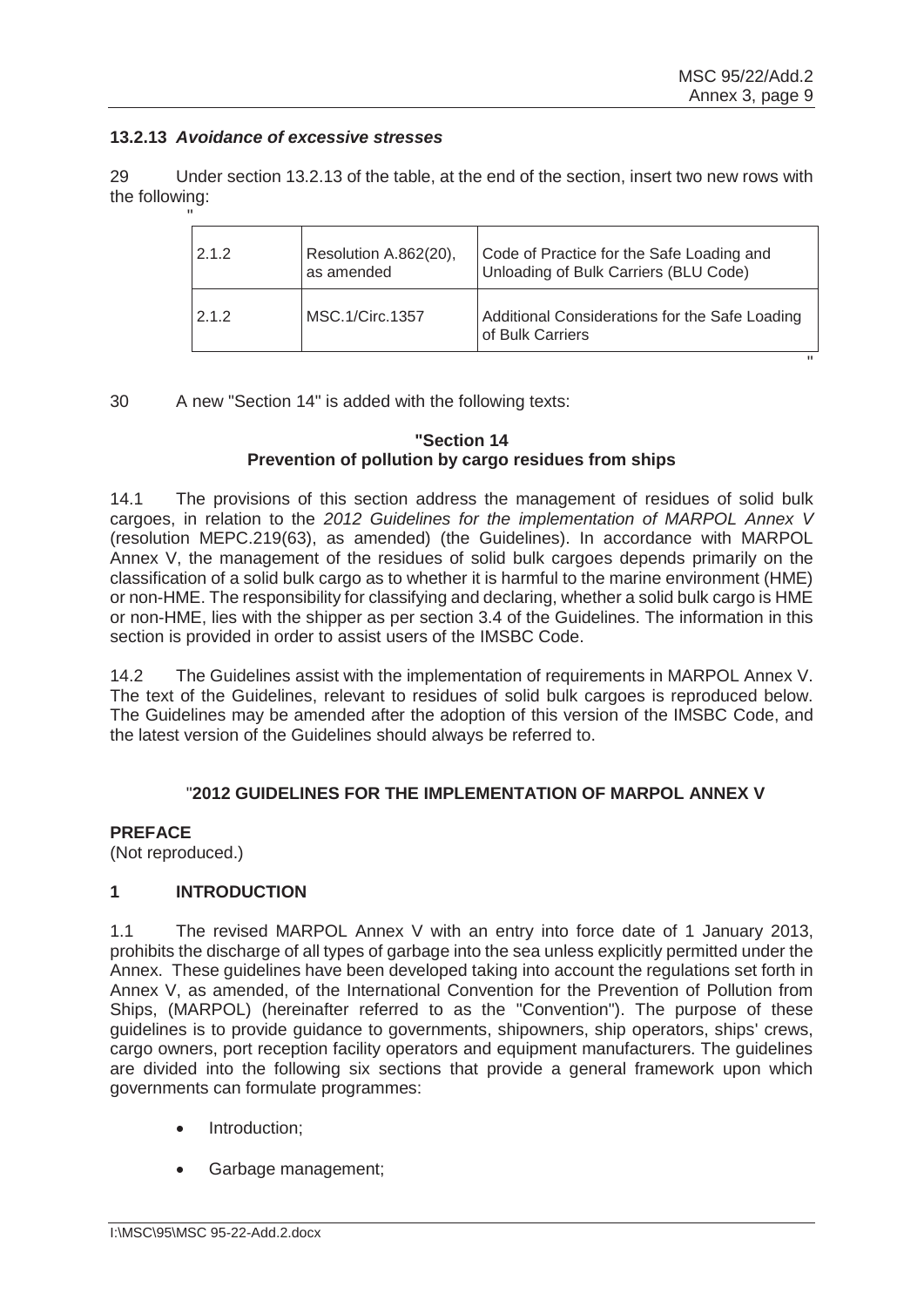- Management of cargo residues of solid bulk cargoes;
- Training, education and information;
- Port reception facilities for garbage; and
- Enhancement of compliance with MARPOL Annex V.

1.2 Under the revised MARPOL Annex V, discharge of all garbage is now prohibited, except as specifically permitted in regulations 3, 4, 5 and 6 of MARPOL Annex V. MARPOL Annex V reverses the historical presumption that garbage may be discharged into the sea based on the nature of the garbage and defined distances from shore. Regulation 7 provides limited exceptions to these regulations in emergency and non-routine situations. Generally, discharge is restricted to food wastes, identified cargo residues, animal carcasses, and identified cleaning agents and additives and cargo residues entrained in wash water which are not harmful to the marine environment. It is recommended that ships use port reception facilities as the primary means of discharge for all garbage.

1.3 Recognizing that the MARPOL Annex V regulations continue to restrict the discharge of garbage into the sea, require garbage management for ships, and that garbage management technology continues to evolve, it is recommended that governments and the Organization continue to gather information and review these guidelines periodically.

1.4 (Not reproduced.)

1.5 (Not reproduced.)

#### **1.6 Definitions**

(Not reproduced.)

## **1.7 Application**

1.7.1 This section provides clarification as to what should and should not be considered garbage under MARPOL Annex V.

- 1.7.2 (Not reproduced.)
- 1.7.3 (Not reproduced.)

1.7.4 While cleaning agents and additives contained in hold washwater, and deck and external surface washwater are considered "operational wastes" and thus "garbage" under Annex V, these cleaning agents and additives may be discharged into the sea so long as they are not harmful to the marine environment.

1.7.5 A cleaning agent or additive is considered not harmful to the marine environment if it:

- .1 is not a "harmful substance" in accordance with the criteria in MARPOL Annex III; and
- .2 does not contain any components which are known to be carcinogenic, mutagenic or reprotoxic (CMR).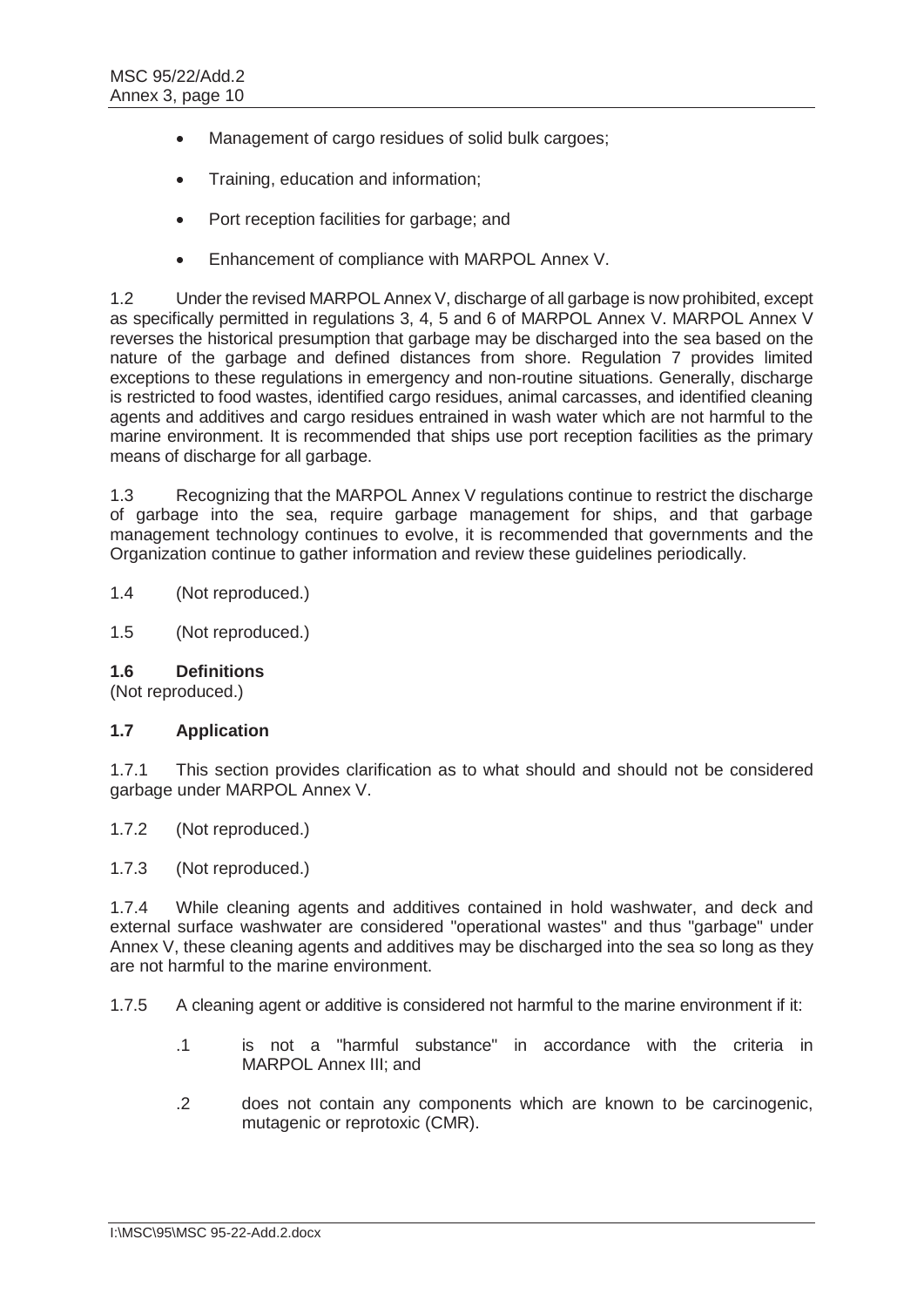1.7.6 The ship's record should contain evidence provided by the producer of the cleaning agent or additive that the product meets the criteria for not being harmful to the marine environment. To provide an assurance of compliance, a dated and signed statement to this effect from the product supplier would be adequate for the purposes of a ship's record. This might form part of a Safety Data Sheet or be a stand-alone document but this should be left to the discretion of the producer concerned.

- 1.7.7 (Not reproduced.)
- 1.7.8 (Not reproduced.)

# **2 GARBAGE MANAGEMENT**

## **2.1 Waste Minimization**

2.1.1 All shipowners and operators should minimize taking on board material that could become garbage. Ship-specific garbage minimization procedures should be included in the Garbage Management Plan. It is recommended that manufacturers, cargo owners, ports and terminals, shipowners and operators and governments consider the management of garbage associated with ships' supplies, provisions, and cargoes as needed to minimize the generation of garbage in all forms.

- 2.1.2 (Not reproduced.)
- 2.1.3 (Not reproduced.)
- 2.1.4 (Not reproduced.)

## **2.2 Fishing gear**

(Not reproduced.)

# **2.3 Shipboard garbage handling (collection, processing, storage, discharge)**

2.3.1 Regulation 3 of MARPOL Annex V provides that the discharge of garbage into the sea is prohibited, with limited exceptions, as summarized in table 1. Under certain conditions discharge into the sea of food wastes, animal carcasses, cleaning agents and additives contained in hold washwater, deck and external surface washwater and cargo residues which are not considered to be harmful to the marine environment is permitted.

#### **TABLE 1 – SUMMARY OF RESTRICTIONS TO THE DISCHARGE OF GARBAGE INTO THE SEA UNDER REGULATIONS 4, 5 AND 6 OF MARPOL ANNEX V** (Not fully reproduced)

(Note: Table 1 is intended as a summary reference. The provisions in MARPOL Annex V, not table 1, prevail.)

|                           |                                                                                                    | All ships except platforms <sup>4</sup>                                                                     | <b>Offshore platforms</b>                                                                                                                                 |
|---------------------------|----------------------------------------------------------------------------------------------------|-------------------------------------------------------------------------------------------------------------|-----------------------------------------------------------------------------------------------------------------------------------------------------------|
| Garbage type <sup>1</sup> | <b>Outside special</b><br>areas<br><b>Regulation 4</b><br>(Distances are from<br>the nearest land) | Within special areas<br><b>Regulation 6</b><br>(Distances are from<br>nearest land or<br>nearest ice-shelf) | located more than 12 nm<br>from nearest land and<br>ships when alongside or<br>within 500 metres of<br>such platforms <sup>4</sup><br><b>Regulation 5</b> |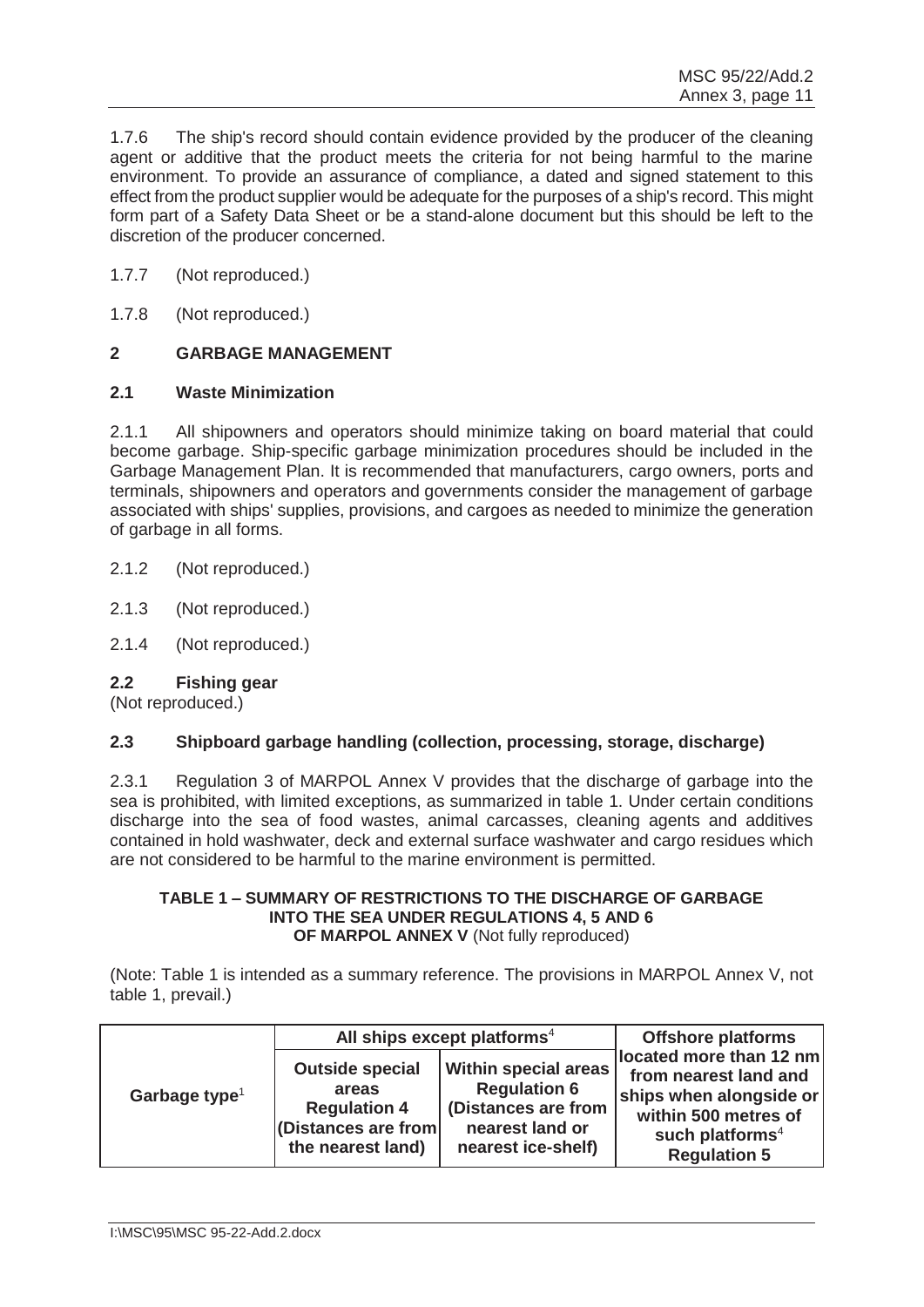| Cargo residues <sup>5, 6</sup> not<br>contained in<br>washwater                             | $\geq$ 12 nm, en route       | Discharge prohibited                                                                                     |                      |
|---------------------------------------------------------------------------------------------|------------------------------|----------------------------------------------------------------------------------------------------------|----------------------|
| Cargo residues <sup>5, 6</sup><br>contained in<br>washwater                                 | and as far as<br>practicable | $\geq$ 12 nm, en route and<br>as far as practicable<br>(subject to conditions<br>in regulation 6.1.2)    | Discharge prohibited |
| Cleaning agents and<br>additives <sup>6</sup> contained in<br>cargo hold washwater          |                              | $\geq$ 12 nm, en route and<br>as far as practicable<br>(subject to conditions<br>in regulation $6.1.2$ ) |                      |
| Cleaning agents and<br>additives <sup>6</sup> in deck and<br>external surfaces<br>washwater | Discharge permitted          | Discharge permitted                                                                                      | Discharge prohibited |

<sup>1</sup> When garbage is mixed with or contaminated by other harmful substances prohibited from discharge or having different discharge requirements, the more stringent requirements shall apply.

- 4 (not reproduced).
- <sup>5</sup> Cargo residues means only those cargo residues that cannot be recovered using commonly available methods for unloading.
- 6 These substances must not be harmful to the marine environment.
- 2.3.2 (Not reproduced.)
- 2.3.3 (Not reproduced.)
- 2.3.4 (Not reproduced.)

#### **2.4 Collection**

(Not reproduced.)

#### **2.5 Processing**

(Not reproduced.)

#### **2.6 Storage**

(Not reproduced.)

#### **2.7 Discharge**

(Not reproduced.)

## **2.8 Shipboard equipment for processing garbage**

(Not reproduced.)

#### **2.9 Grinding or comminution**

(Not reproduced.)

## **2.10 Compaction**

(Not reproduced.)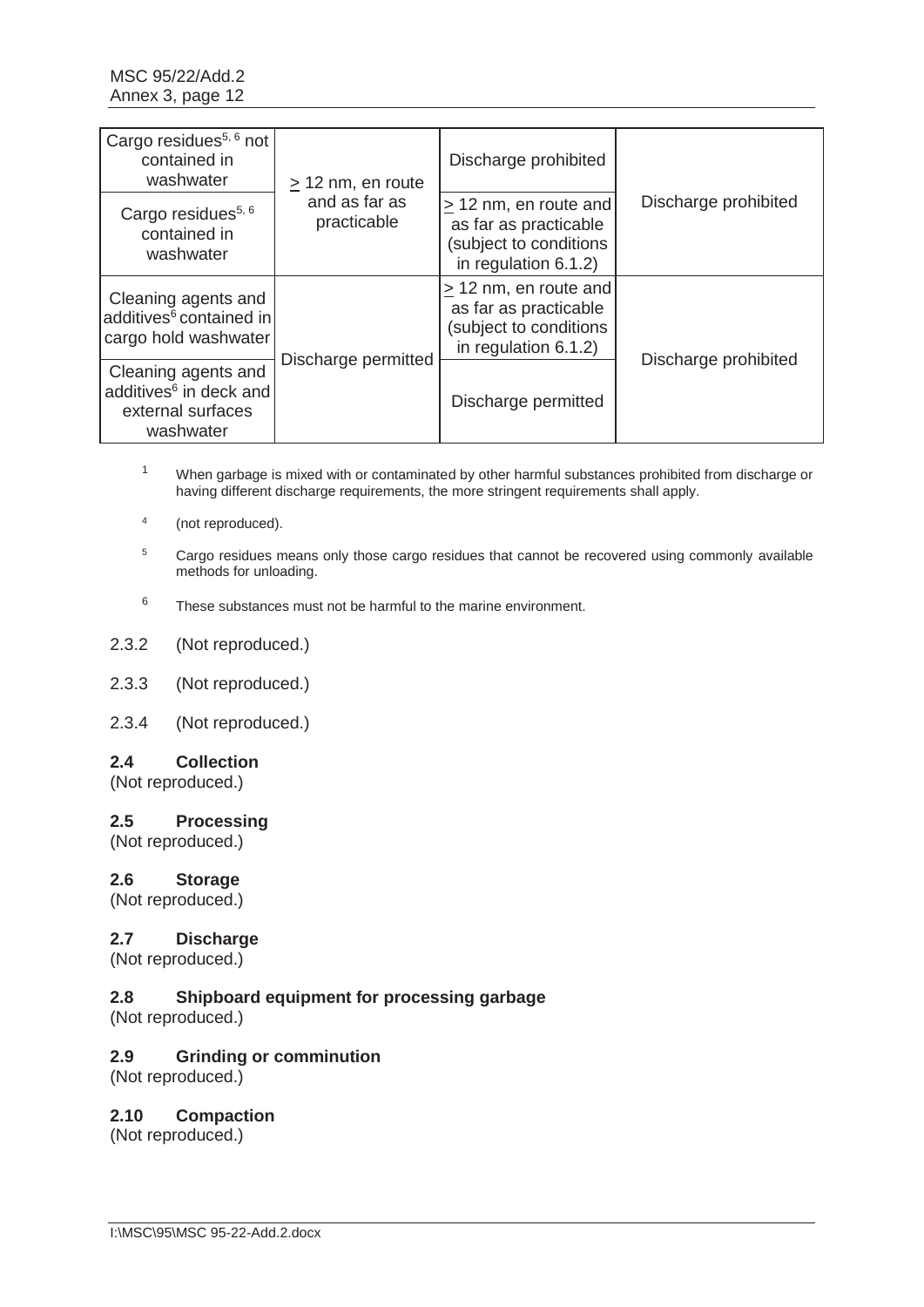# **2.11 Incineration**

(Not reproduced.)

# **2.12 Treatment of animal carcasses**

(Not reproduced.)

## **2.13 Discharge of fish carried as a cargo**

(Not reproduced.)

## **3 MANAGEMENT OF CARGO RESIDUES OF SOLID BULK CARGOES**

3.1 Cargo residues are included in the definition of garbage within the meaning of MARPOL Annex V, regulation 1.9 and may be discharged in accordance with regulations 4.1.3 and 6.1.2. However, cargo material contained in the cargo hold bilge water should not be treated as cargo residues if the cargo material is not harmful to the marine environment and the bilge water is discharged from a loaded hold through the ship's fixed piping bilge drainage system.

3.2 Cargo residues are considered harmful to the marine environment and subject to regulations 4.1.3 and 6.1.2.1 of the MARPOL Annex V if they are residues of solid bulk substances which are classified according to the criteria of the United Nations Globally Harmonized System for Classification and Labelling of Chemicals (UN GHS) meeting the following parameters<sup>1</sup>:

- .1 Acute Aquatic Toxicity Category 1; and/or
- .2 Chronic Aquatic Toxicity Category 1 or 2; and/or
- .3 Carcinogenicity<sup>2</sup> Category 1A or 1B combined with not being rapidly degradable and having high bioaccumulation; and/or
- .4 Mutagenicity2 Category 1A or 1B combined with not being rapidly degradable and having high bioaccumulation; and/or
- .5 Reproductive Toxicity2 Category 1A or 1B combined with not being rapidly degradable and having high bioaccumulation; and/or
- .6 Specific Target Organ Toxicity Repeated Exposure2 Category 1 combined with not being rapidly degradable and having high bioaccumulation; and/or
- .7 Solid bulk cargoes containing or consisting of synthetic polymers, rubber, plastics, or plastic feedstock pellets (this includes materials that are shredded, milled, chopped or macerated or similar materials).

\_\_\_\_\_\_\_\_\_\_\_\_\_\_\_\_\_ Notes:

<sup>1)</sup> The criteria are based on UN GHS, fourth revised edition (2011). For specific products (e.g. metals and inorganic metal compounds) guidance available in UN GHS, annexes 9 and 10 are essential for proper interpretation of the criteria and classification and should be followed.

<sup>2)</sup> Products that are classified for Carcinogenicity, Mutagenicity, Reproductive toxicity or Specific Target Organ Toxicity Repeated Exposure for oral and dermal hazards or without specification of the exposure route in the hazard statement.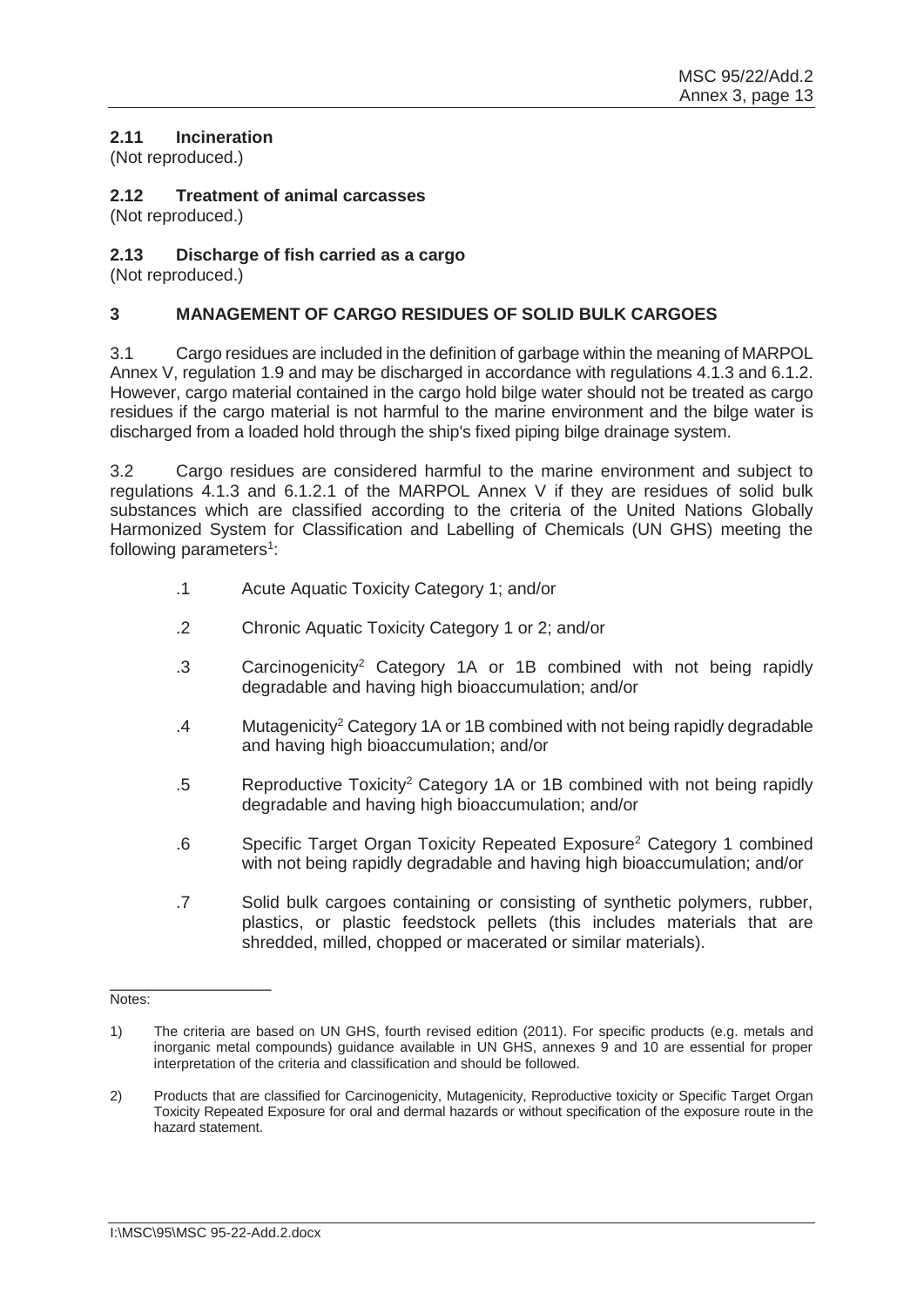3.3 Cargo residues that are harmful to the marine environment may require special handling not normally provided by reception facilities. Ports and terminals receiving such cargoes should have adequate reception facilities for all relevant residues, including when contained in washwater.

3.4 Solid bulk cargoes should be classified and declared by the shipper as to whether or not they are harmful to the marine environment. Such declaration should be included in the information required in section 4.2 of the IMSBC Code.

3.5 Ports, terminals and ship operators should consider cargo loading, unloading and onboard handling practices<sup>1</sup> in order to minimize production of cargo residues. Cargo residues are created through inefficiencies in loading, unloading, onboard handling. Options that should be considered to decrease the amount of such garbage include the following:

- .1 ensuring ships are suitable to carry the intended cargo and also suitable for unloading the same cargo using conventional unloading methods;
- .2 unloading cargo as efficiently as possible, utilizing all appropriate safety precautions to prevent injury or ship and equipment damage and to avoid or minimize cargo residues; and
- .3 minimizing spillage of the cargo during transfer operations by carefully controlling cargo transfer operations, both on board and from dockside. This should include effective measures to enable immediate communications between relevant ship and shore-based personnel during the transfer operations and when feasible, enclosure of conveyance devices such as conveyor belts. Since this spillage typically occurs in port, it should be completely cleaned up immediately following the loading and unloading event and handled as cargo; delivering it into the intended cargo space or into the appropriate unloading holding area.

3.6 When the master, based on the information received from the relevant port authorities, determines that there are no adequate reception facilities<sup>2</sup> at either the port of departure or the port of destination in the case where both ports are situated within the same special area, the condition under regulation 6.1.2.3 should be considered satisfied.

3.7 MARPOL Annex V, regulation 6.1.2 also applies when the "port of departure" and the "next port of destination" is the same port. To discharge cargo hold washwater in this situation, the ship must be en route and the discharge must take place not less than 12 miles from the nearest land.

# **4 TRAINING, EDUCATION AND INFORMATION**

(Not reproduced.)

# **5 PORT RECEPTION FACILITIES FOR GARBAGE**

(Not reproduced.)

## **6 ENHANCEMENT OF COMPLIANCE WITH MARPOL ANNEX V**  (Not reproduced.)

 $\frac{1}{1}$ Refer to the International Maritime Solid Bulk Cargoes (IMSBC) Code and supplement.

<sup>2</sup> IMO Circular MEPC.1/Circ.469/Rev.1, *Revised consolidated format for reporting alleged inadequacies of port reception facilities.*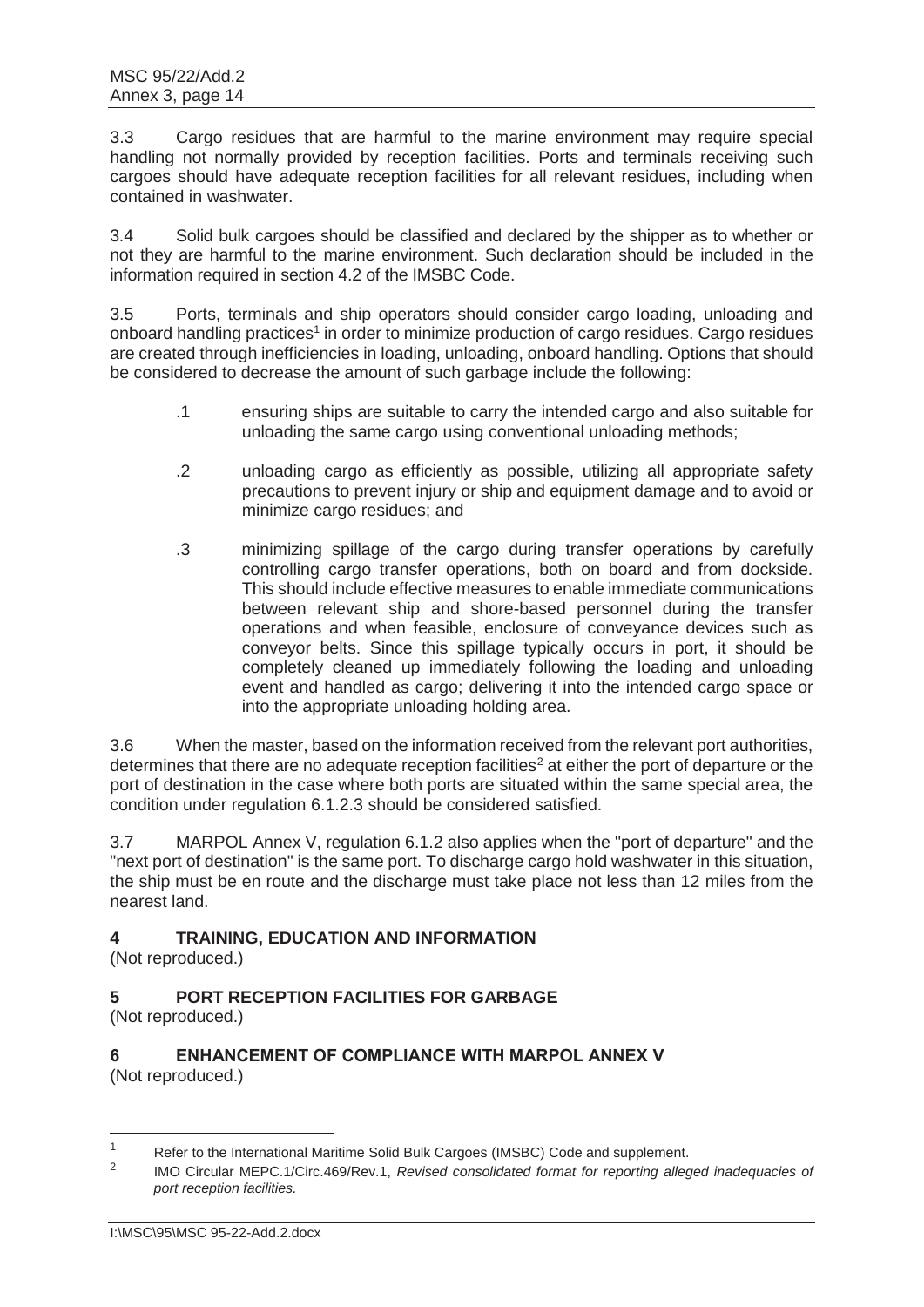## **APPENDIX 1**

## *Individual schedules of solid bulk cargoes*

## **Amendments to existing individual schedules**

## **ALFALFA**

31 In the individual schedule for "ALFALFA", under the section for "Loading", in the first sentence, replace the words "of the Code" by the words "of this Code".

## **ALUMINA HYDRATE**

32 In the individual schedule for "ALUMINA HYDRATE", under the section for "Weather precautions", in the first paragraph, the words "specially constructed or fitted cargo" are deleted.

#### **CLINKER ASH, WET**

33 In the bulk cargo shipping name, the word "WET", is deleted. Under the section for "Description", the third sentence "Insoluble in water." is replaced by the following:

"This cargo can be classified into wet type, which is taken out using water, and dry type, which is taken out under dry condition."

and under the section for "Weather precautions", in the first paragraph, the words "specially constructed or fitted cargo" are deleted. After the reference "7.3.2", insert the words "or a ship complying with the requirements in subsection 7.3.3".

## **COAL**

34 In the individual schedule for "COAL", under the section for "Weather precautions", in the first paragraph, the words "specially constructed or fitted cargo" are deleted. In the appendix for the individual schedule for "COAL", in the section for "Procedures for gas monitoring of coal cargoes", the corresponding footnote in paragraph "2.7.1.4" is amended to read as follows:

"Refer to the *Revised recommendations for entering enclosed spaces aboard ships*, adopted by the Organization by resolution A.1050(27)."

## **COAL SLURRY**

35 In the section for "Weather precautions", in the first paragraph, the words "specially constructed or fitted cargo" are deleted.

#### **COKE BREEZE**

36 In the section for "Weather precautions", in the first paragraph, the words "specially constructed or fitted cargo" are deleted.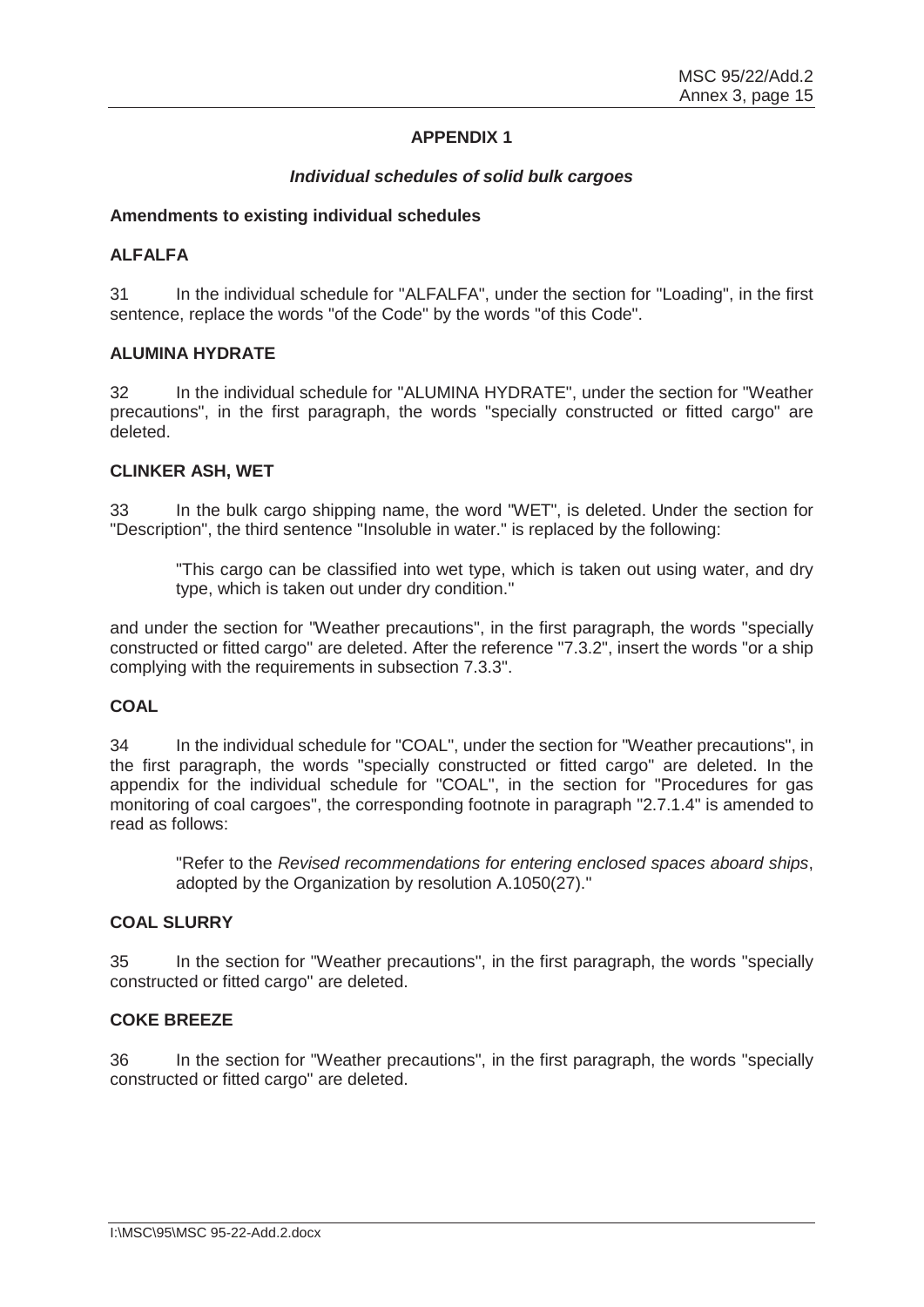## **FLUORSPAR**

37 In the section for "Weather precautions", in the first paragraph, the words "specially constructed or fitted cargo" are replaced by the word "a".

#### **FLY ASH, WET**

38 In the section for "Weather precautions", in the first paragraph, the words "specially constructed or fitted cargo" are replaced by the word "a".

## **ILMENITE CLAY**

39 In the section for "Weather precautions", in the first paragraph, the words "specially constructed or fitted cargo" are replaced by the word "a".

#### **ILMENITE (UPGRADED)**

40 In the section for "Weather precautions", in the first paragraph, the words "specially constructed or fitted cargo" are deleted.

## **IRON ORE**

41 Replace the existing individual schedule for "IRON ORE" by the following:

#### **"IRON ORE**

The provisions of this schedule shall apply to iron ore cargoes:

- .1 containing either:
	- .1 less than 10% of fine particles less than 1 mm  $(D_{10} > 1$  mm); or
	- .2 less than 50% of particles less than 10 mm (*D50* > 10 mm); or
	- .3 both; or
- .2 iron ore fines where the total goethite content is 35% or more by mass, provided the master receives from the shipper a declaration of the goethite content of the cargo which has been determined according to internationally or nationally accepted standard procedures.

#### **Description**

Iron ore varies in colour from dark grey to rusty red. It varies in iron content from haematite, (high grade ore) to ironstone of the lower commercial ranges. Mineral Concentrates are different cargoes (see IRON CONCENTRATE).

#### **Characteristics**

| Angle of repose | Bulk density (kg/m <sup>3</sup> ) | Stowage factor $(m^3/t)$ |
|-----------------|-----------------------------------|--------------------------|
| Not applicable  | 1,250 to 3,500                    | 0.29 to 0.80             |
| <b>Size</b>     | <b>Class</b>                      | Group                    |
| Up to 250 mm    | Not applicable                    |                          |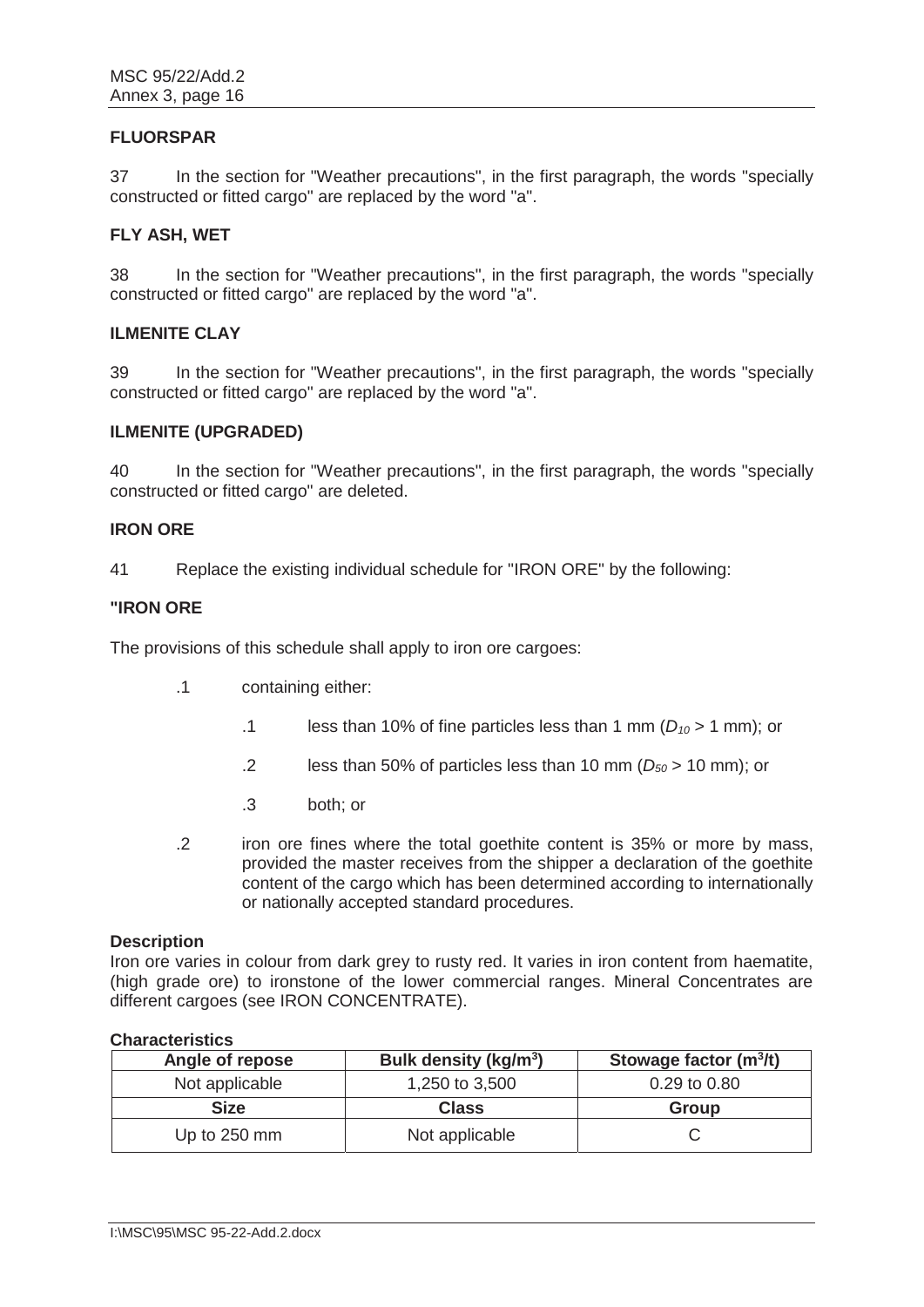## **Hazard**

No special hazards. This cargo is non-combustible or has a low fire-risk. Iron ore cargoes may affect magnetic compasses.

## **Stowage & segregation**

No special requirements.

# **Hold cleanliness**

No special requirements.

## **Weather precautions**

No special requirement.

## **Loading**

Trim in accordance with the relevant provisions required under sections 4 and 5 of this Code. When the stowage factor of this cargo is equal or less than  $0.56 \, \mathrm{m}^3$ /t, the tank top may be overstressed unless the cargo is evenly spread across the tank top to equalize the weight distribution. Due consideration shall be given to ensure that the tank top is not overstressed during the voyage and during loading by a pile of the cargo.

## **Precautions**

Loading rates of this cargo are normally very high. Due consideration shall be given to the ballasting operation to develop the loading plan required by SOLAS regulation VI/7.3. Bilge wells shall be clean, dry and protected as appropriate to prevent ingress of the cargo.

## **Ventilation**

No special requirements.

## **Carriage**

No special requirements.

## **Discharge**

No special requirements.

#### **Clean-up**

No special requirements."

## **IRON ORE PELLETS**

42 In the individual schedule for "IRON ORE PELLETS", under "Precautions", delete the words "No special requirements".

# **METAL SULPHIDE CONCENTRATES**

43 In the section for "Weather precautions", in the first paragraph, the words "specially constructed or fitted cargo" are replaced by the word "a".

## **MINERAL CONCENTRATES**

44 In the section for "Weather precautions", in the first paragraph, the words "specially constructed or fitted cargo" are replaced by the word "a"."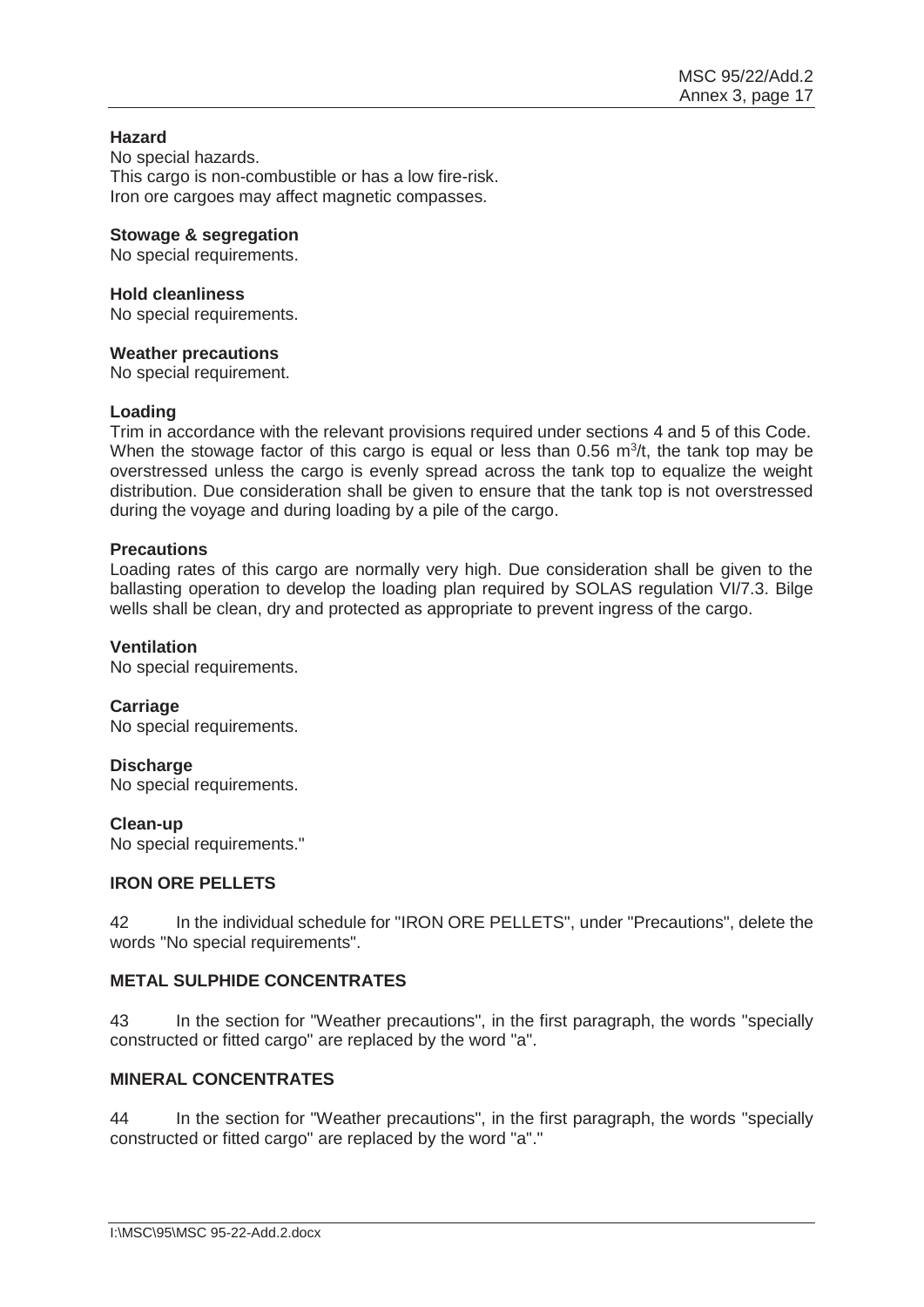#### **NICKEL ORE**

45 In the section for "Weather precautions", in the first paragraph, the words "specially constructed or fitted cargo" are deleted.

## **PEAT MOSS**

46 In the section for "Loading", the words "specially fitted or constructed ships (see subsection 7.3.2)" are replaced by the words "a ship complying with the requirements in subsection 7.3.2 of this Code".

#### **SAND, HEAVY MINERAL**

47 In the section for "Weather precautions", in the first paragraph, the words "specially constructed or fitted cargo" are deleted.

## **SULPHUR (formed, solid)**

48 In the individual schedule for "SULPHUR (formed, solid)", the corresponding footnote under "Clean-up" is amended to read as follows:

"Refer to the *Revised recommendations for entering enclosed spaces aboard ships*, adopted by the Organization by resolution A.1050(27)."

## **WOOD PELLETS**

49 The existing individual schedule for "WOOD PELLETS" is deleted.

#### **New individual schedules**

50 Insert the following new individual schedules accordingly in alphabetical order:

## **"ALUMINIUM FLUORIDE**

#### **Description**

Aluminium fluoride is a fine, white powder, odourless which presents itself dry. The cargo is not cohesive. The moisture content is less than 1%.

#### **Characteristics**

| Angle of repose | Bulk density (kg/m <sup>3</sup> ) | Stowage factor $(m^3/t)$ |
|-----------------|-----------------------------------|--------------------------|
| 32° to 35°      | 1,527                             | 0.65                     |
| <b>Size</b>     | <b>Class</b>                      | <b>Group</b>             |
| Fine powder     | Not applicable                    |                          |

#### **Hazard**

This cargo may liquefy if shipped at a moisture content in excess of its Transportable Moisture Limit (TML). See sections 7 and 8 of this Code.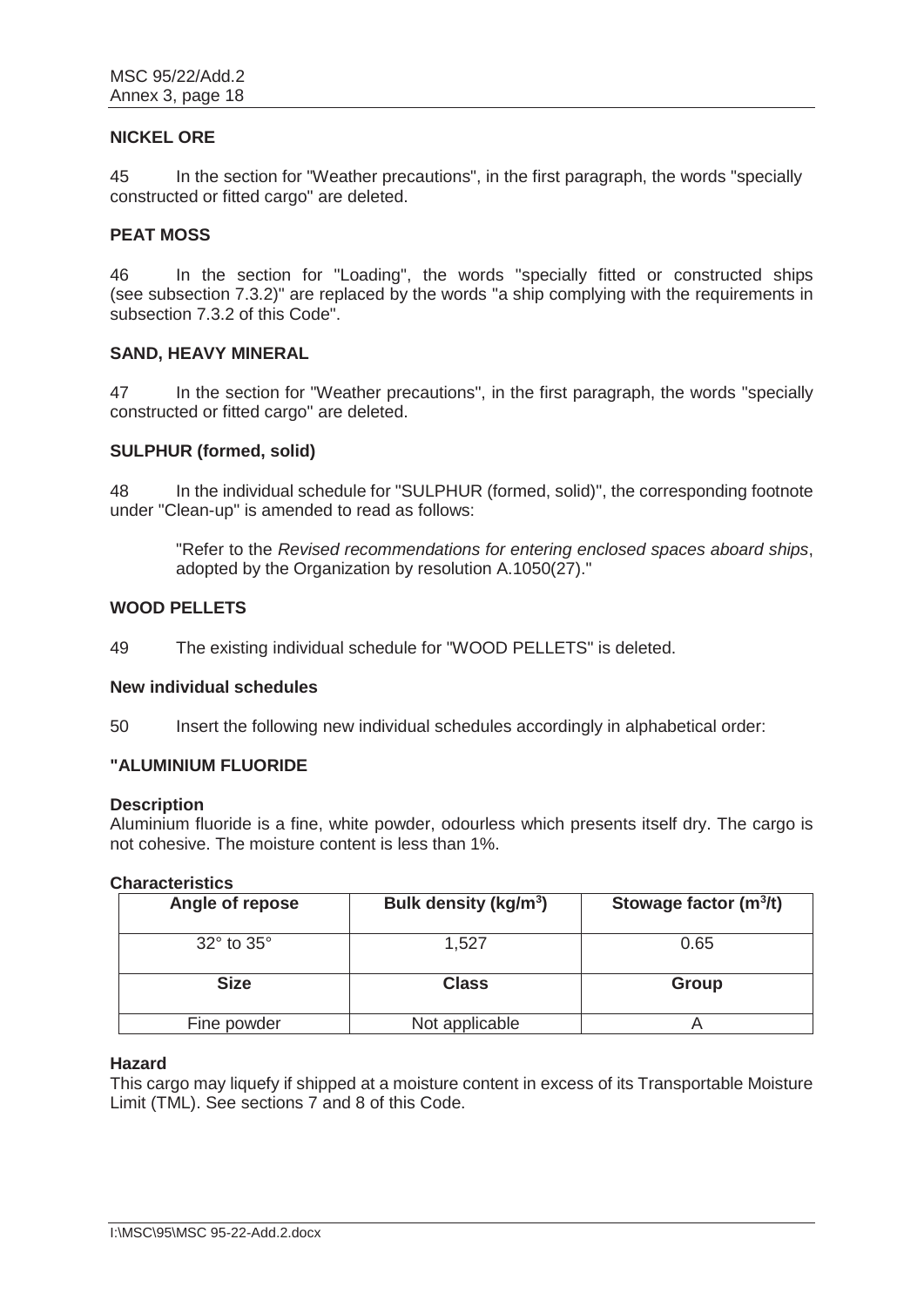The cargo may be slightly irritating to eyes and mucous membranes. In contact with acids, it develops toxic vapours of hydrogen fluoride. If involved in a fire, it may develop toxic fumes of hydrogen fluoride. This cargo is non-combustible or has a low fire-risk.

## **Stowage & segregation**

No special requirements.

#### **Hold cleanliness**

No special requirements.

#### **Weather precautions**

When a cargo is carried in a ship other than a ship complying with the requirements in subsection 7.3.2 of this Code, the following provisions shall be complied with:

- .1 the moisture content of the cargo shall be kept less than its TML during voyage;
- .2 unless expressly provided otherwise in this individual schedule, the cargo shall not be handled during precipitation;
- .3 unless expressly provided otherwise in this individual schedule, during handling of the cargo, all non-working hatches of the cargo spaces into which the cargo is loaded or to be loaded shall be closed;
- .4 the cargo may be handled during precipitation under the conditions stated in the procedures required in paragraph 4.3.3 of this Code; and
- .5 the cargo in a cargo space may be discharged during precipitation provided that the total amount of the cargo in the cargo space is to be discharged in the port.

#### **Loading**

Trim in accordance with the relevant provisions required under sections 4 and 5 of this Code.

#### **Precautions**

Persons who may be exposed to the dust of the cargo shall wear protective clothing, goggles or other equivalent dust eye-protection and dust filter masks, as necessary.

#### **Ventilation**

No special requirements.

#### **Carriage**

The appearance of the surface of this cargo shall be checked regularly during voyage. If free water above the cargo or fluid state of the cargo is observed during voyage, the master shall take appropriate actions to prevent cargo shifting and potential capsize of the ship, and give consideration to seeking emergency entry into a place of refuge.

#### **Discharge**

Maintain accommodation and equipment protected from dust.

#### **Clean-up**

Make sure that decks and holds are shovelled and swept clean before using water."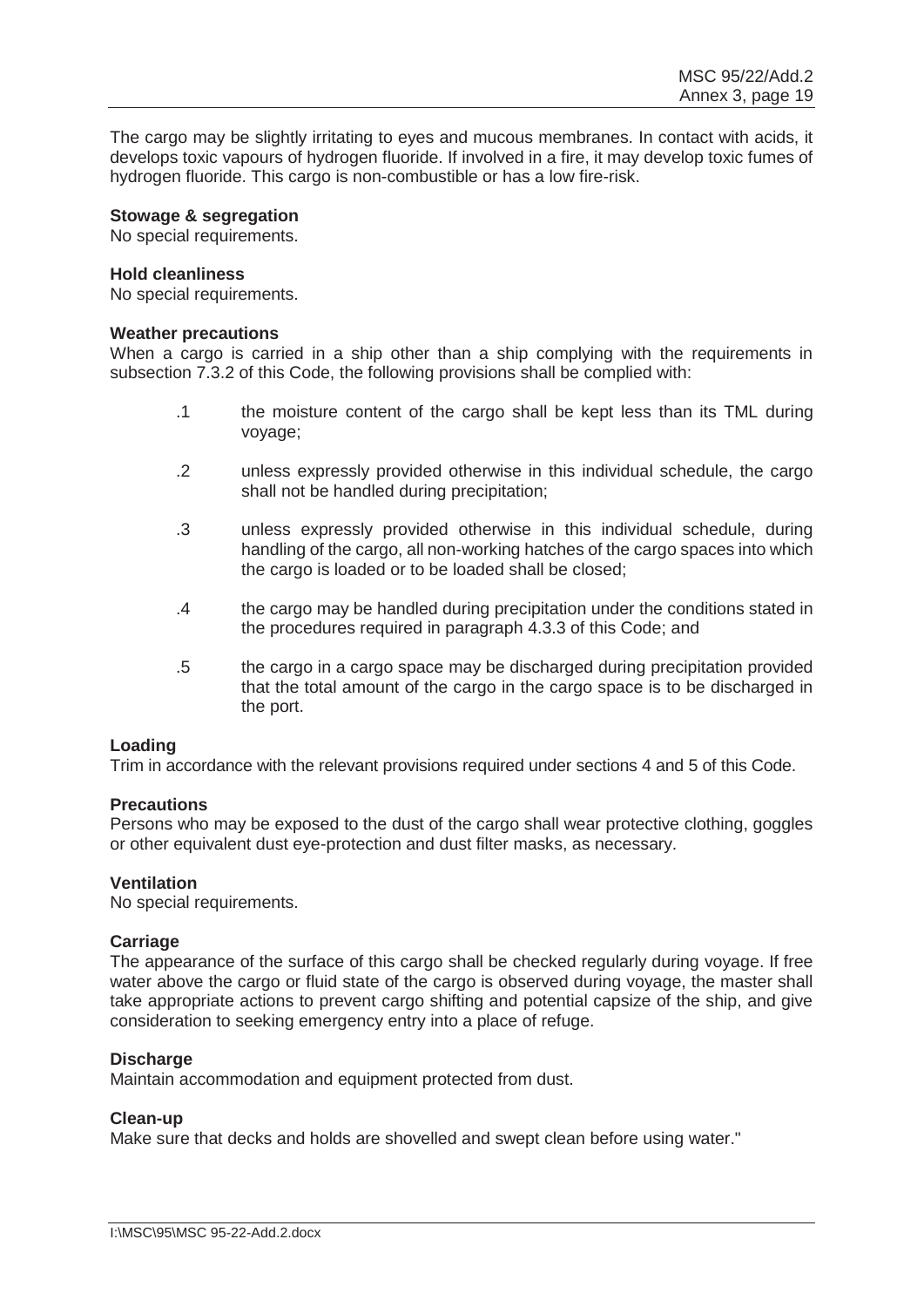# **"AMORPHOUS SODIUM SILICATE LUMPS**

This schedule shall apply only to amorphous sodium silicate lumps with molar ratio of silicon dioxide to sodium oxide  $(SiO<sub>2</sub>/Na<sub>2</sub>O)$  greater than 3.2.

#### **Description**

Lumps. Colorless to green glassy solid.

#### **Characteristics**

| Angle of repose | Bulk density (kg/m <sup>3</sup> ) | Stowage factor (m <sup>3</sup> /t) |
|-----------------|-----------------------------------|------------------------------------|
| Not applicable  | 1,100 to 1,500                    | 0.67 to 0.91                       |
| Size            | <b>Class</b>                      | Group                              |
| Up to 100 mm    | MHB (CR)                          |                                    |

#### **Hazard**

Dust may cause skin and eye irritation.

This cargo is non-combustible or has a low fire-risk. This cargo is hygroscopic and will cake if wet.

#### **Stowage & segregation**

No special requirements.

#### **Hold cleanliness**

Clean and dry as relevant to the hazards of the cargo.

#### **Weather precautions**

This cargo shall be kept as dry as practicable. This cargo shall not be handled during precipitation. During handling of this cargo all non-working hatches of the cargo spaces into which this cargo is to be loaded shall be closed.

#### **Loading**

During loading, due consideration shall be given to minimize dust generation. Trim in accordance with the relevant provisions required under sections 4 and 5 of this Code.

#### **Precautions**

Bilge wells shall be clean and dry and covered as appropriate to prevent ingress of the cargo.

Persons who may be exposed to the cargo shall wear protective clothing, goggles or other equivalent dust eye-protection and dust filter masks. Appropriate precautions shall be taken to protect machinery and accommodation spaces from the dust of the cargo.

#### **Ventilation**

The cargo spaces carrying this cargo shall not be ventilated during voyage.

#### **Carriage**

No special requirements.

#### **Discharge**

During discharge, due consideration shall be given to minimize dust generation. This cargo is hygroscopic and may cake in overhangs, impairing safety during discharge. If this cargo has hardened, it shall be trimmed to avoid the formation of overhangs, as necessary.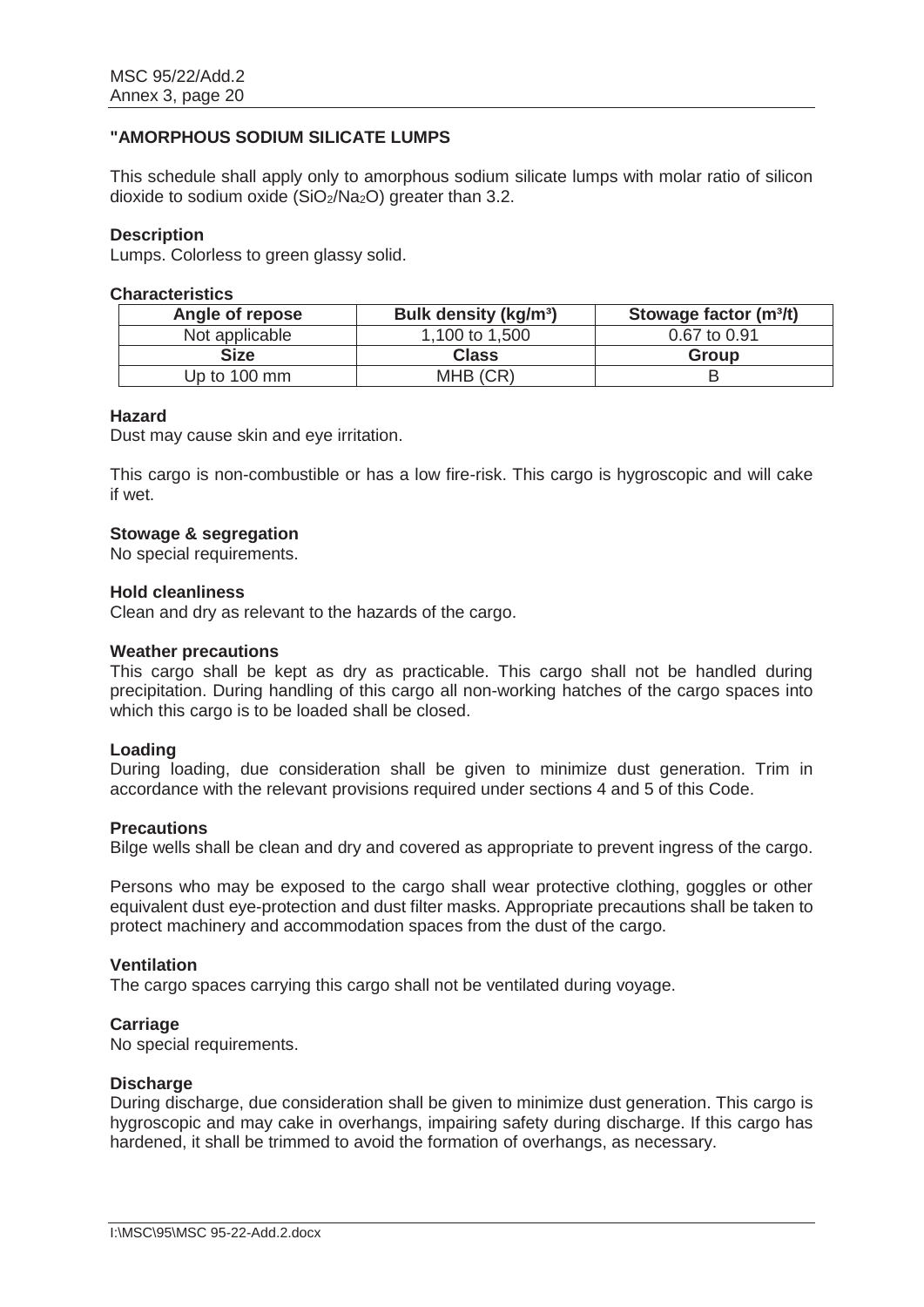"

# **Clean-up**

No special requirements.

| <b>Emergency procedures</b>                             |  |
|---------------------------------------------------------|--|
| Special emergency equipment to be carried               |  |
| Nil                                                     |  |
| <b>Emergency procedures</b>                             |  |
| <b>Nil</b>                                              |  |
| Emergency action in the event of fire                   |  |
| Nil                                                     |  |
| <b>Medical First Aid</b>                                |  |
| Refer to the Medical First Aid Guide (MFAG), as amended |  |

# **"BORIC ACID**

#### **Description**

A white free-flowing crystalline powder. Odourless and dry with not more than 1.0% moisture. Water soluble.

### **Characteristics**

| Angle of repose | Bulk density (kg/m <sup>3</sup> ) | Stowage factor $(m^3/t)$ |
|-----------------|-----------------------------------|--------------------------|
| Not applicable  | 544 to 862                        | 1.16 to 1.84             |
|                 |                                   |                          |
| Size            | <b>Class</b>                      | <b>Group</b>             |
|                 |                                   |                          |

#### **Hazard**

Mild irritation effects to nose and throat may occur from inhalation. May cause irritation to skin. May cause long-term health effects. This cargo is non-combustible. This cargo is hygroscopic and will cake if wet.

#### **Stowage & segregation**

"Separated from" metal hydrides and alkali metals.

#### **Hold cleanliness**

Clean and dry as relevant to the hazards of the cargo.

#### **Weather precautions**

This cargo shall be kept as dry as practicable. This cargo shall not be handled during precipitation. During handling of this cargo, all non-working hatches of the cargo spaces into which this cargo is loaded or to be loaded shall be closed.

#### **Loading**

Trim in accordance with the relevant provisions required under sections 4 and 5 of this Code.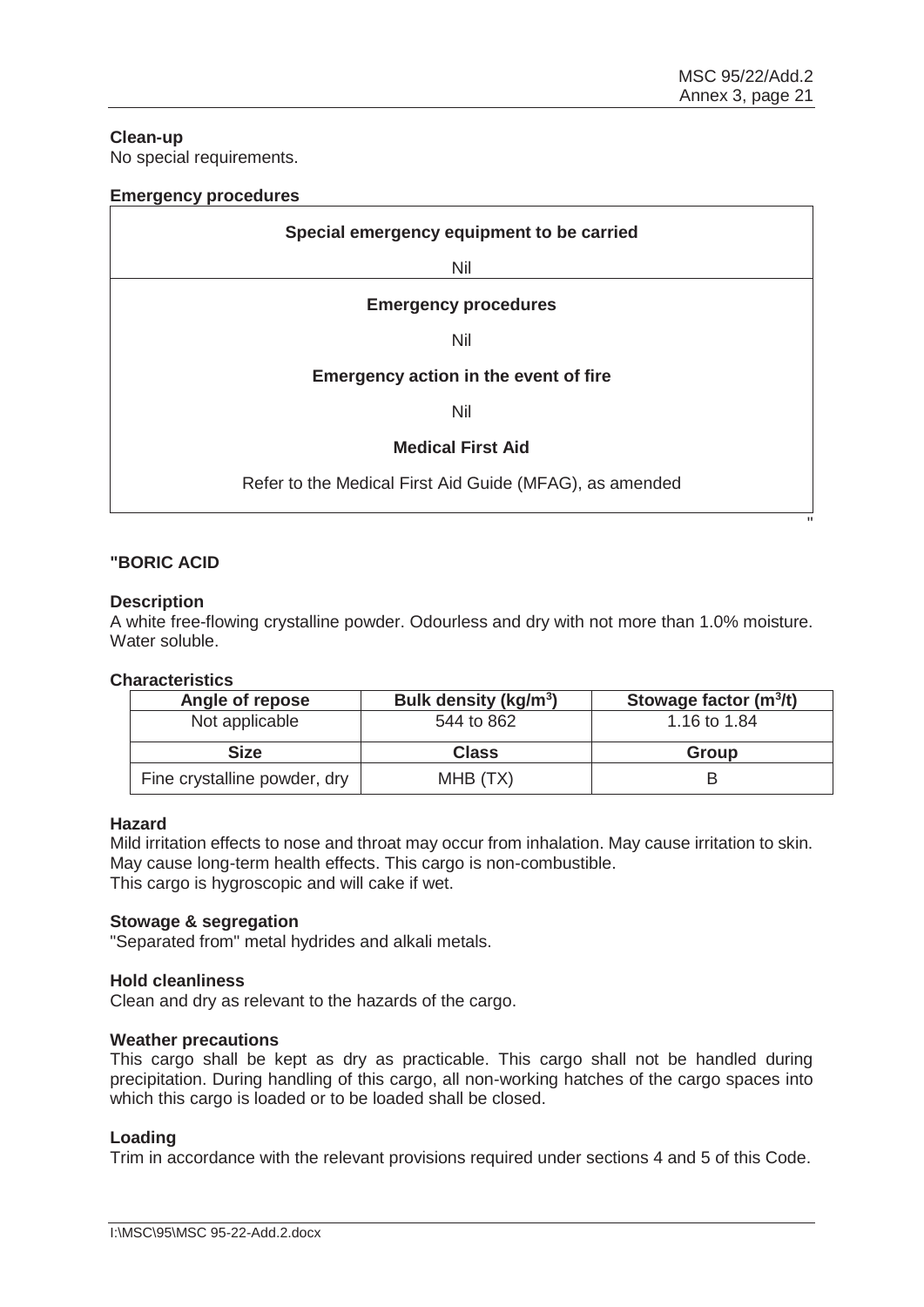## **Precautions**

Persons who may be exposed to the dust of the cargo shall wear protective clothing, goggles or other equivalent dust eye-protection and dust filter masks, as necessary.

#### **Ventilation**

No special requirements.

#### **Carriage**

No special requirements.

#### **Discharge**

No discharge operations during precipitation.

Boric acid is hygroscopic and may cake in overhangs, impairing safety during discharge. If this cargo has hardened, it shall be trimmed to avoid the formation of overhangs, as necessary.

#### **Clean-up**

Thorough dry cleaning to be carried out prior to washing all cargo spaces.

#### **Emergency procedures**

| Special emergency equipment to be carried                |
|----------------------------------------------------------|
| Nil.                                                     |
|                                                          |
| <b>Emergency procedures</b>                              |
| Nil.                                                     |
|                                                          |
| Emergency action in the event of fire                    |
| Nil.                                                     |
|                                                          |
| <b>Medical First Aid</b>                                 |
| Refer to the Medical First Aid Guide (MFAG), as amended. |
|                                                          |

## **"CHEMICAL GYPSUM**

#### **Description**

Calcium sulphate hydrate generated as a product or by-product in the process of smelter and refinery, and polyaluminum chloride. White or brown powder without smell and insoluble. In use for Gypsum-Board and Cement.

**The contract of the contract of the contract of the contract of the contract of the contract of the contract of the contract of the contract of the contract of the contract of the contract of the contract of the contract** 

## **Characteristics**

| Angle of repose    | Bulk density (kg/m <sup>3</sup> ) | Stowage factor $(m^3/t)$ |
|--------------------|-----------------------------------|--------------------------|
| Not applicable     | 570 to 1,170                      | 0.85 to 1.74             |
| <b>Size</b>        | <b>Class</b>                      | Group                    |
| 40 $\mu$ m to 1 mm | Not applicable                    |                          |

## **Hazard**

This cargo may liquefy if shipped at a moisture content in excess of its Transportable Moisture Limit (TML). See sections 7 and 8 of this Code. This cargo is non-combustible or has a low fire-risk.

#### **Stowage & segregation**

No special requirements.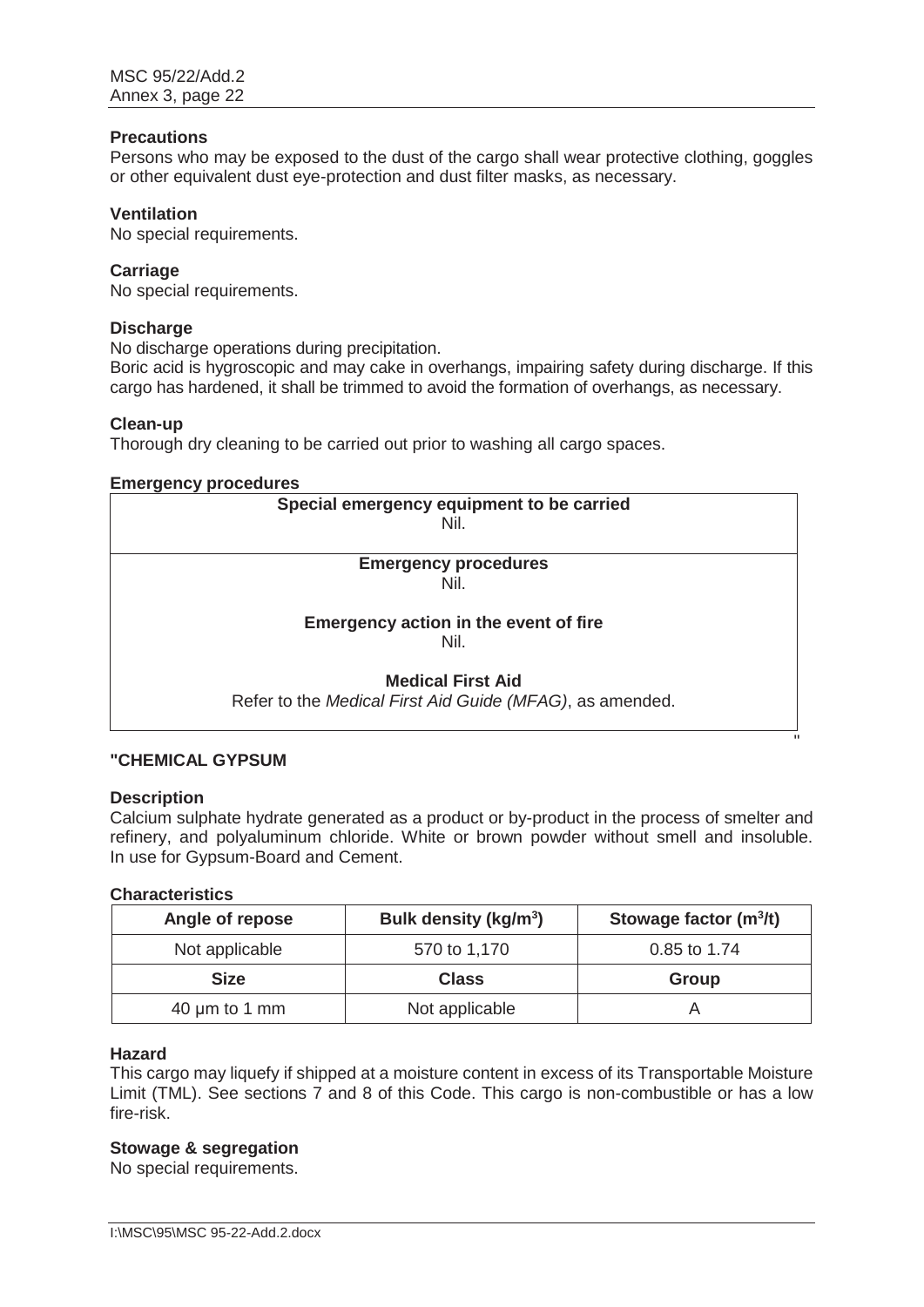#### **Hold cleanliness**

No special requirements.

#### **Weather precautions**

When a cargo is carried in a ship other than a ship complying with the requirements in subsection 7.3.2 of this Code, the following provisions shall be complied with:

- .1 the moisture content of the cargo shall be kept less than its TML during loading operations and the voyage;
- .2 unless expressly provided otherwise in this individual schedule, the cargo shall not be handled during precipitation;
- .3 unless expressly provided otherwise in this individual schedule, during handling of the cargo, all non-working hatches of the cargo spaces into which the cargo is loaded or to be loaded shall be closed;
- .4 the cargo may be handled during precipitation under the conditions stated in the procedures required in subsection 4.3.3 of this Code; and
- .5 the cargo in a cargo space may be discharged during precipitation provided that the total amount of the cargo in the cargo space is to be discharged in the port.

#### **Loading**

Trim in accordance with the relevant provisions required under sections 4 and 5 of this Code.

#### **Precautions**

No special requirements.

#### **Ventilation**

No special requirements.

#### **Carriage**

The appearance of the surface of this cargo shall be checked regularly during voyage. If free water above the cargo or fluid state of the cargo is observed during voyage, the master shall take appropriate actions to prevent cargo shifting and potential capsize of the ship, and give consideration to seeking emergency entry into a place of refuge.

#### **Discharge**

No special requirements.

#### **Clean-up**

Prior to washing out the residues of this cargo, the decks and the cargo spaces shall be shovelled and swept clean, because washing out of this cargo is difficult."

#### **"COPPER SLAG**

#### **Description**

Residue generated from copper smelting process. This cargo is highly permeable and pore water of this cargo drains quickly. It is black or red-brown in colour and either granular or lump.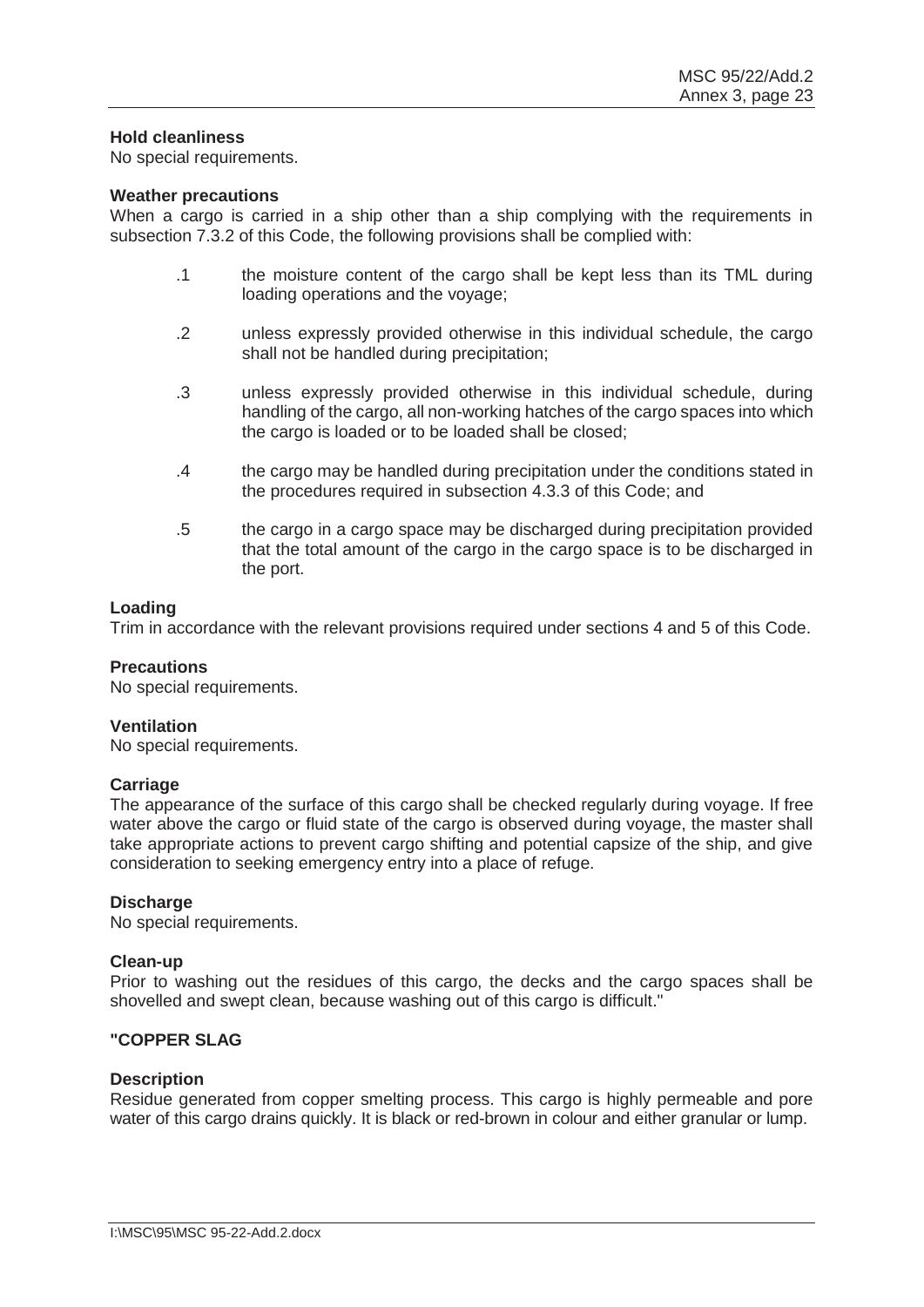#### **Characteristics**

| Angle of repose | Bulk density (kg/m <sup>3</sup> ) | Stowage factor (m <sup>3</sup> /t) |
|-----------------|-----------------------------------|------------------------------------|
| Not applicable  | 1,500 to 2,500                    | 0.40 to 0.67                       |
| <b>Size</b>     | <b>Class</b>                      | Group                              |
| Up to 10 mm     | Not applicable                    |                                    |

## **Hazard**

This cargo may liquefy if shipped at moisture content in excess of its Transportable Moisture Limit (TML). See sections 7 and 8 of this Code. This cargo is abrasive. This cargo is non-combustible and has a low fire-risk.

#### **Stowage & segregation**

No special requirements.

#### **Hold cleanliness**

No special requirements.

#### **Weather precautions**

When a cargo is carried in a ship other than a ship complying with the requirements in subsection 7.3.2 of this Code, the following provisions shall be complied with:

- .1 the moisture content of the cargo shall be kept less than its TML during loading operations and the voyage;
- .2 unless expressly provided otherwise in this individual schedule, the cargo shall not be handled during precipitation;
- .3 unless expressly provided otherwise in this individual schedule, during handling of the cargo, all non-working hatches of the cargo spaces into which the cargo is loaded or to be loaded shall be closed;
- .4 the cargo may be handled during precipitation under the conditions stated in the procedures required in subsection 4.3.3 of this Code; and
- .5 the cargo in a cargo space may be discharged during precipitation provided that the total amount of the cargo in the cargo space is to be discharged in the port.

#### **Loading**

This cargo shall be trimmed to ensure that the height difference between peaks and troughs does not exceed 5% of the ship's breadth and that the cargo slopes uniformly from the hatch boundaries to the bulkheads and no shearing faces remain to collapse during voyage.

When the stowage factor of this cargo is equal or less than  $0.56 \, \text{m}^3/\text{t}$ , the tank top may be overstressed unless the cargo is evenly spread across the tank top to equalize the weight distribution. Due consideration shall be given to ensure that the tank top is not overstressed during the voyage and during loading by a pile of the cargo.

#### **Precautions**

Appropriate action shall be taken to protect machinery and accommodation spaces from the dust of the cargo. Bilge wells of the cargo spaces shall be protected from ingress of the cargo. Due consideration shall be given to protect equipment from the dust of the cargo.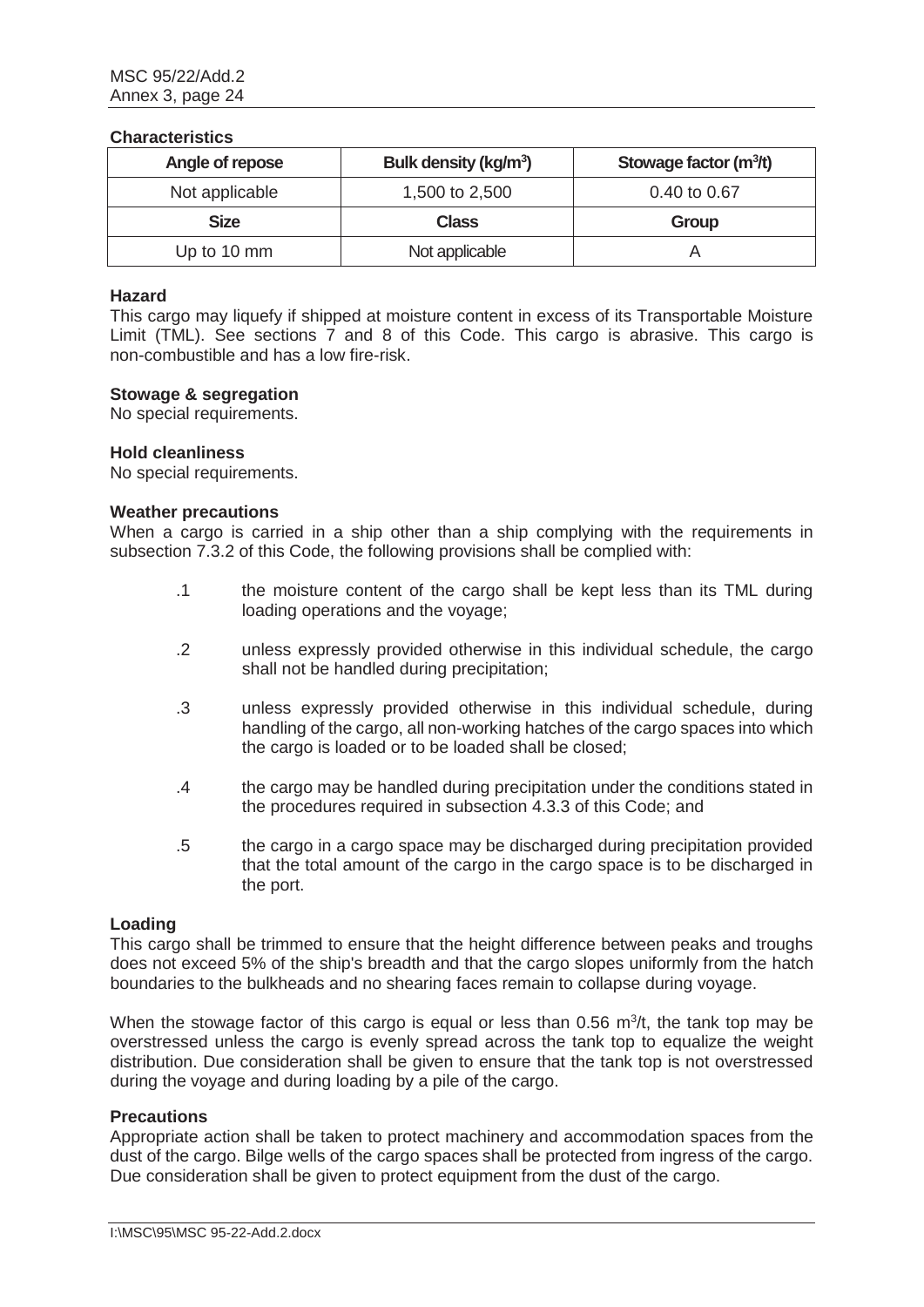Persons who may be exposed to the dust of the cargo shall wear protective clothing, goggles or other equivalent dust eye-protection and dust filter masks, as necessary.

#### **Ventilation**

No special requirements.

## **Carriage**

Bilge water shall be removed regularly during the voyage.

## **Discharge**

No special requirements.

## **Clean-up**

No special requirements."

## **"GLASS CULLET**

## **Description**

Green, brown or uncoloured glass. May have a slight sweet smell. Used to make new glass, glass wool and foam glass.

## **Characteristics**

| Angle of repose | Bulk density (kg/m <sup>3</sup> ) | Stowage factor $(m^3/t)$ |
|-----------------|-----------------------------------|--------------------------|
| Not applicable  | 1,060 to 1,330                    | 0.75 to 0.94             |
| <b>Size</b>     | <b>Class</b>                      | Group                    |
| Up to 50 mm     | Not applicable                    |                          |

#### **Hazard**

This cargo is non-combustible or has a low fire-risk.

Potential inhalation hazard and skin and eye irritation from cullet dust during handling, placement and transportation.

Potential risk for cuts or punctures during handling and placement.

## **Stowage & segregation**

No special requirements.

#### **Hold cleanliness**

No special requirements.

#### **Weather precautions**

No special requirements.

#### **Loading**

Trim in accordance with the relevant provisions required under sections 4 and 5 of this Code.

#### **Precautions**

To protect against possible cuts or penetration injuries as well as against exposure of glass dust to skin, ears and eyes, personnel working with glass cullet shall wear long sleeves, pants, gloves, work boots, hard hats, ear protection and eye protection. Shirt sleeves and pant legs can be taped for additional protection.

Personnel can also wear disposable nuisance dust masks to protect against dust inhalation.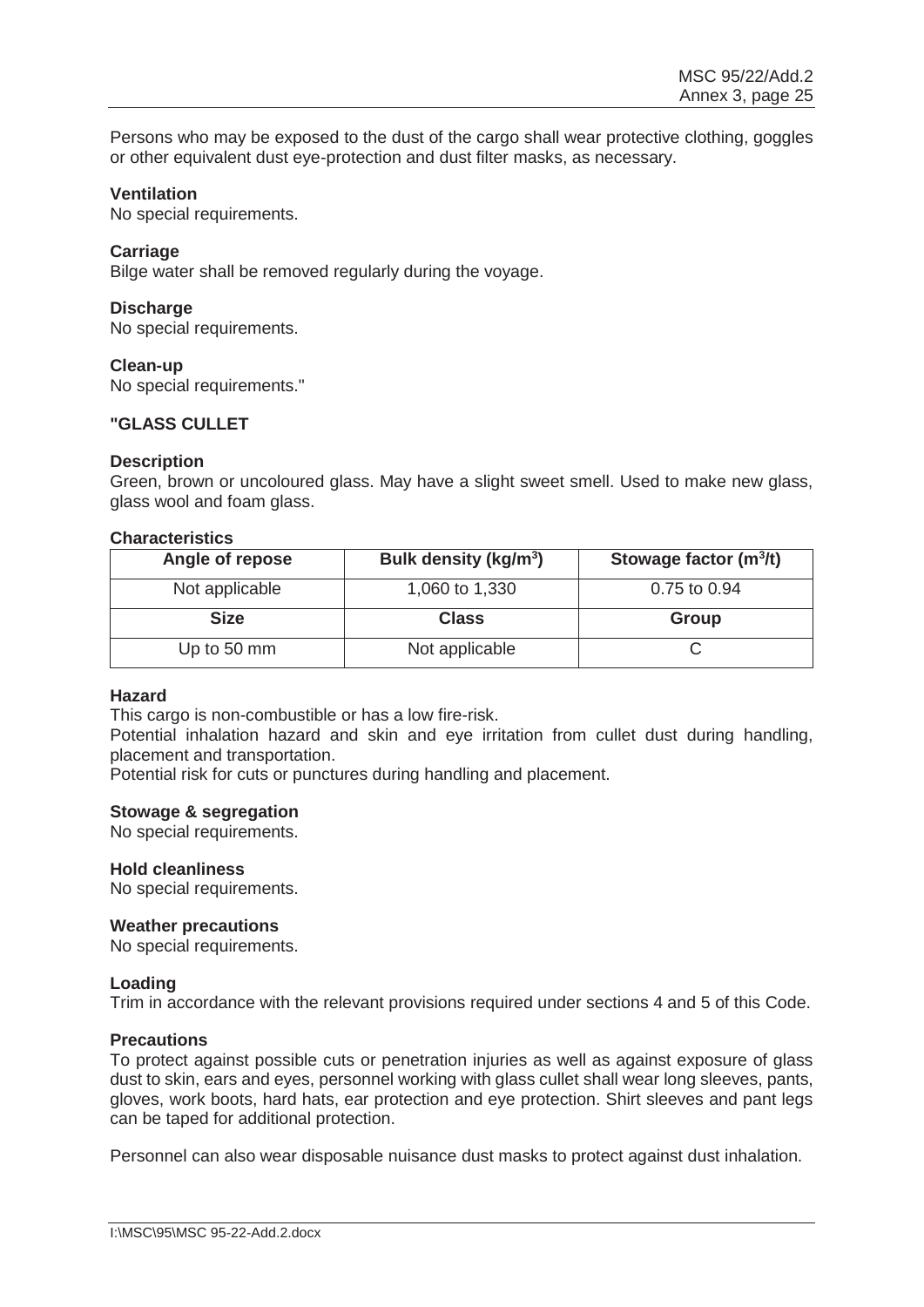## **Ventilation**

No special requirements.

#### **Carriage**

No special requirements.

## **Discharge**

No special requirements.

## **Clean-up**

Avoid handling which creates dust. Wet suppression is an effective measure of dust control."

## **"IRON AND STEEL SLAG AND ITS MIXTURE**

This cargo may contain substances hazardous to human health such as cadmium, lead, hexavalent chromium, boron and fluorine. This individual schedule shall not apply to cargoes that meet the criteria specified in 9.2.2.5 and 9.2.3.6.

## **Description**

The main component of the cargo is a slag arising from iron and steel manufacture, and a slag mixed with one of the following additives or a combination thereof: cement, granulated blast furnace slag and concrete debris.

The cargo is mostly stabilized before transportation by ageing and slaking for the volume and/or chemical stability in practical usages, and physical properties such as the grain size, etc. are controlled for the performance requirement if necessary the cargo is transported at room temperature.

This cargo does not include both slag residue and hot iron and steel slag discharged from iron and steelmaking processes.

The iron and steel slag is a vitrified or crystallized solid formed out of high temperature processes, and it is a mixture of several mineralogical phases.

This cargo may include shaped blocks made of iron and steel slag with a combination of cement and ground granulated blast furnace slag. The colour is in the range from greyish-white to dark grey, and the appearance is in the range from granulated, pebble to blocks. Examples of the application of this cargo are: road construction materials, concrete aggregate, soil improvement, civil engineering materials, raw materials of cement industry and raw materials for fertilizer.

## **Characteristics**

| Angle of repose | <b>Bulk density (kg/m3)</b> | Stowage factor (m3/t) |
|-----------------|-----------------------------|-----------------------|
| Not applicable  | 1,200 to 3,000              | 0.33 to 0.83          |
| <b>Size</b>     | Class                       | Group                 |
| Up to 100 mm    | Not applicable              |                       |

#### **Hazard**

This cargo may liquefy if shipped at a moisture content in excess of its Transportable Moisture Limit (TML). See sections 7 and 8 of this Code. This cargo is non-combustible and has a low fire-risk.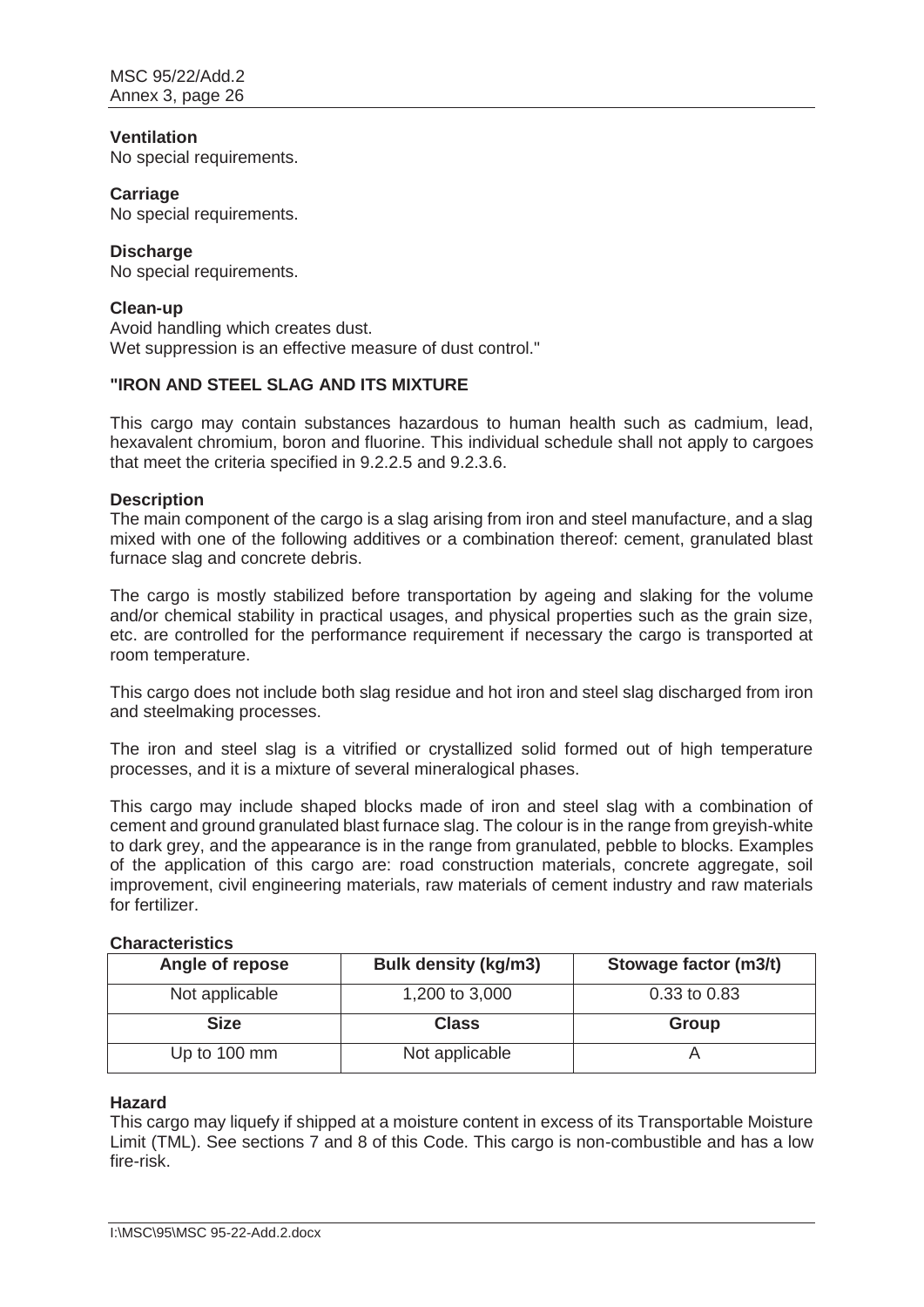## **Stowage & segregation**

No special requirements.

#### **Hold cleanliness**

No special requirements.

#### **Weather precautions**

When a cargo is carried in a ship other than a ship complying with the requirements in subsection 7.3.2 of this Code, the following provisions shall be complied with:

- .1 the moisture content of the cargo shall be kept at less than its TML during loading operations and the voyage;
- .2 unless expressly provided otherwise in this individual schedule, the cargo shall not be handled during precipitation;
- .3 unless expressly provided otherwise in this individual schedule, during handling of the cargo, all non-working hatches of the cargo spaces into which the cargo is loaded or to be loaded shall be closed;
- .4 the cargo may be handled during precipitation under the conditions stated in the procedures required in subsection 4.3.3 of this Code; and
- .5 the cargo in a cargo space may be discharged during precipitation provided that the total amount of the cargo in the cargo space is to be discharged in the port.

#### **Loading**

Trim in accordance with the relevant provisions required under sections 4 and 5 of this Code.

When the stowage factor of this cargo is equal or less than  $0.56 \, \mathrm{m}^3$ /t, the tank top may be overstressed unless the cargo is evenly spread across the tank top to equalize the weight distribution. Due consideration shall be given to ensure that the tank top is not overstressed during the voyage and during loading by a pile of the cargo.

#### **Precautions**

Persons who may be exposed to the dust of the cargo shall wear protective clothing, goggles or other equivalent dust eye-protection and dust filter masks, as necessary.

#### **Ventilation**

No special requirements.

#### **Carriage**

The appearance of the surface of this cargo shall be checked regularly during voyage. If free water above the cargo or fluid state of the cargo is observed during voyage, the master shall take appropriate actions to prevent cargo shifting and potential capsize of the ship, and give consideration to seeking emergency entry into a place of refuge.

#### **Discharge**

No special requirements.

#### **Clean-up**

No special requirements."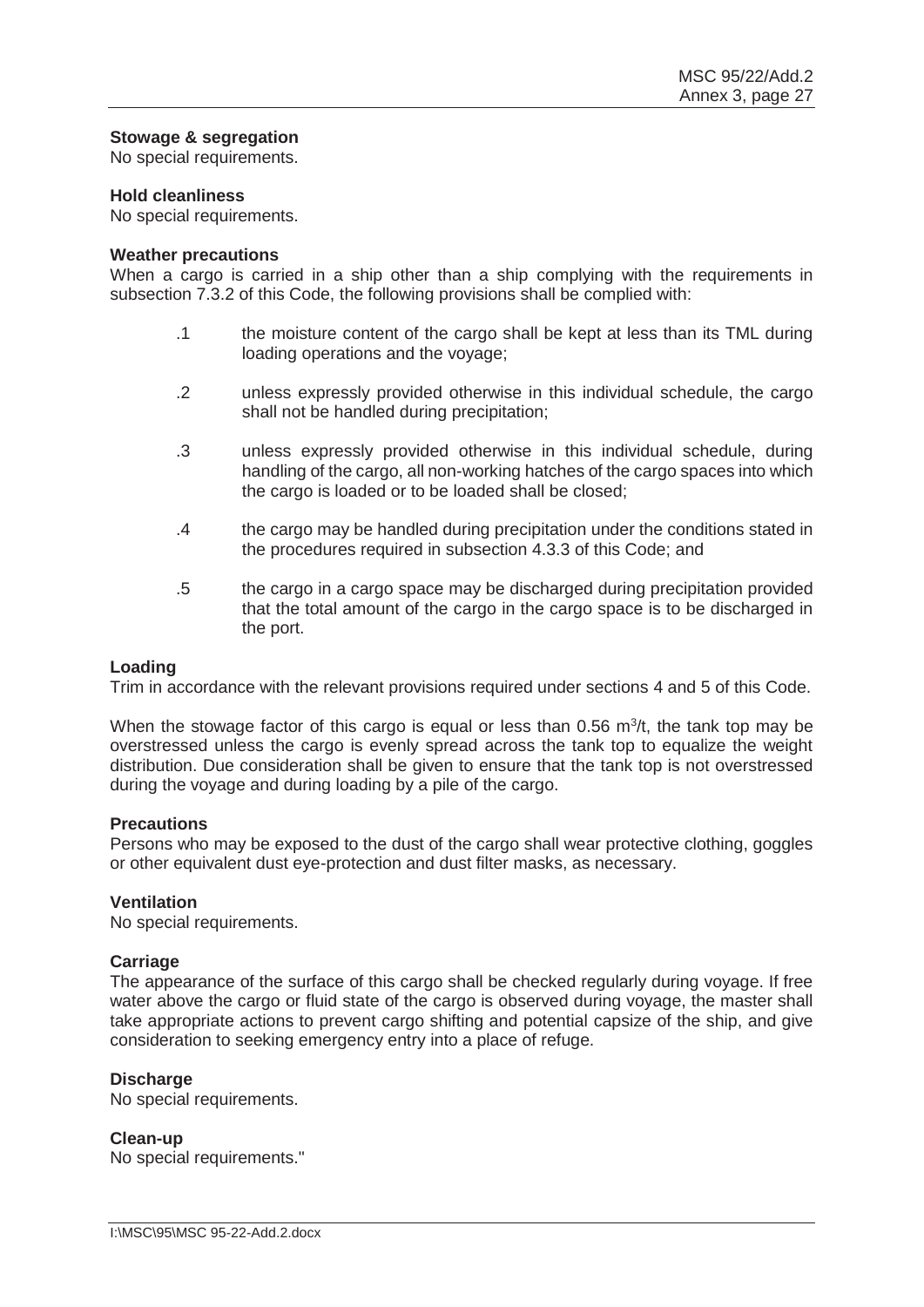## **"IRON ORE FINES**

The provisions of this schedule shall apply to iron ore cargoes containing both:

- .1 10% or more of fine particles less than 1 mm ( $D_{10} \le 1$  mm); and
- $.2$  50% or more of particles less than 10 mm ( $D_{50} \le 10$  mm).

Notwithstanding the above provision, iron ore fines where the total goethite content is 35% or more by mass may be carried in accordance with the individual schedule for "IRON ORE", provided the master receives from the shipper a declaration of the goethite content of the cargo which has been determined according to internationally or nationally accepted standard procedures.

#### **Description**

Iron ore fines vary in colour from dark grey, rusty red to yellow and contain hematite, goethite and magnetite with varying iron content.

IRON CONCENTRATE is a different cargo (see individual schedule for "Mineral Concentrates")

#### **Characteristics**

| Angle of repose                                                                                              | Bulk density (kg/m <sup>3</sup> ) | Stowage factor $(m^3/t)$ |
|--------------------------------------------------------------------------------------------------------------|-----------------------------------|--------------------------|
| Not applicable                                                                                               | 1,500 to 3,500                    | 0.29 to 0.67             |
| <b>Size</b>                                                                                                  | <b>Class</b>                      | Group                    |
| 10% or more of fine particles<br>less than 1 mm and 50% or<br>more of particles less than<br>$10 \text{ mm}$ | Not applicable                    | А                        |

#### **Hazard**

This cargo may liquefy if shipped at moisture content in excess of its transportable moisture limit (TML). See sections 7 and 8 of this Code.

This cargo may affect magnetic compasses.

This cargo is non-combustible or has a low fire-risk.

#### **Stowage & segregation**

No special requirements

#### **Hold cleanliness**

No special requirements

#### **Weather precautions**

When a cargo is carried in a ship other than a ship complying with the requirements in subsection 7.3.2 of this Code, the following provisions shall be complied with:

- .1 the moisture content of the cargo shall be kept less than its TML during loading operations and the voyage;
- .2 unless expressly provided otherwise in this individual schedule, the cargo shall not be handled during precipitation;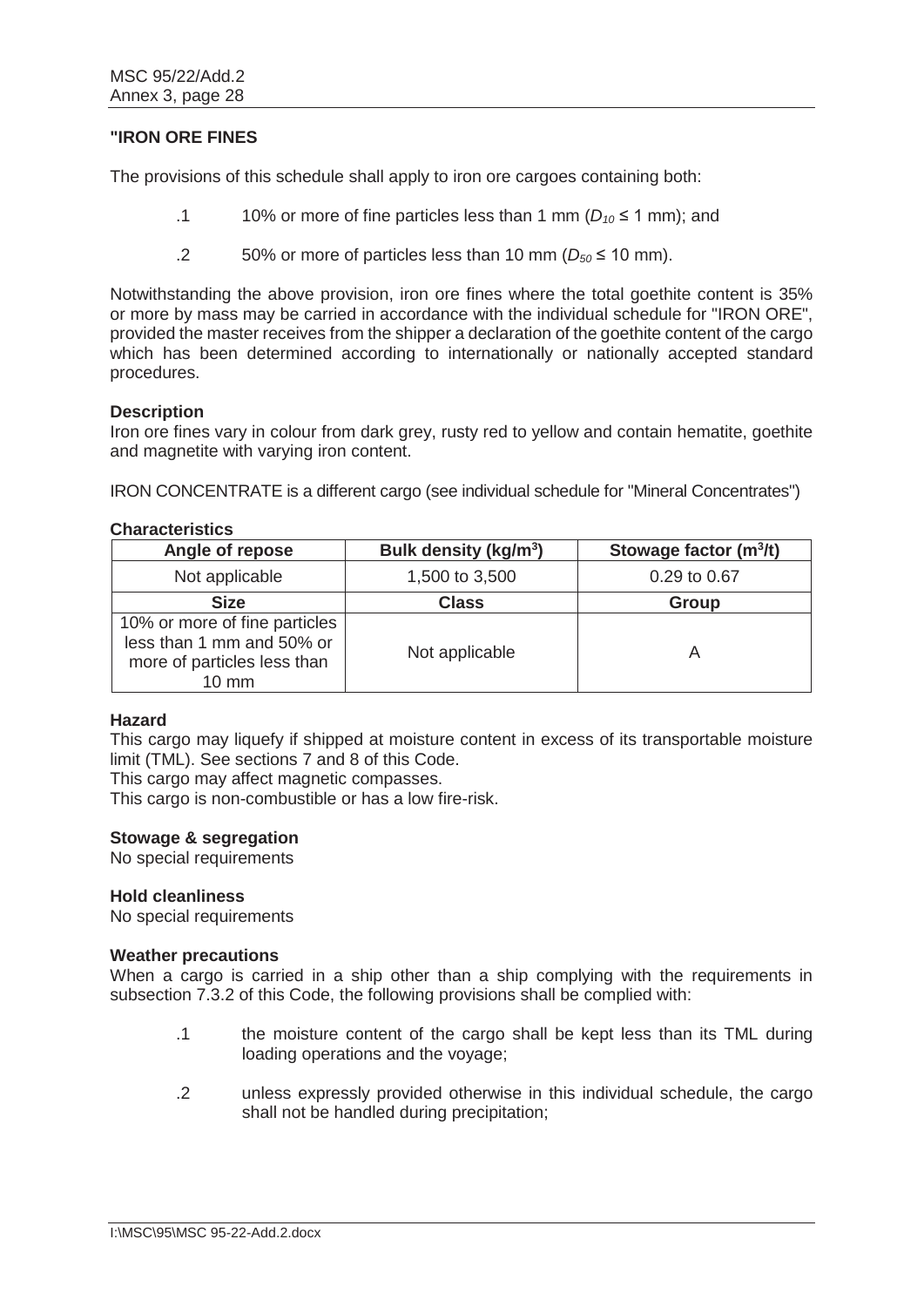- .3 unless expressly provided otherwise in this individual schedule, during handling of the cargo, all non-working hatches of the cargo spaces into which the cargo is loaded or to be loaded shall be closed;
- .4 the cargo may be handled during precipitation under the conditions stated in the procedures required in subsection 4.3.3 of this Code; and
- .5 the cargo in a cargo space may be discharged during precipitation provided that the total amount of the cargo in the cargo space is to be discharged in the port.

## **Loading**

Trim in accordance with the relevant provisions required under sections 4 and 5 of this Code.

When the stowage factor of this cargo is equal or less than  $0.56 \, \text{m}^3/\text{t}$ , the tank top may be overstressed unless the cargo is evenly spread across the tank top to equalize the weight distribution. Due consideration shall be given to ensure that the tank top is not overstressed during the voyage and during loading by a pile of the cargo.

## **Precautions**

Loading rates of this cargo are normally very high. Due consideration shall be given to the ballasting operation in developing the loading plan required by SOLAS regulation VI/7.3. Bilge wells shall be clean, dry and protected as appropriate to prevent ingress of the cargo.

## **Ventilation**

No special requirements

#### **Carriage**

Cargo hold bilges shall be sounded at regular intervals and pumped out, as necessary. The appearance of the surface of this cargo shall be checked regularly during voyage, as far as practicable. If free water above the cargo or fluid state of the cargo is observed during voyage, the master shall take appropriate actions to prevent cargo shifting and potential capsize of the ship, and give consideration to seeking emergency entry into a place of refuge.

#### **Discharge**

No special requirements.

#### **Clean-up**

No special requirements."

#### **"IRON OXIDE TECHNICAL**

#### **Description**

Iron oxide technical is generated as a product or by-product in the manufacture of di-iron trioxide (iron (III) oxide) for the industrial and commercial use. The material is odourless and red in colour.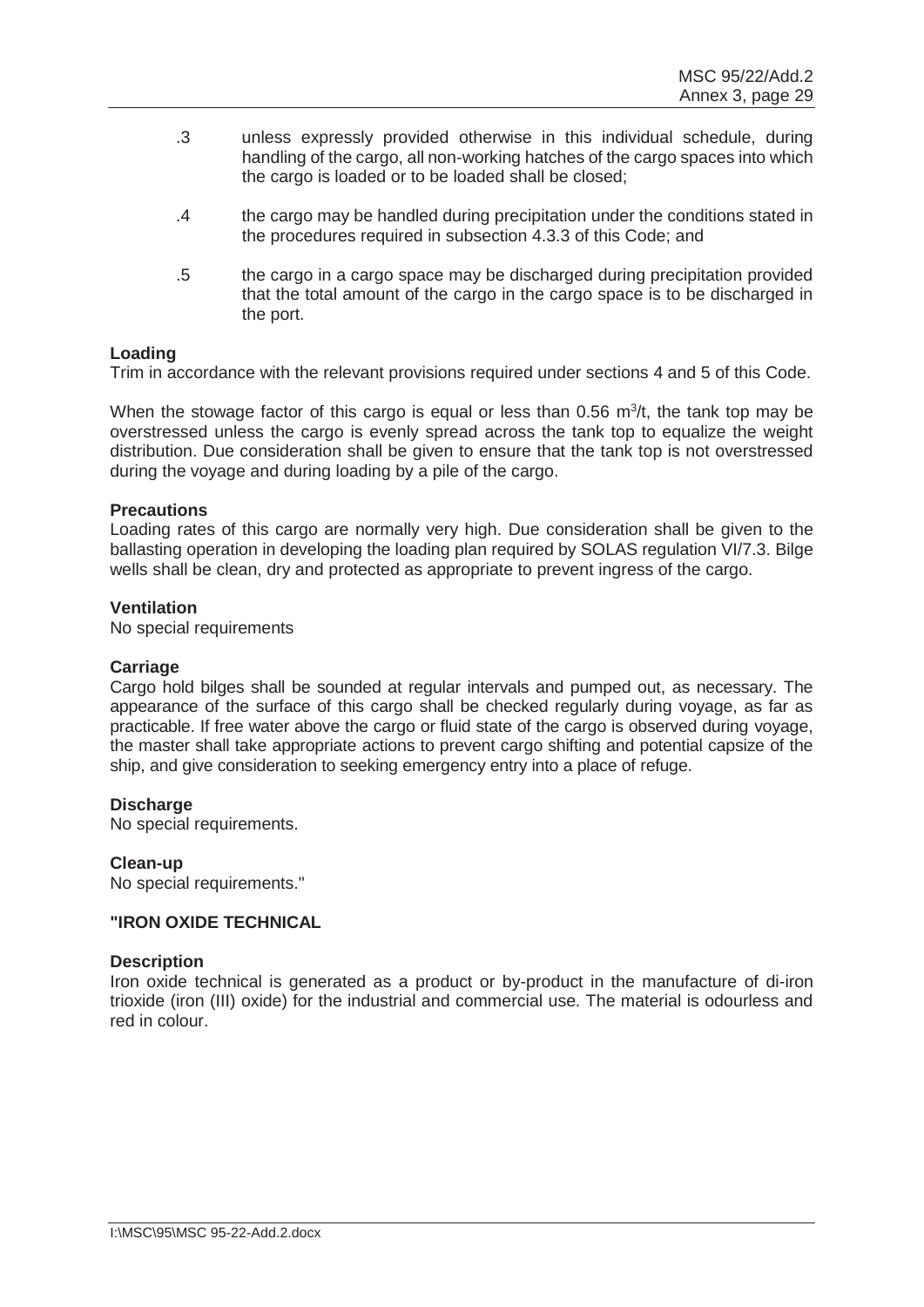#### **Characteristics**

| Angle of repose | <b>Bulk density (kg/m<sup>3</sup>)</b> | Stowage factor (m <sup>3</sup> /t) |
|-----------------|----------------------------------------|------------------------------------|
| Not applicable  | 1,000                                  | 1.0                                |
| <b>Size</b>     | <b>Class</b>                           | <b>Group</b>                       |
| Fine particles  | Not applicable                         |                                    |

#### **Hazard**

Dust may cause skin and eye irritation. Iron cargoes may affect magnetic compasses.

This cargo may liquefy if shipped at moisture content in excess of its Transportable Moisture Limit (TML). See sections 7 and 8 of this Code. This cargo is non-combustible or has a low fire-risk.

## **Stowage & segregation**

No special requirements

#### **Hold cleanliness**

No special requirements

#### **Weather precautions**

When a cargo is carried in a ship other than a ship complying with the requirements in subsection 7.3.2 of this Code, the following provisions shall be complied with:

- .1 the moisture content of the cargo shall be kept less than its TML during loading operations and the voyage;
- .2 unless expressly provided otherwise in this individual schedule, the cargo shall not be handled during precipitation;
- .3 unless expressly provided otherwise in this individual schedule, during handling of the cargo, all non-working hatches of the cargo spaces into which the cargo is loaded or to be loaded shall be closed;
- .4 the cargo may be handled during precipitation under the conditions stated in the procedures required in subsection 4.3.3 of this Code; and
- .5 the cargo in a cargo space may be discharged during precipitation provided that the total amount of the cargo in the cargo space is to be discharged in the port.

#### **Loading**

Trim in accordance with the relevant provisions in compliance with sections 4 and 5 of this Code.

## **Precautions**

Persons who may be exposed to the dust of the cargo shall wear protective clothing, goggles or other equivalent dust eye-protection and dust filter masks, as necessary.

Bilge wells shall be clean, dry and covered as appropriate, to prevent ingress of the cargo.

#### **Ventilation**

No special requirements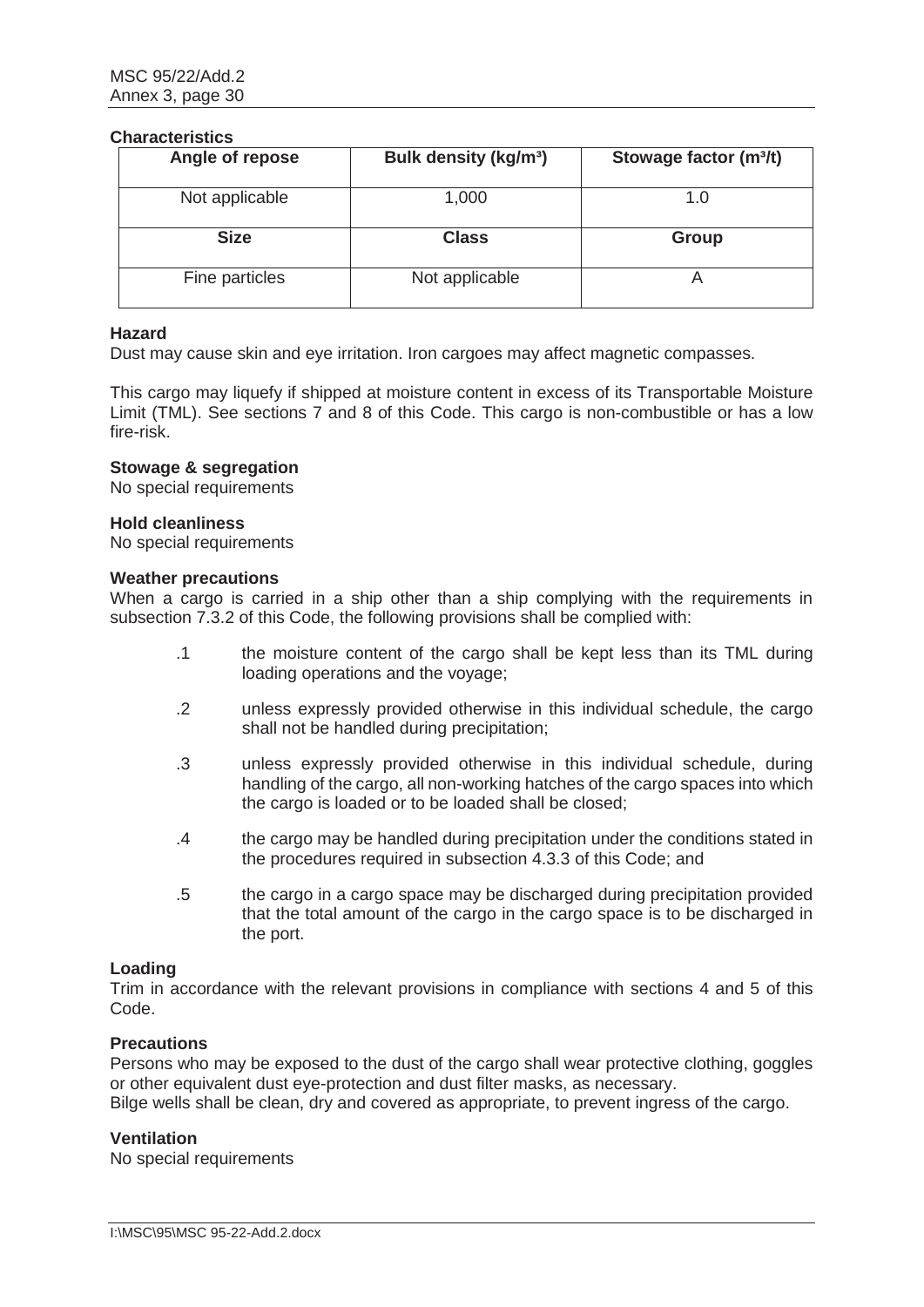## **Carriage**

The appearance of the surface of this cargo shall be checked regularly during voyage. If free water above the cargo or fluid state of the cargo is observed during voyage, the master shall take appropriate actions to prevent cargo shifting and potential capsize of the ship, and give consideration to seeking emergency entry into a place of refuge.

## **Discharge**

No special requirements

## **Clean-up**

After discharge of this cargo, the bilge wells and the scuppers of the cargo spaces shall be checked and any blockage in the bilge wells and the scuppers shall be removed."

#### **"IRON SINTER**

#### **Description**

The thermally agglomerated substance formed by heating a variable mixture of finely divided coke, iron ore, blast furnace dust, steelmaking dust, mill scale, other miscellaneous iron-bearing materials, limestone, and dolomite at 1315°C to 1482°C.

## **Characteristics**

| Angle of repose | Bulk density (kg/m <sup>3</sup> ) | Stowage factor $(m^3/t)$ |
|-----------------|-----------------------------------|--------------------------|
| Not applicable  | 1,800 to 2,100                    | 0.47 to 0.56             |
| <b>Size</b>     | <b>Class</b>                      | Group                    |
| Up to 200 mm    | Not applicable                    |                          |

#### **Hazard**

Dust of this cargo is fine and may be irritating to eye and respiratory tract. This cargo is non-combustible or has a low fire-risk.

#### **Stowage & segregation**

No special requirements.

#### **Hold cleanliness**

No special requirements.

#### **Weather precautions**

No special requirements.

#### **Loading**

Trim in accordance with the relevant provisions required under sections 4 and 5 of this Code.

As the density of the cargo is extremely high, the tank top may be overstressed unless the cargo is evenly spread across the tank top to equalize the weight distribution. Due consideration shall be paid to ensure that the tank top is not overstressed during voyage and during loading by a pile of the cargo.

#### **Precautions**

Bilge wells of the cargo space shall be protected from ingress of the cargo. Persons who may be exposed to the dust of the cargo shall wear protective clothing, goggles or other equivalent dust eye protection and dust filter masks, as necessary.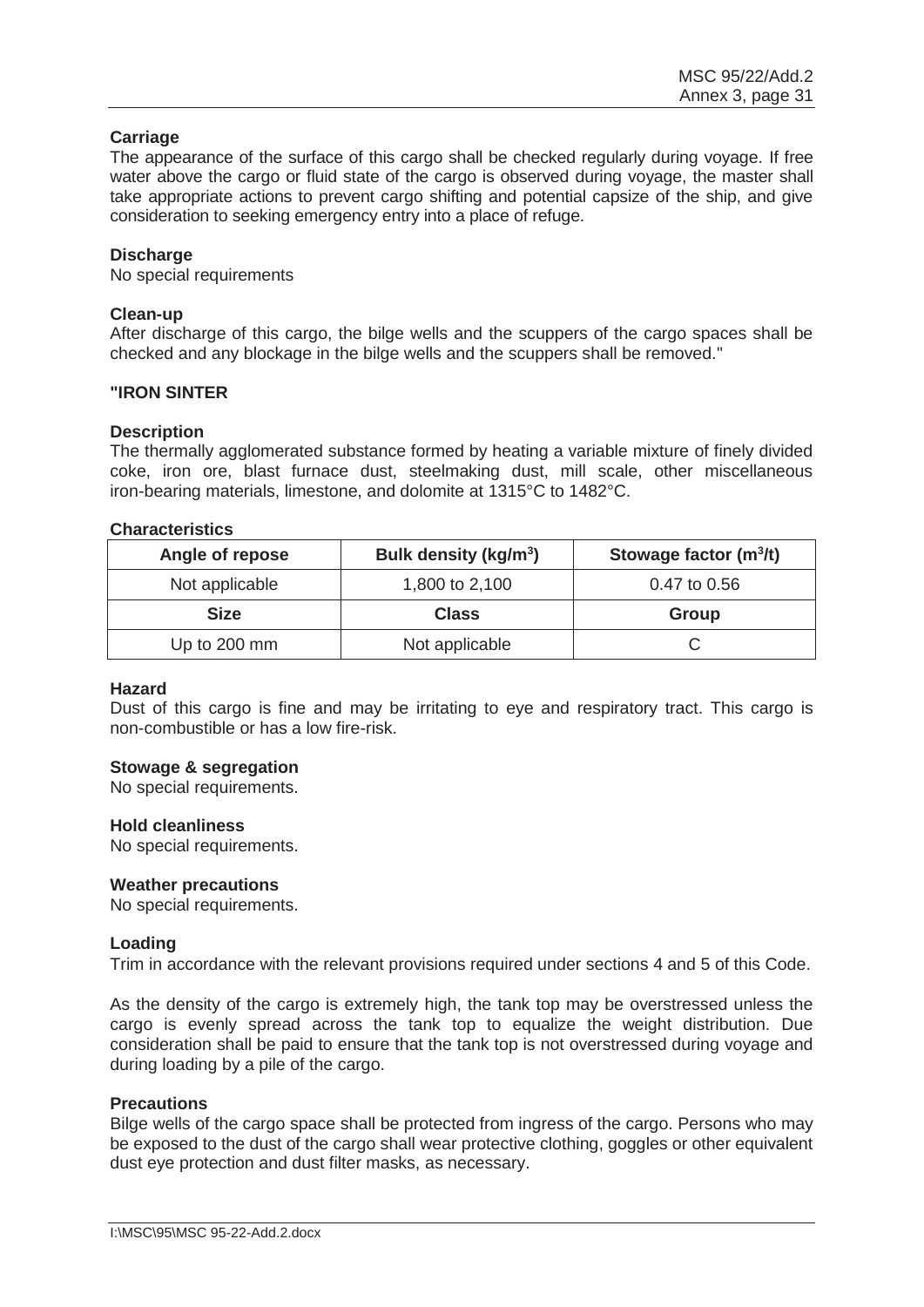## **Ventilation**

No special requirements.

## **Carriage**

Bilge shall be sounded and pumped out as necessary during the voyage.

## **Discharge**

No special requirements.

## **Clean-up**

No special requirements."

## **"MANGANESE COMPONENT FERROALLOY SLAG**

#### **Description**

By-product generated in process of manufacturing manganese component ferroalloy. Particles or lumps of green, brownish-red or grayish-black. Moisture: 1.2% to 5.6%.

## **Characteristics**

| Angle of repose | Bulk density (kg/m <sup>3</sup> ) | Stowage factor $(m^3/t)$ |
|-----------------|-----------------------------------|--------------------------|
| Not applicable  | 1,480 to 1,935                    | 0.52 to 0.68             |
| <b>Size</b>     | <b>Class</b>                      | <b>Group</b>             |
|                 |                                   |                          |

#### **Hazard**

No special hazards. This cargo is non-combustible or has a low fire-risk.

#### **Stowage & segregation**

No special requirements.

#### **Hold cleanliness**

No special requirements.

#### **Weather precautions**

No special requirements.

#### **Loading**

Trim in accordance with the relevant provisions required under sections 4 and 5 of this Code.

When the stowage factor of this cargo is equal or less than  $0.56 \, \text{m}^3/\text{t}$ , the tank top may be overstressed unless the cargo is evenly spread across the tank top to equalize the weight distribution. Due consideration shall be given to ensure that tank top is not overstressed during voyage and during loading by a pile of the cargo.

#### **Precautions**

Persons who may be exposed to the dust of the cargo shall wear protective clothing, goggles or other equivalent dust eye-protection and dust filter masks, as necessary.

#### **Ventilation**

No special requirements.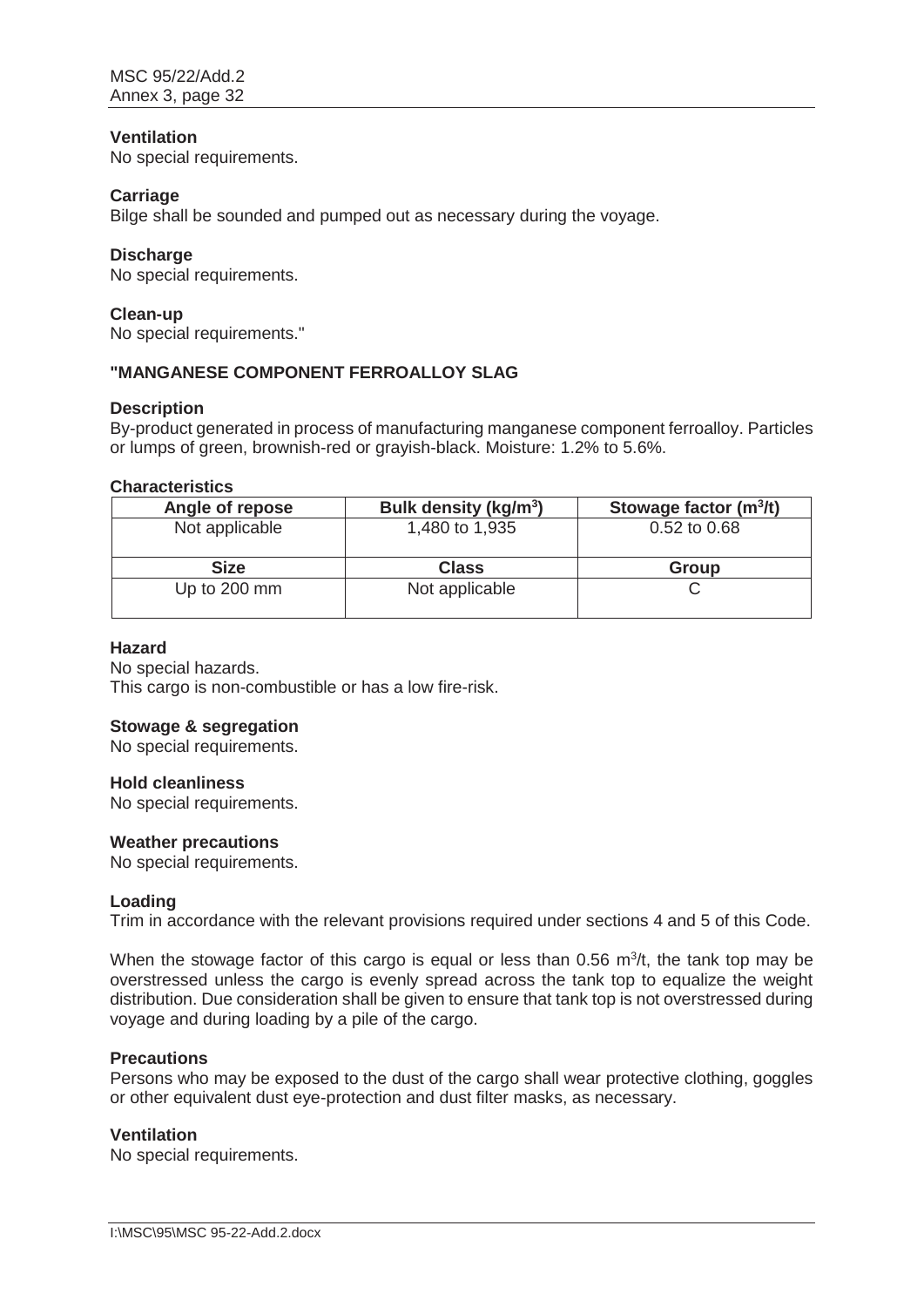## **Carriage**

No special requirements.

## **Discharge**

No special requirements.

## **Clean-up**

No special requirements."

## **"MANGANESE ORE FINES**

The provisions of this schedule shall apply to manganese ore cargoes containing both:

- .1 10% or more of fine particles less than 1 mm (*D10* ≤ 1 mm); and
- .2 50% or more of particles less than 10 mm (*D50* ≤ 10 mm).

Notwithstanding the above provisions, manganese ore cargoes which do not exhibit a flow moisture point (FMP) are not liable to liquefy and shall be shipped as a Group C cargo under the provisions of the MANGANESE ORE individual schedule.

This schedule applies to manganese ore cargoes which may liquefy. For manganese ore cargoes not liable to liquefy see the MANGANESE ORE schedule.

## **Description**

Manganese ore fines is multicoloured, and usually brown to black. Its colour and texture may vary due to variations of the manganese and gangue minerals present. It is a very heavy cargo with typical moisture content up to 15% by weight.

## **Characteristics**

| Angle of repose                                                                                      | Bulk density (kg/m <sup>3</sup> ) | Stowage factor $(m^3/t)$ |
|------------------------------------------------------------------------------------------------------|-----------------------------------|--------------------------|
| Not applicable                                                                                       | 1,450 to 3,200                    | 0.31 to 0.69             |
| <b>Size</b>                                                                                          | <b>Class</b>                      | Group                    |
| Typically up to 15 mm with<br>more than 10% finer than<br>1 mm and more than 50%<br>finer than 10 mm | Not applicable                    | A                        |

#### **Hazard**

This cargo may liquefy if shipped at moisture content in excess of its Transportable Moisture Limit (TML). See sections 7 and 8 of this Code.

The dust of this cargo is irritating to the eyes and mucous membranes.

This cargo is non-combustible or has a low fire-risk. It is stable and non-reactive under normal conditions of use, storage and transport. However, this cargo may ignite in contact with incompatible materials such as acids, alkalis, oxidizing and reducing agents. It may decompose to form toxic manganese oxide particles when heated to decomposition.

#### **Stowage & segregation**

Separated from acids, alkalis, oxidizing and reducing agents.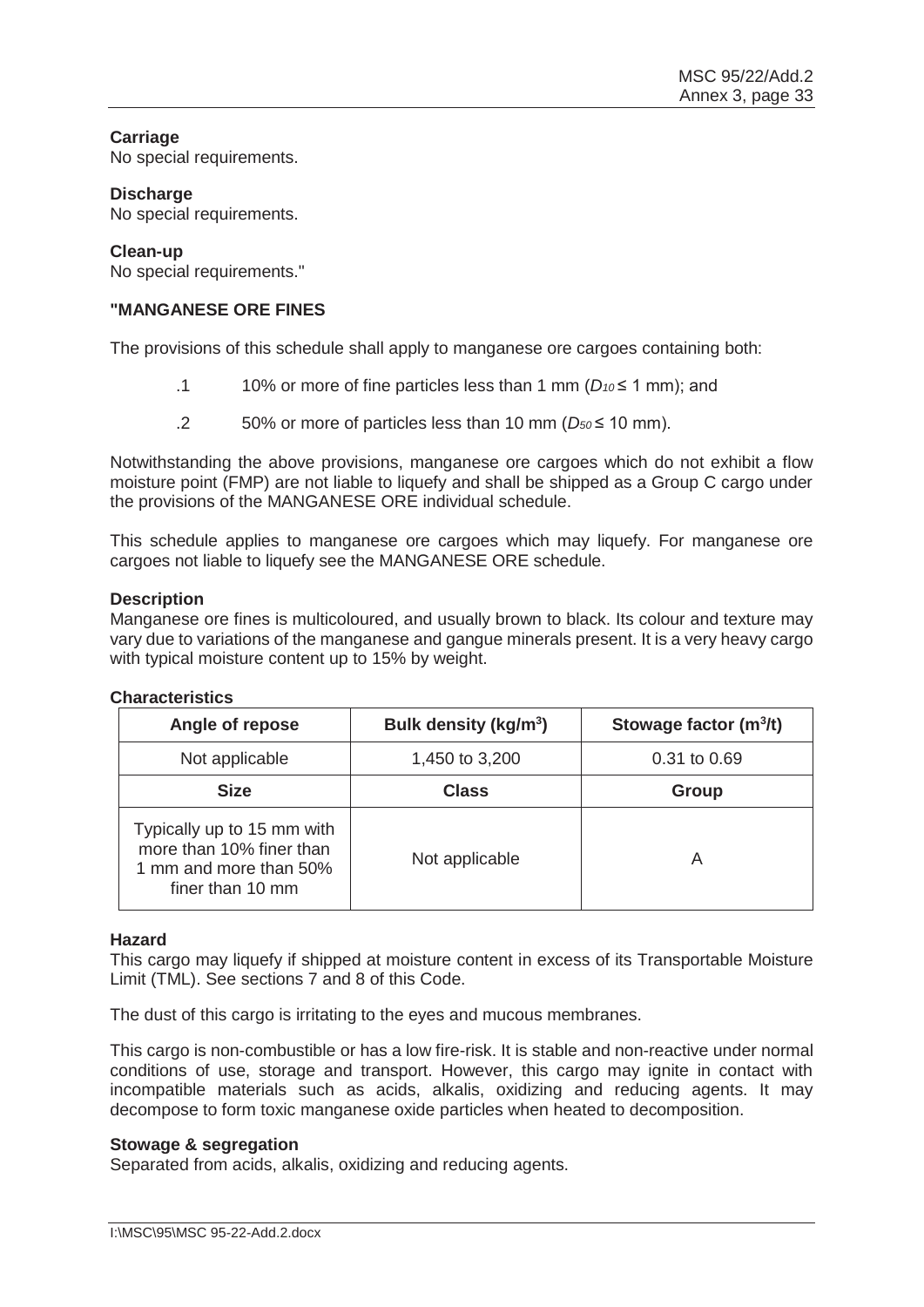#### **Hold cleanliness**

Clean and dry as relevant to the hazards of the cargo.

#### **Weather precautions**

When a cargo is carried in a ship other than a ship complying with the requirements in subsection 7.3.2 of this Code, the following provisions shall be complied with:

- .1 the moisture content of the cargo shall be kept less than its TML during loading operations and the voyage;
- .2 unless expressly provided otherwise in this individual schedule, the cargo shall not be handled during precipitation;
- .3 unless expressly provided otherwise in this schedule, during handling of the cargo all non-working hatches of the cargo spaces into which the cargo is loaded, or to be loaded, shall be closed;
- .4 the cargo may be handled during precipitation under the conditions stated in the procedures required in subsection 4.3.3 of this Code; and
- .5 the cargo in a cargo space may be discharged during precipitation provided that the total amount of the cargo in the cargo space is to be discharged in the port.

#### **Loading**

Trim in accordance with the relevant provisions required under sections 4 and 5 of this Code.

When the stowage factor of this cargo is equal to or less than 0.56  $m^3/t$ , the tank top may be overstressed unless the cargo is evenly spread across the tank top to equalize the weight distribution. Due consideration shall be paid to ensure that the tank top is not overstressed during voyage and during loading by a pile of the cargo.

#### **Precautions**

Persons who may be exposed to the dust of the cargo shall wear protective clothing, goggles or other equivalent dust eye-protection and dust filter masks, as necessary.

Bilge wells shall be clean, dry and covered as appropriate, to prevent ingress of the cargo. Bilge system of a cargo space to which this cargo is to be loaded shall be tested to ensure it is working. Appropriate precautions shall be taken to protect machinery and accommodation spaces from the dust of the cargo.

## **Ventilation**

No special requirements.

#### **Carriage**

The appearance of the surface of the cargo shall be checked regularly during voyage. If free water above the cargo or fluid state of the cargo is observed during the voyage, the master shall take appropriate actions to prevent cargo shifting and potential capsize of the ship, and give consideration to seeking emergency entry into a place of refuge.

#### **Discharge**

No special requirements.

#### **Clean-up**

No special requirements."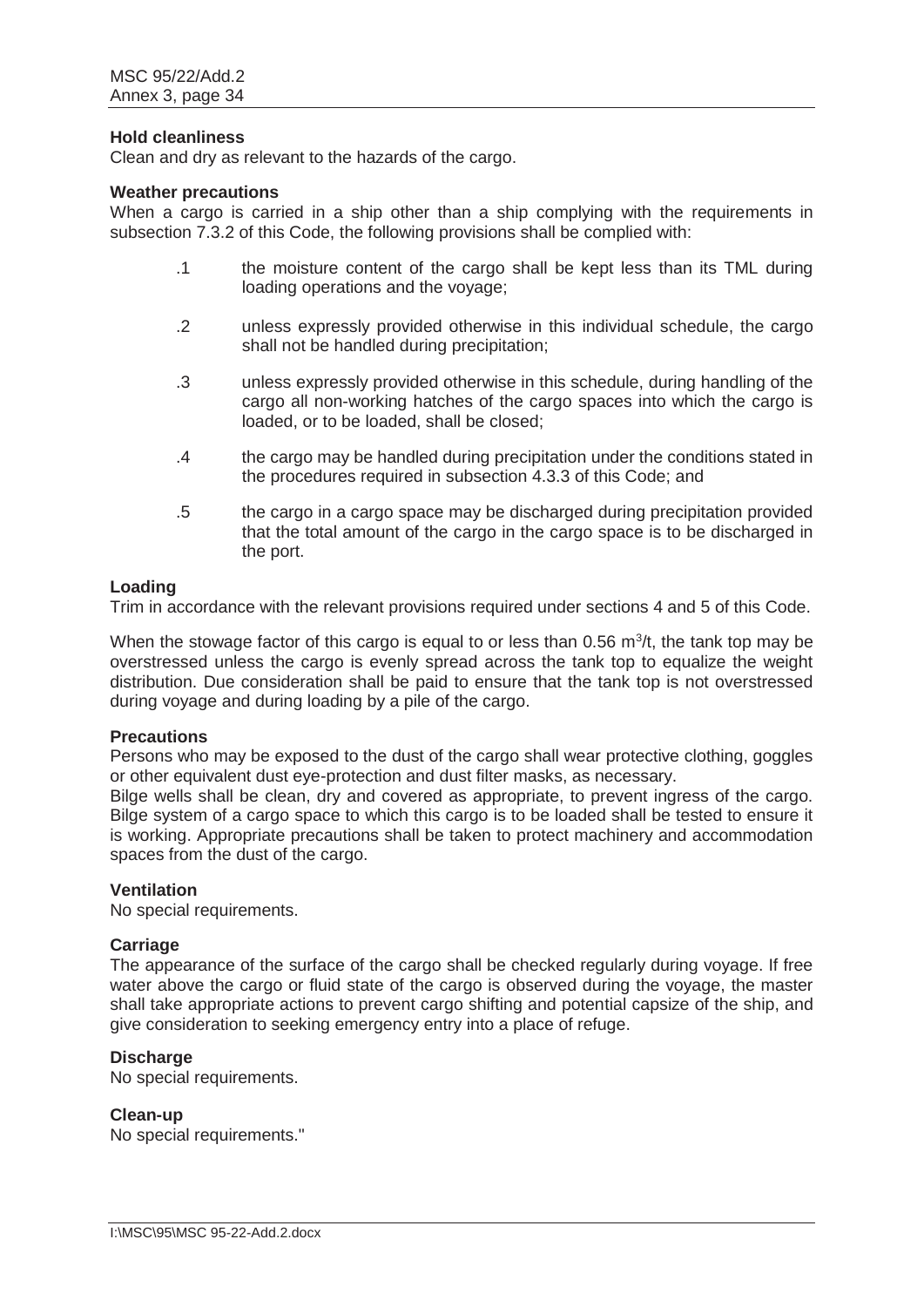## **"SCALE GENERATED FROM THE IRON AND STEEL MAKING PROCESS**

## **Description**

This cargo consists mainly of ferric oxide which is collected from various places of iron and steel making process. Mill scale, which is scale collected from water used in hot rolling process and from drainage pits with a small amount of oil which is used for rolling, is a main component of this cargo. This cargo is reused as a raw material for iron.

Shape varies from powder to lumps. Colour is gray, ash brown, ash black green, brown, burnt umber or black. Specific gravity of solids is 3 to 6.

This cargo consists mainly of moisture, oil (less than 1.2%), Wustite (FeO), Magnetite (Fe $_3$ O<sub>4</sub>), Hematite (Fe<sub>2</sub>O<sub>3</sub>), metallic iron and Fayalite (Fe<sub>2</sub>SiO<sub>4</sub>). It consists of main chemical elements in this cargo except for moisture and oil are in the range of the followings: Fe  $>$  70%, Ca  $<$ 0.8%, Si < 0.7%, Al < 0.3%, Cr < 1.5%, Ni < 0.5%, Mn < 1.0%.

## **Characteristics**

| Angle of repose | Bulk density (kg/m <sup>3</sup> ) | Stowage factor $(m^3/t)$ |
|-----------------|-----------------------------------|--------------------------|
| Not applicable  | 1,300 to 3,300                    | 0.30 to 0.77             |
| <b>Size</b>     | <b>Class</b>                      | Group                    |
| Up to 150 mm    | Not applicable                    |                          |

## **Hazard**

This cargo may liquefy if shipped at moisture content in excess of its Transportable Moisture Limit (TML). See sections 7 and 8 of this Code. This cargo is non-combustible or has a low fire-risk.

## **Stowage & segregation**

No special requirements.

#### **Hold cleanliness**

No special requirements.

#### **Weather precautions**

When a cargo is carried in a ship other than a ship complying with the requirements in subsection 7.3.2 of this Code, the following provisions shall be complied with:

- .1 the moisture content of the cargo shall be kept less than its TML during loading operations and the voyage;
- .2 unless expressly provided otherwise in this individual schedule, the cargo shall not be handled during precipitation;
- .3 unless expressly provided otherwise in this individual schedule, during handling of the cargo, all non-working hatches of the cargo spaces into which the cargo is loaded or to be loaded shall be closed;
- .4 the cargo may be handled during precipitation under the conditions stated in the procedures required in subsection 4.3.3 of this Code; and
- .5 the cargo in a cargo space may be discharged during precipitation provided that the total amount of the cargo in the cargo space is to be discharged in the port.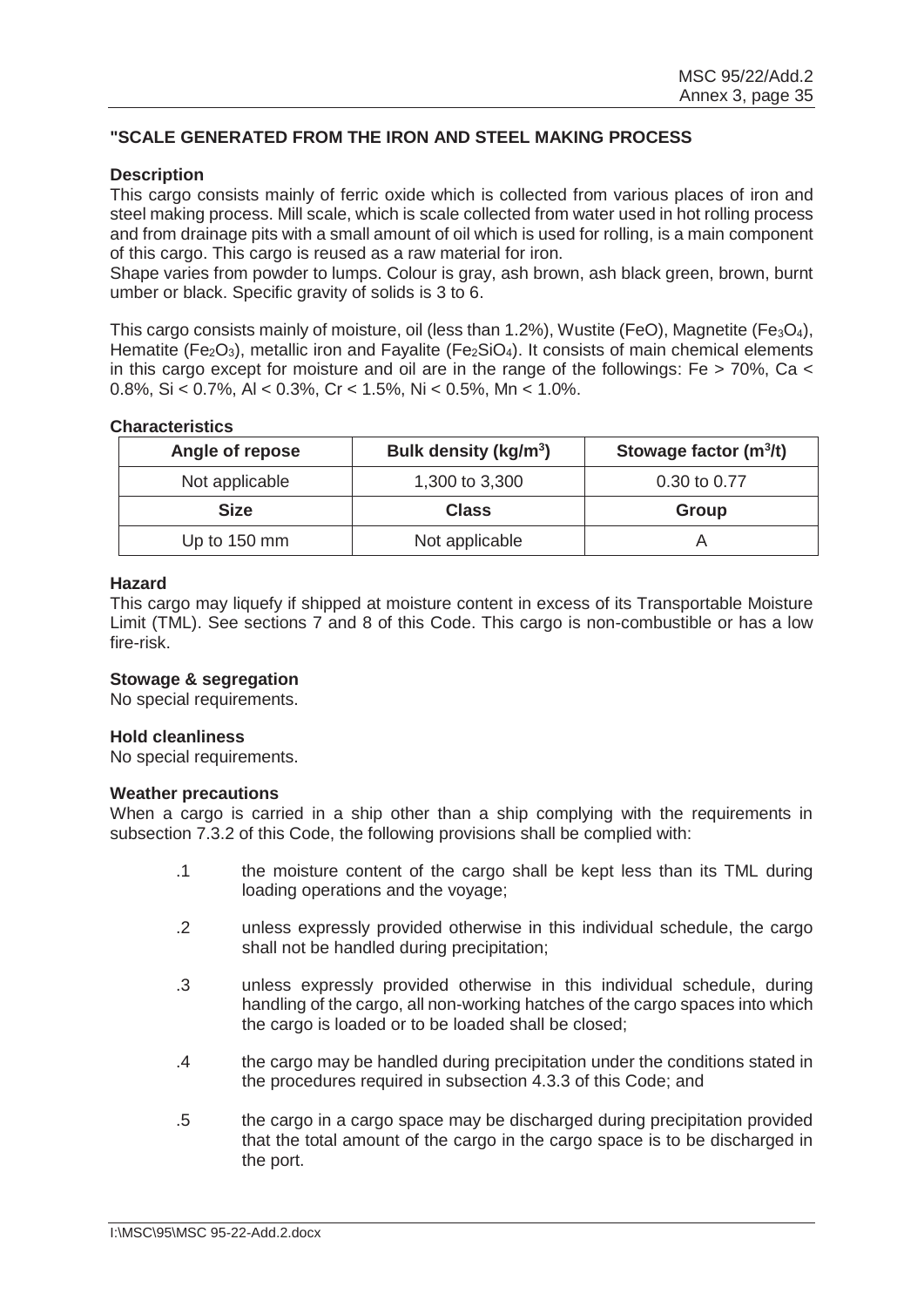#### **Loading**

Trim in accordance with the relevant provisions required under sections 4 and 5 of this Code.

When the stowage factor of this cargo is equal or less than  $0.56 \, \mathrm{m}^3$ /t, the tank top may be overstressed unless the cargo is evenly spread across the tank top to equalize the weight distribution. Due consideration shall be given to ensure that the tank top is not overstressed during voyage and during loading by a pile of the cargo.

#### **Precautions**

Persons who may be exposed to the dust of the cargo shall wear protective clothing, goggles or other equivalent dust eye-protection and dust filter masks, as necessary. As this cargo may contain oil less than 1.2%, due consideration shall be given not to discharge

bilge directly from the cargo holds.

## **Ventilation**

No special requirements.

#### **Carriage**

The appearance of the surface of this cargo shall be checked regularly during voyage. If free water above the cargo or fluid state of the cargo is observed during voyage, the master shall take appropriate actions to prevent cargo shifting and potential capsize of the ship, and give consideration to seeking emergency entry into a place of refuge.

#### **Discharge**

No special requirements.

#### **Clean-up**

No special requirements."

#### **"SPODUMENE (UPGRADED)**

#### **Description**

Spodumene (upgraded) is an odourless and tasteless off-white to beige sand containing a mixture of naturally occurring silicates and quartz. It is produced by processing naturally occurring spodumene.

#### **Characteristics**

| Angle of repose              | Bulk density (kg/m <sup>3</sup> ) | Stowage factor (m <sup>3</sup> /t) |
|------------------------------|-----------------------------------|------------------------------------|
| $30^{\circ}$ to $40^{\circ}$ | 1,600 to 2,000                    | $0.50$ to $0.63$                   |
| <b>Size</b>                  | <b>Class</b>                      | Group                              |
| Up to 8 mm                   | Not applicable                    |                                    |

#### **Hazard**

This cargo may liquefy if shipped at moisture content in excess of its Transportable Moisture Limit (TML). See sections 7 and 8 of this Code. This cargo is non-combustible or has a low fire-risk.

## **Stowage & segregation**

No special requirements.

#### **Hold cleanliness**

Clean and dry as relevant to the hazards of the cargo.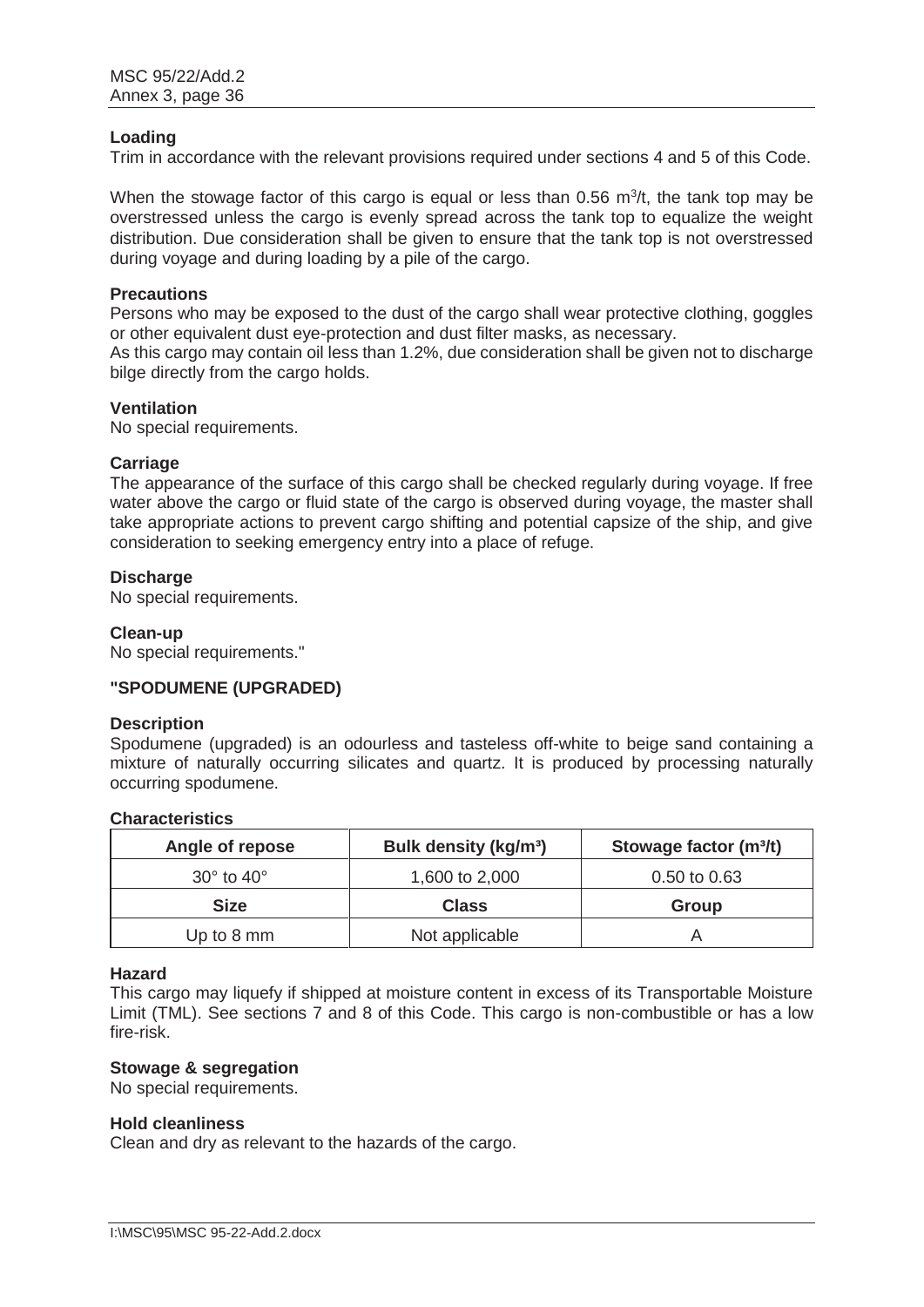#### **Weather precautions**

When this cargo is carried in a ship other than a ship complying with the requirements in subsection 7.3.2 of this Code, the following provisions shall be complied with:

- .1 the moisture content of the cargo shall be kept less than its TML during loading operations and the voyage;
- .2 unless expressly provided otherwise in this individual schedule, the cargo shall not be handled during precipitation;
- .3 unless expressly provided otherwise in this schedule, during handling of the cargo, all non-working hatches of the cargo spaces into which the cargo is loaded or to be loaded shall be closed;
- .4 the cargo may be handled during precipitation under the conditions stated in the procedures required in subsection 4.3.3 of this Code; and
- .5 the cargo in a cargo space may be discharged during precipitation provided that the total amount of the cargo in the cargo space is to be discharged in the port.

#### **Loading**

Trim in accordance with the relevant provisions required under sections 4 and 5 of this Code.

When the stowage factor of this cargo is equal or less than  $0.56 \, \text{m}^3/\text{t}$ , the tank top may be overstressed unless the cargo is evenly spread across the tank top to equalize the weight distribution. Due consideration shall be given to ensure that the tank top is not overstressed during the voyage and during loading by a pile of the cargo.

#### **Precautions**

Bilge wells shall be clean, dry and covered as appropriate, to prevent ingress of the cargo. Bilge system of a cargo space to which this cargo is to be loaded shall be tested to ensure it is working.

## **Ventilation**

No special requirements.

#### **Carriage**

The appearance of the surface of the cargo shall be checked regularly during the voyage. If free water above the cargo or fluid state of the cargo is observed during the voyage, the master shall take appropriate actions to prevent cargo shifting and potential capsize of the ship, and give consideration to seeking emergency entry into a place of refuge.

#### **Discharge**

No special requirements.

#### **Clean-up**

No special requirements."

## "**WOOD PELLETS CONTAINING ADDITIVES AND/OR BINDERS**

#### **Description**

The wood pellets covered by this schedule are those containing additives and/or binders. These wood pellets are light blond to dark brown in colour; very hard and cannot be easily squashed; have a typical specific density between 1,100 to 1,700 kg/m<sup>3</sup>. Wood pellets are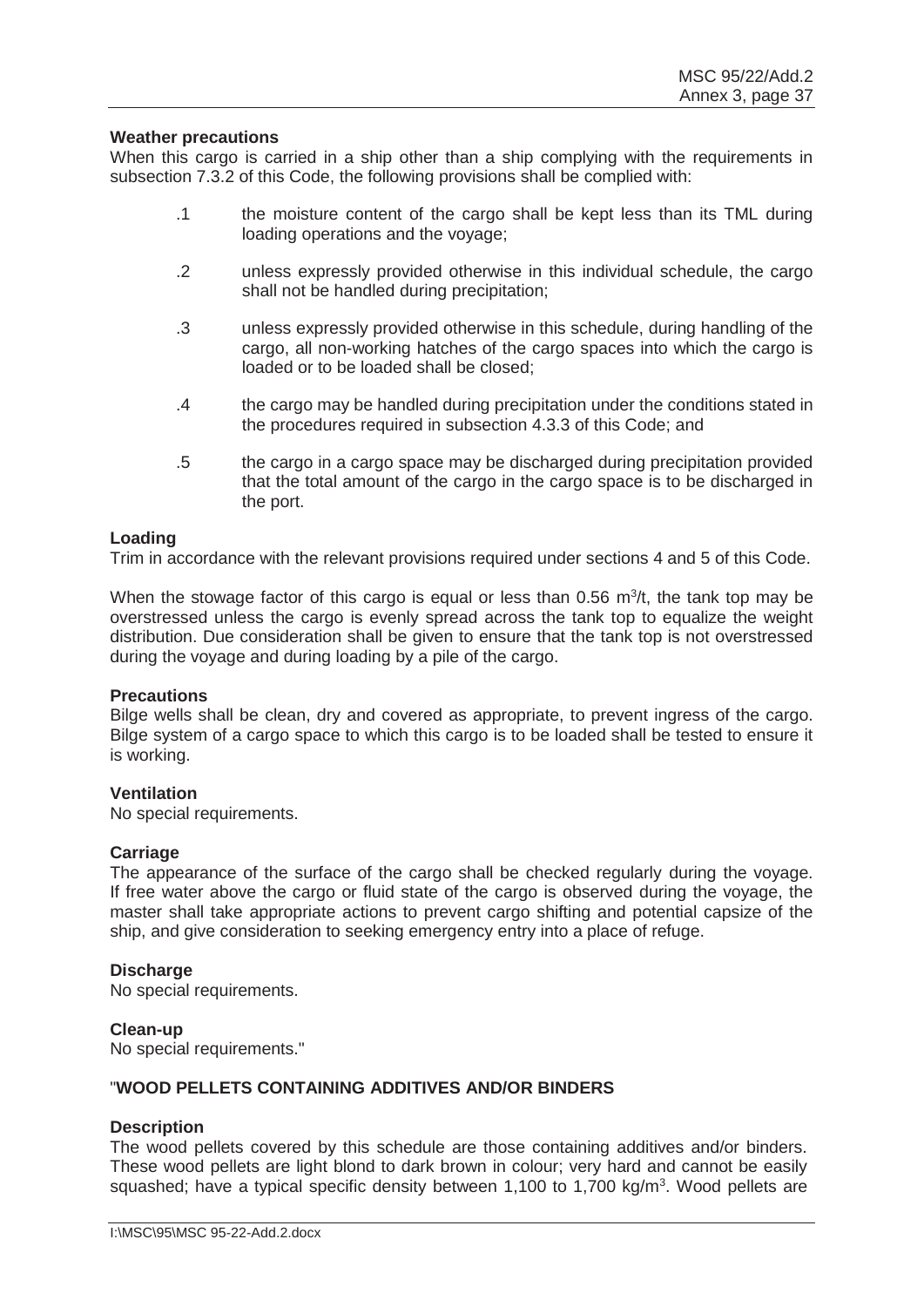made of sawdust, planer shavings and other wood waste such as bark coming out of the lumber manufacturing processes. The raw material is fragmented, dried and extruded into pellet form using appropriate additives and/or binders. The raw material is compressed approximately 3.5 times and the finished wood pellets typically have a moisture content of 4% to 8%. Wood pellets are used as a fuel in district heating and electrical power generation as well as a fuel for small space heaters such as stoves and fireplaces.

Wood pellets are also used as animal bedding due to the absorption characteristics. Such wood pellets typically have a moisture content of 8% to 10%.

For wood pellets not containing any additives and/or binders see separate schedule.

## **Characteristics**

| Angle of repose                                                    | Bulk density (kg/m <sup>3</sup> ) | Stowage factor $(m^3/t)$ |
|--------------------------------------------------------------------|-----------------------------------|--------------------------|
| Approximately 30°                                                  | 600 to 750                        | 1.33 to 1.67             |
| <b>Size</b>                                                        | <b>Class</b>                      | Group                    |
| Cylindrical with<br>Diameter: 3 mm to 12 mm<br>Length: 10 to 20 mm | MHB (WF)                          | В                        |

## **Hazard**

Shipments are subject to oxidation leading to depletion of oxygen and increase of carbon monoxide and carbon dioxide in cargo and communicating spaces (also see Weather precautions).

Swelling if exposed to moisture. Wood pellets may ferment over time if moisture content is over 15%, leading to generation of asphyxiating and flammable gases which may cause spontaneous combustion.

Handling of wood pellets may cause dust to develop. Risk of explosion at high dust concentration.

#### **Stowage & segregation**

Segregate as for class 4.1 materials.

#### **Hold cleanliness**

Clean and dry as relevant to the hazards of the cargo.

#### **Weather precautions**

This cargo shall be kept as dry as practicable. This cargo shall not be handled during precipitation. During handling of this cargo, all non-working hatches of the cargo spaces into which this cargo is loaded or to be loaded shall be closed. There is a high risk of renewed oxygen depletion and carbon monoxide formation in previously ventilated adjacent spaces after closure of the hatch covers.

#### **Loading**

Trim in accordance with the relevant provisions required under sections 4, 5 and 6 of this Code.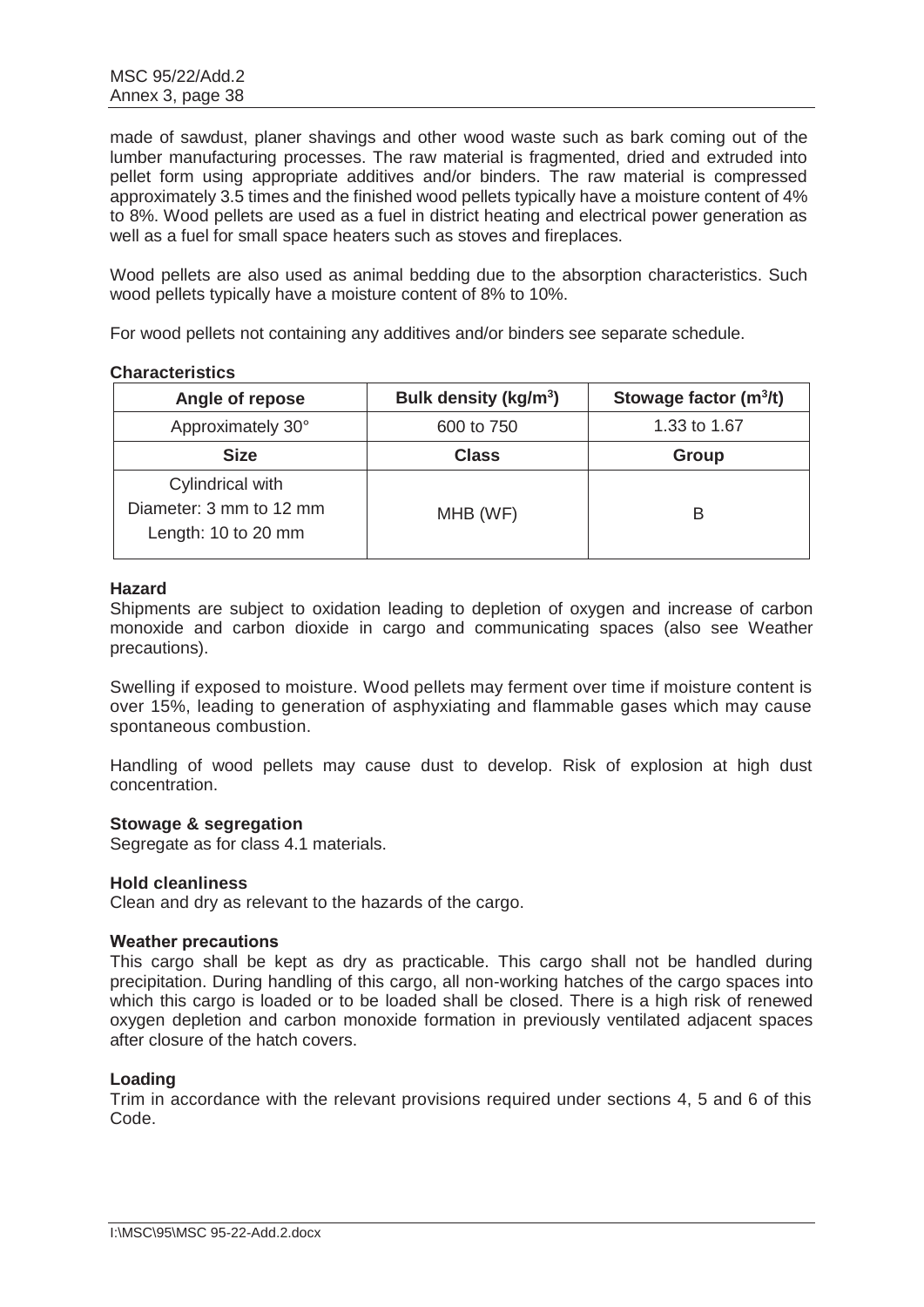#### **Precautions**

Entry of personnel into cargo and adjacent confined spaces shall not be permitted until tests have been carried out and it has been established that the oxygen content and carbon monoxide levels have been restored to the following levels: oxygen 21% and carbon monoxide <100 ppm. If these conditions are not met, additional ventilation shall be applied to the cargo hold or adjacent confined spaces and re-measuring shall be conducted after a suitable interval.

An oxygen and carbon monoxide meter shall be worn and activated by all crew when entering cargo and adjacent enclosed spaces.

## **Ventilation**

Ventilation of enclosed spaces adjacent to a cargo hold before entry may be necessary even if these spaces are apparently sealed from the cargo hold.

#### **Carriage**

No special requirements.

## **Discharge**

No special requirements.

## **Clean-up**

No special requirements.

#### **Emergency procedures**

## **Special emergency equipment to be carried**

Self-contained breathing apparatus and combined or individual oxygen and carbon monoxide meters should be available.

#### **Emergency procedures**  Nil

**Emergency action in the event of fire**  Batten down; use ship's fixed fire-fighting installation, if fitted. Exclusion of air may be sufficient to control fire. Extinguish fire with carbon dioxide, foam or water.

## **Medical First Aid**

Refer to the Medical First Aid Guide (MFAG), as amended. **The contract of the contract of the contract of the contract of the contract of the contract of the contract of the contract of the contract of the contract of the contract of the contract of the contract of the contract**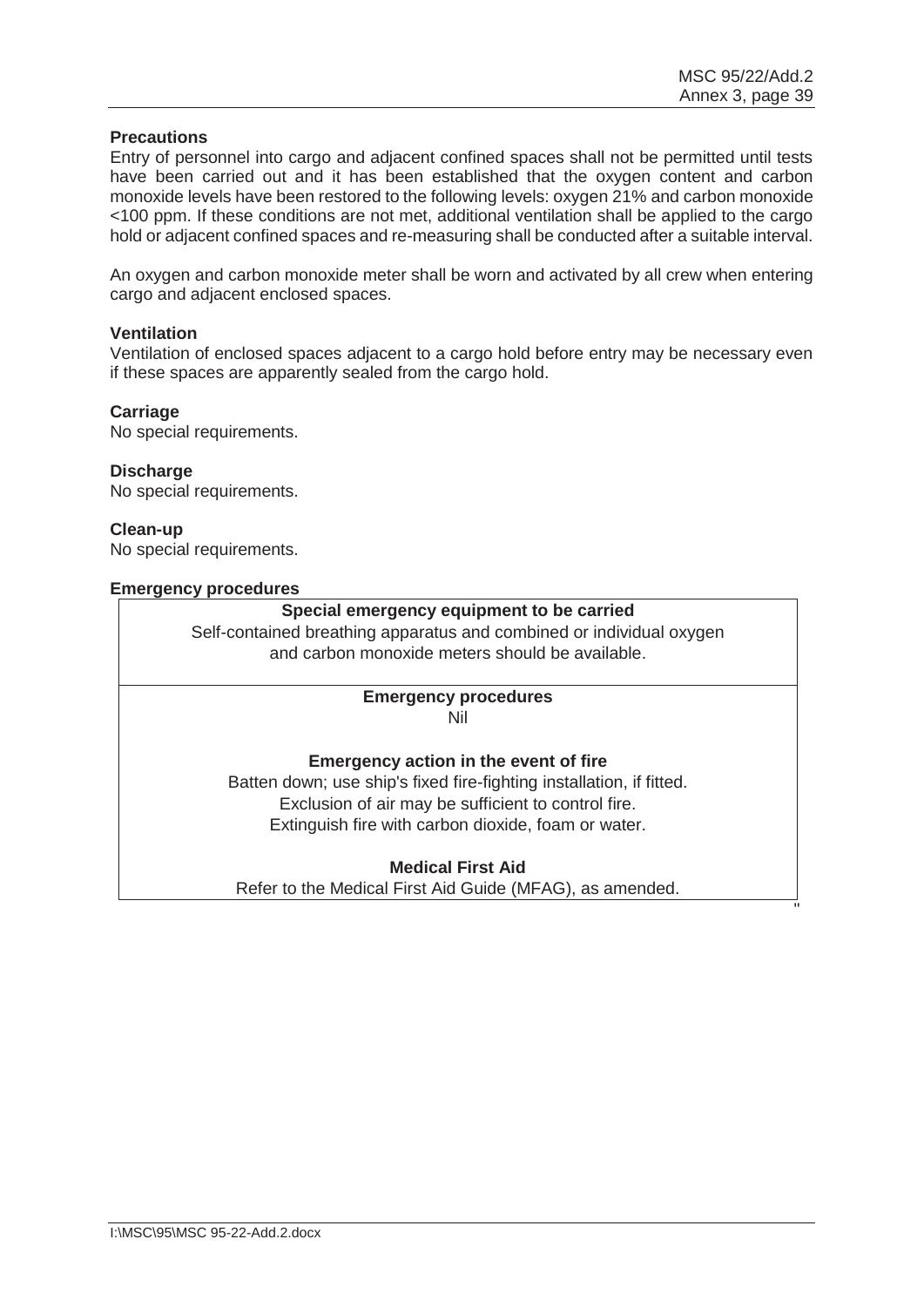## **"WOOD PELLETS NOT CONTAINING ANY ADDITIVES AND/OR BINDERS**

## **Description**

The wood pellets covered by this schedule are those not containing any additives and/or binders. These wood pellets are light blond to dark brown in colour; very hard and cannot be easily squashed; have a typical specific density between 1,100 to 1,700 kg/m<sup>3</sup>. The wood pellets are made of sawdust, planer shavings and other wood waste such as bark coming out of the lumber manufacturing processes. The raw material is fragmented, dried and extruded into pellet form. The raw material is compressed approximately 3.5 times and the finished wood pellets typically have a moisture content of 4% to 8%. Wood pellets are used as a fuel in district heating and electrical power generation as well as a fuel for small space heaters such as stoves and fireplaces.

Wood pellets are also used as animal bedding due to the absorption characteristics. Such wood pellets typically have a moisture content of 8% to 10%.

For wood pellets containing additives and/or binders see separate schedule.

#### **Characteristics**

| Angle of repose                                                    | Bulk density (kg/m <sup>3</sup> ) | Stowage factor $(m^3/t)$ |
|--------------------------------------------------------------------|-----------------------------------|--------------------------|
| Approximately 30°                                                  | 600 to 750                        | 1.33 to 1.67             |
| <b>Size</b>                                                        | <b>Class</b>                      | Group                    |
| Cylindrical with<br>Diameter: 3 mm to 12 mm<br>Length: 10 to 20 mm | MHB (OH)                          | B                        |

#### **Hazard**

Shipments are subject to oxidation leading to depletion of oxygen and increase of carbon monoxide and carbon dioxide in cargo and communicating spaces (also see "Weather precautions").

Swelling if exposed to moisture. Wood pellets may ferment over time if moisture content is over 15%, leading to generation of asphyxiating and flammable gases but gas concentrations do not reach flammable levels. This cargo has a low fire-risk.

Handling of wood pellets may cause dust to develop. Risk of explosion at high dust concentration.

#### **Stowage & segregation**

Segregate as for class 4.1 materials.

#### **Hold cleanliness**

Clean and dry as relevant to the hazards of the cargo.

#### **Weather precautions**

This cargo shall be kept as dry as practicable. This cargo shall not be handled during precipitation. During handling of this cargo, all non-working hatches of the cargo spaces into which this cargo is loaded or to be loaded shall be closed. There is a high risk of renewed oxygen depletion and carbon monoxide formation in previously ventilated adjacent spaces after such closure.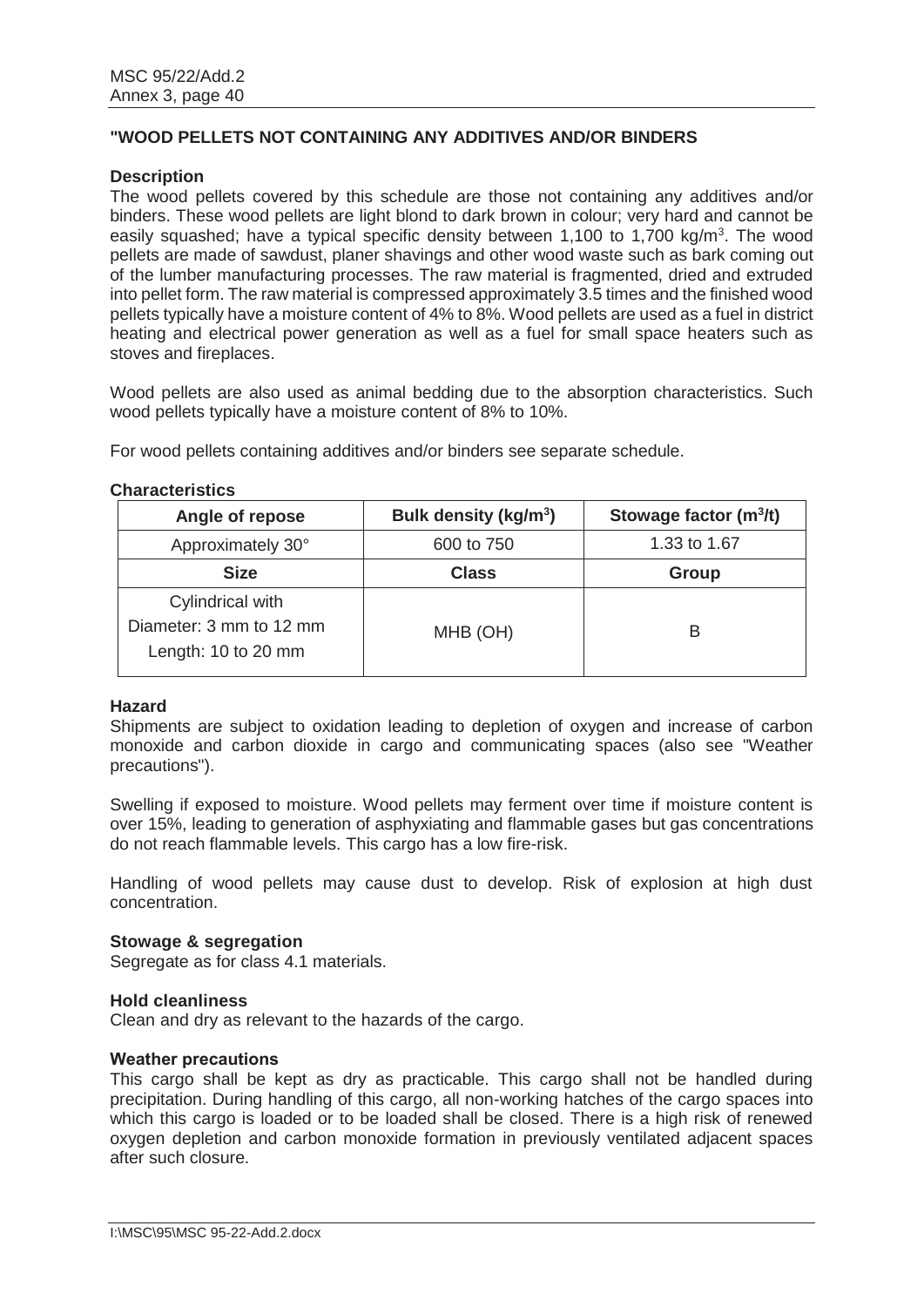## **Loading**

Trim in accordance with the relevant provisions required under sections 4, 5 and 6 of this Code.

## **Precautions**

Entry of personnel into cargo and adjacent confined spaces shall not be permitted until tests have been carried out and it has been established that the oxygen content and carbon monoxide levels have been restored to the following levels: oxygen 21% and carbon monoxide <100 ppm. If these conditions are not met, additional ventilation shall be applied to the cargo hold or adjacent confined spaces and remeasuring shall be conducted after a suitable interval.

An oxygen and carbon monoxide meter shall be worn and activated by all crew when entering cargo and adjacent enclosed spaces.

## **Ventilation**

Ventilation of enclosed spaces adjacent to a cargo hold before entry may be necessary even if these spaces are apparently sealed from the cargo hold.

#### **Carriage**

No special requirements.

#### **Discharge**

No special requirements.

#### **Clean-up**

No special requirements.

#### **Emergency procedures**

#### **Special emergency equipment to be carried**

Self-contained breathing apparatus and combined or individual oxygen and carbon monoxide meters should be available.

## **Emergency procedures**

Nil

#### **Emergency action in the event of fire**

Batten down; use ship's fixed fire-fighting installation, if fitted. Exclusion of air may be sufficient to control fire. Extinguish fire with carbon dioxide, foam or water.

**Medical First Aid** 

Refer to the Medical First Aid Guide (MFAG), as amended. **The contract of the contract of the contract of the contract of the contract of the contract of the contract of the contract of the contract of the contract of the contract of the contract of the contract of the contract** 

## **"ZINC SLAG**

#### **Description**

Residue generated from zinc smelting process. This cargo is highly permeable and pore water of this cargo drains quickly. It is black or red-brown in colour and either granular or lump.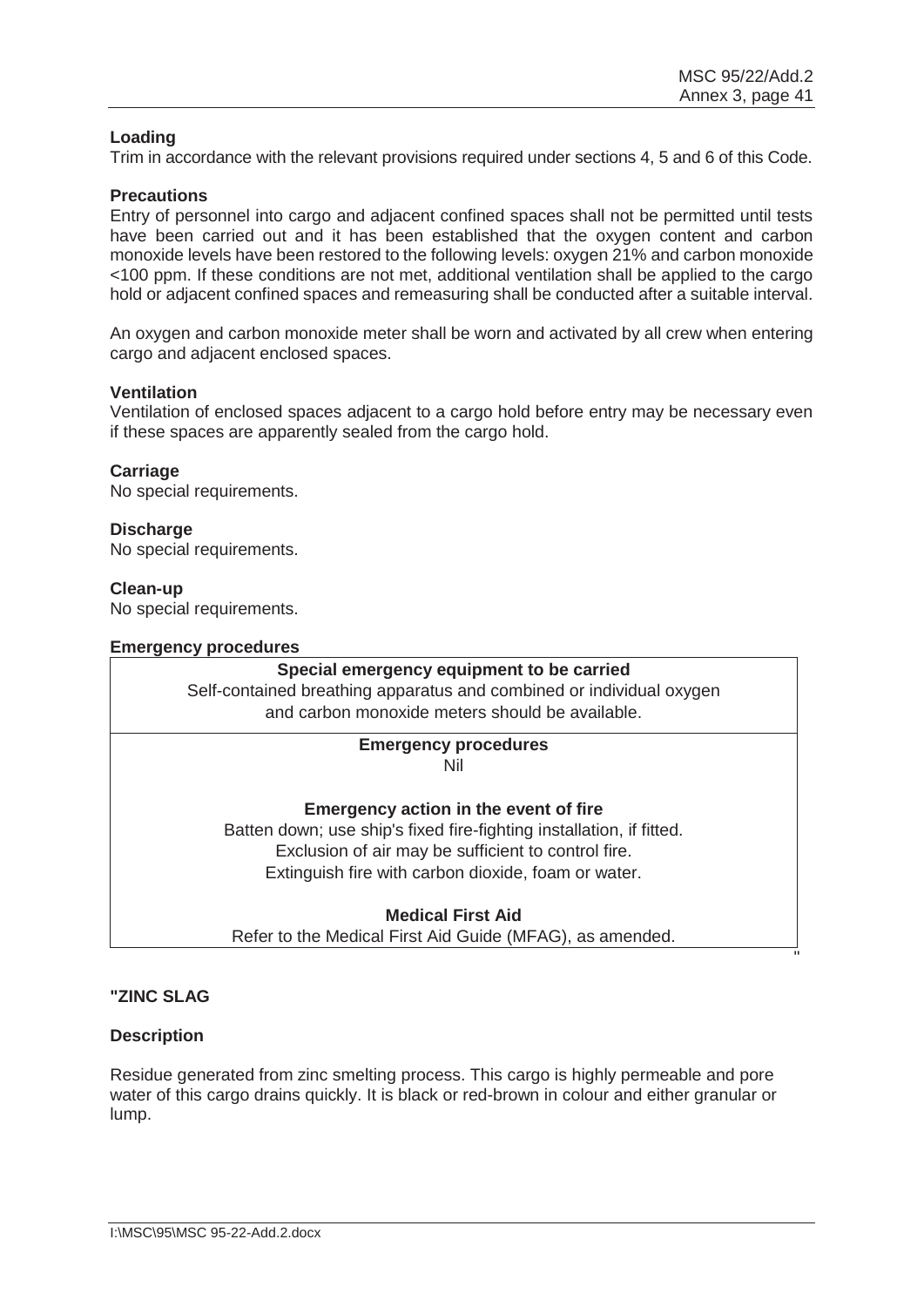#### **Characteristics**

| Angle of repose | <b>Bulk density (kg/m<sup>3</sup>)</b> | Stowage factor (m <sup>3</sup> /t) |
|-----------------|----------------------------------------|------------------------------------|
| Not applicable  | 1,500 to 2,500                         | 0.40 to 0.67                       |
| <b>Size</b>     | <b>Class</b>                           | <b>Group</b>                       |
| Up to 10 mm     | Not applicable                         |                                    |

## **Hazard**

This cargo may liquefy if shipped at moisture content in excess of its Transportable Moisture Limit (TML). See sections 7 and 8 of this Code. This cargo is abrasive. This cargo is non-combustible or has a low fire-risk.

#### **Stowage & segregation**

No special requirements.

#### **Hold cleanliness**

No special requirements.

#### **Weather precautions**

When a cargo is carried in a ship other than a ship complying with the requirements in subsection 7.3.2 of this Code, the following provisions shall be complied with:

- .1 the moisture content of the cargo shall be kept less than its TML during loading operations and the voyage;
- .2 unless expressly provided otherwise in this individual schedule, the cargo shall not be handled during precipitation;
- .3 unless expressly provided otherwise in this individual schedule, during handling of the cargo, all non-working hatches of the cargo spaces into which the cargo is loaded or to be loaded shall be closed;
- .4 the cargo may be handled during precipitation under the conditions stated in the procedures required in subsection 4.3.3 of this Code; and
- .5 the cargo in a cargo space may be discharged during precipitation provided that the total amount of the cargo in the cargo space is to be discharged in the port.

#### **Loading**

This cargo shall be trimmed to ensure that the height difference between peaks and troughs does not exceed 5% of the ship's breadth and that the cargo slopes uniformly from the hatch boundaries to the bulkheads and no shearing faces remain to collapse during voyage.

When the stowage factor of this cargo is equal or less than  $0.56$  m $3/t$ , the tank top may be overstressed unless the cargo is evenly spread across the tank top to equalize the weight distribution. Due consideration shall be given to ensure that the tank top is not overstressed during the voyage and during loading by a pile of the cargo.

#### **Precautions**

Appropriate action shall be taken to protect machinery and accommodation spaces from the dust of the cargo. Bilge wells of the cargo spaces shall be protected from ingress of the cargo. Due consideration shall be given to protect equipment from the dust of the cargo. Persons who may be exposed to the dust of the cargo shall wear protective clothing, goggles or other equivalent dust eye-protection and dust filter masks, as necessary.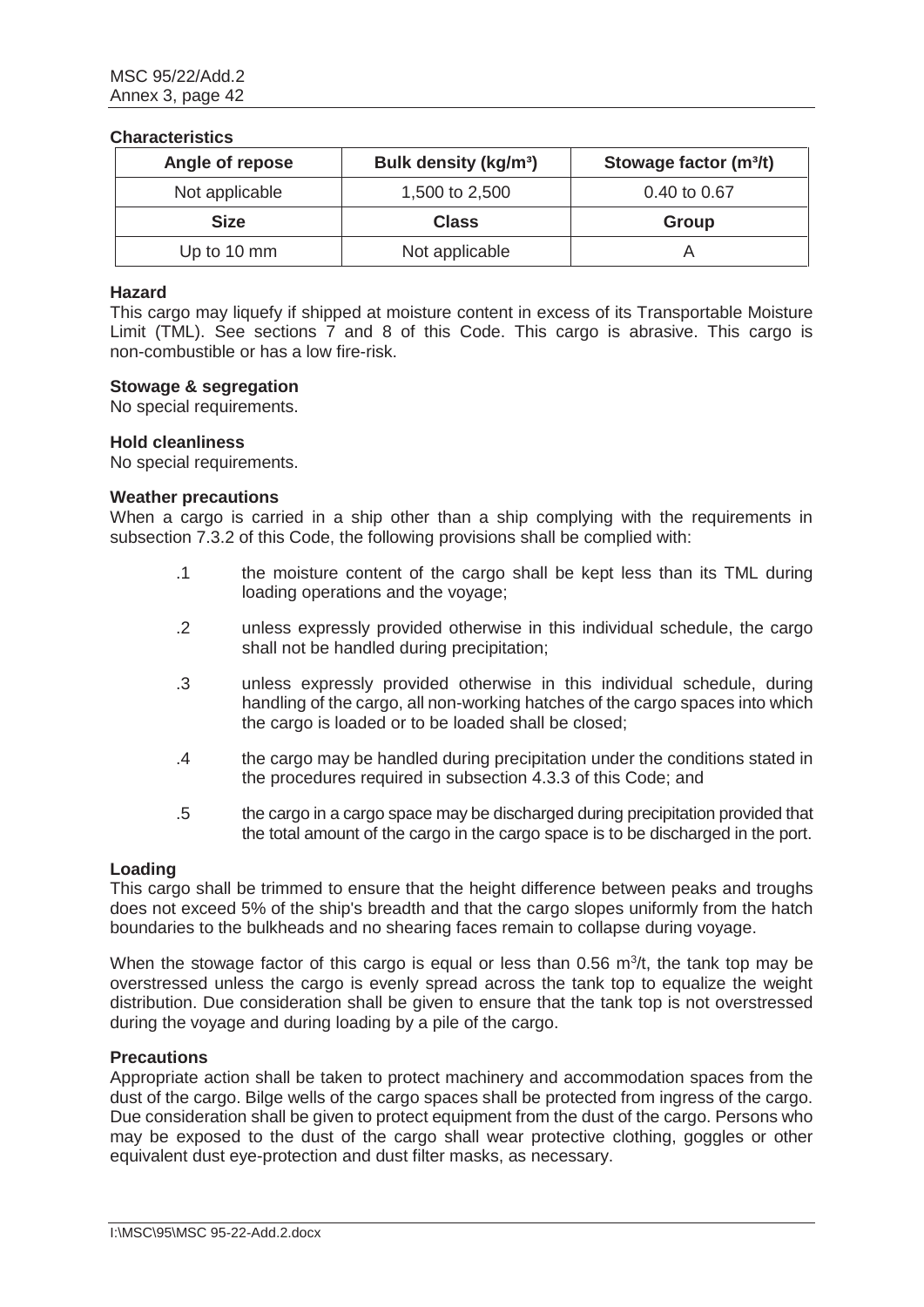## **Ventilation**

No special requirements.

## **Carriage**

Bilge water shall be removed regularly during the voyage.

## **Discharge**

No special requirements.

## **Clean-up**

No special requirements."

## **"ZIRCON KYANITE CONCENTRATE**

## **Description**

Zircon kyanite concentrate is an odourless and tasteless off-white to brown mixture of the heavy mineral sand processing waste stream (concentrate) and zircon sand. It is used for upgrading mineral sand products such as zircon and kyanite. It is a very heavy cargo.

#### **Characteristics**

| Angle of repose | Bulk density (kg/m <sup>3</sup> ) | Stowage factor (m <sup>3</sup> /t) |
|-----------------|-----------------------------------|------------------------------------|
| Not applicable  | 2,400 to 3,000                    | 0.33 to 0.42                       |
| <b>Size</b>     | <b>Class</b>                      | Group                              |
| Fine particles  | Not applicable                    |                                    |

#### **Hazard**

This cargo may liquefy if shipped at moisture content in excess of its Transportable Moisture Limit (TML). See sections 7 and 8 of this Code. This cargo is non-combustible or has a low fire-risk.

## **Stowage & segregation**

No special requirements.

#### **Hold cleanliness**

Clean and dry as relevant to the hazards of the cargo.

#### **Weather precautions**

When this cargo is carried in a ship other than a specially constructed or fitted cargo ship complying with the requirements in subsection 7.3.2 of this Code, the following provisions shall be complied with:

- .1 the moisture content of the cargo shall be kept less than its TML during loading operations and the voyage;
- .2 unless expressly provided otherwise in this individual schedule, the cargo shall not be handled during precipitation;
- .3 unless expressly provided otherwise in this schedule, during handling of the cargo, all non-working hatches of the cargo spaces into which the cargo is loaded or to be loaded shall be closed;
- .4 the cargo may be handled during precipitation under the conditions stated in the procedures required in subsection 4.3.3 of this Code; and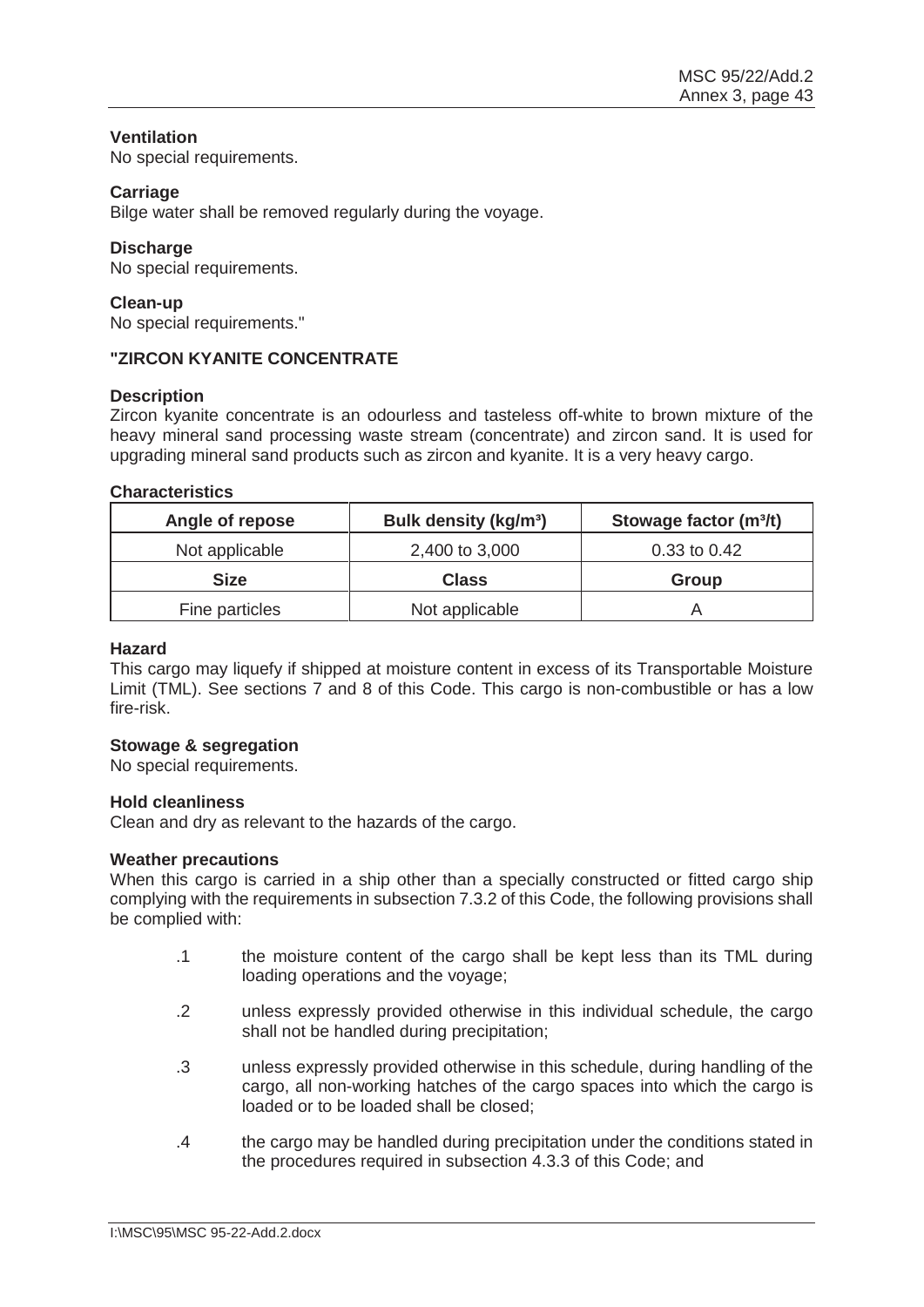.5 the cargo in a cargo space may be discharged during precipitation provided that the total amount of the cargo in the cargo space is to be discharged in the port.

## **Loading**

Trim in accordance with the relevant provisions required under sections 4 and 5 of this Code.

When the stowage factor of this cargo is equal or less than  $0.56 \text{ m}^3$ /t, the tank top may be overstressed unless the cargo is evenly spread across the tank top to equalize the weight distribution. Due consideration shall be given to ensure that the tank top is not overstressed during the voyage and during loading by a pile of the cargo.

## **Precautions**

Bilge wells shall be clean, dry and covered as appropriate, to prevent ingress of the cargo. Bilge system of a cargo space to which this cargo is to be loaded shall be tested to ensure it is working.

## **Ventilation**

No special requirements.

## **Carriage**

The appearance of the surface of the cargo shall be checked regularly during the voyage. If free water above the cargo or fluid state of the cargo is observed during the voyage, the master shall take appropriate actions to prevent cargo shifting and potential capsize of the ship, and give consideration to seeking emergency entry into a place of refuge.

## **Discharge**

No special requirements.

## **Clean-up**

No special requirements."

## **APPENDIX 2**

#### *Laboratory test procedures, associated apparatus and standards*

#### **1 Test procedures for materials which may liquefy and associated apparatus**

51 Add the following new "subsection 1.4":

## "**1.4 Modified Proctor/Fagerberg test procedure for Iron Ore Fines**

#### **1.4.1** *Scope*

.1 The test procedure specified in this section (this test) should only be used for determining transportable moisture limit (TML) of Iron Ore Fines. See individual schedule for Iron Ore Fines.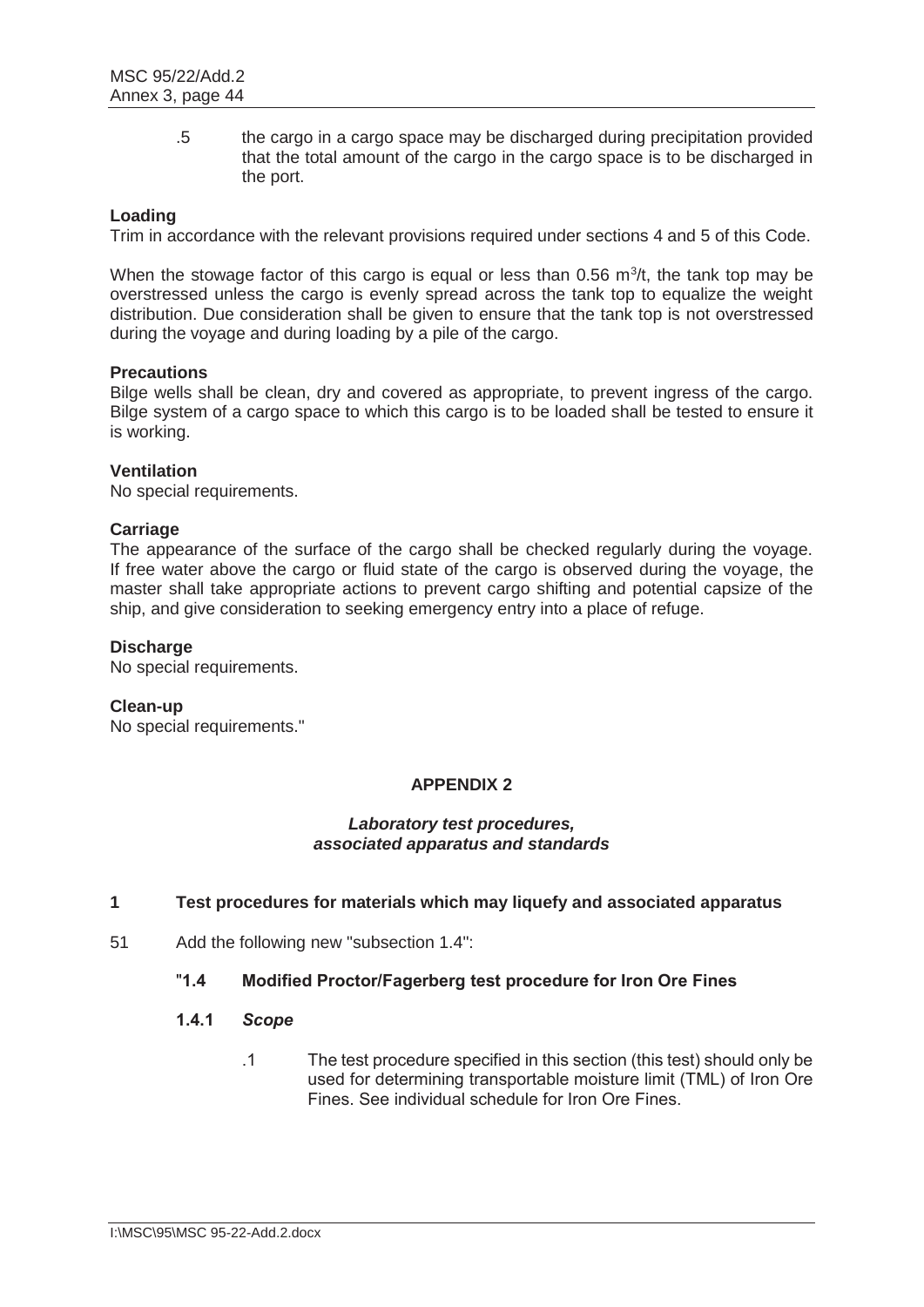- .2 Iron Ore Fines is iron ore containing both:
	- .1 10% or more of fine particles less than 1 mm, and
	- .2 50% or more of particles less than 10 mm.
	- .3 The TML of Iron Ore Fines is taken as equal to the critical moisture content at 80% degree of saturation according to the modified Proctor/Fagerberg method test.
	- .4 The test procedure is applicable when the degree of saturation corresponding to Optimum Moisture Content (OMC) is 90% or higher.

## **1.4.2** *Modified Proctor/Fagerberg test equipment*

- .1 The Proctor apparatus (see figure 1.4.1) consists of a cylindrical iron mould with a removable extension piece (the compaction cylinder) and a compaction tool guided by a pipe open at its lower end (the compaction hammer).
- .2 Scales and weights (see 3.2) and suitable sample containers.
- .3 A drying oven with a controlled temperature interval from  $100^{\circ}$ C to maximum  $105^{\circ}$ C.
- .4 A container for hand mixing. Care should be taken to ensure that the mixing process does not reduce the particle size by breakage or increase the particle size by agglomeration or consistency of the test material.
- .5 A gas or water pycnometry equipment to determine the density of the solid material as per a recognized standard (e.g. ASTM D5550, AS1289, etc.)

## **1.4.3** *Temperature and humidity*

*(see 1.1.3)*

## **1.4.4** *Procedure*

## **.1 Establishment of a complete compaction curve**

A representative sample according to a relevant standard (see section 4.7 of the IMSBC Code) of the test material is partially dried at a temperature of approximately  $60^{\circ}$ C or less to reduce the samples moisture to suitable starting moisture, if needed. The representative sample for this test should not be fully dried, except in case of moisture content measurement.

The total quantity of the test material should be at least three times as big as required for the complete test sequence. Compaction tests are executed for five to ten different moisture contents (five to ten separate tests). The samples are adjusted in order that partially dry to almost saturated samples are obtained. The required quantity per compaction test is about  $2,000$  cm<sup>3</sup>.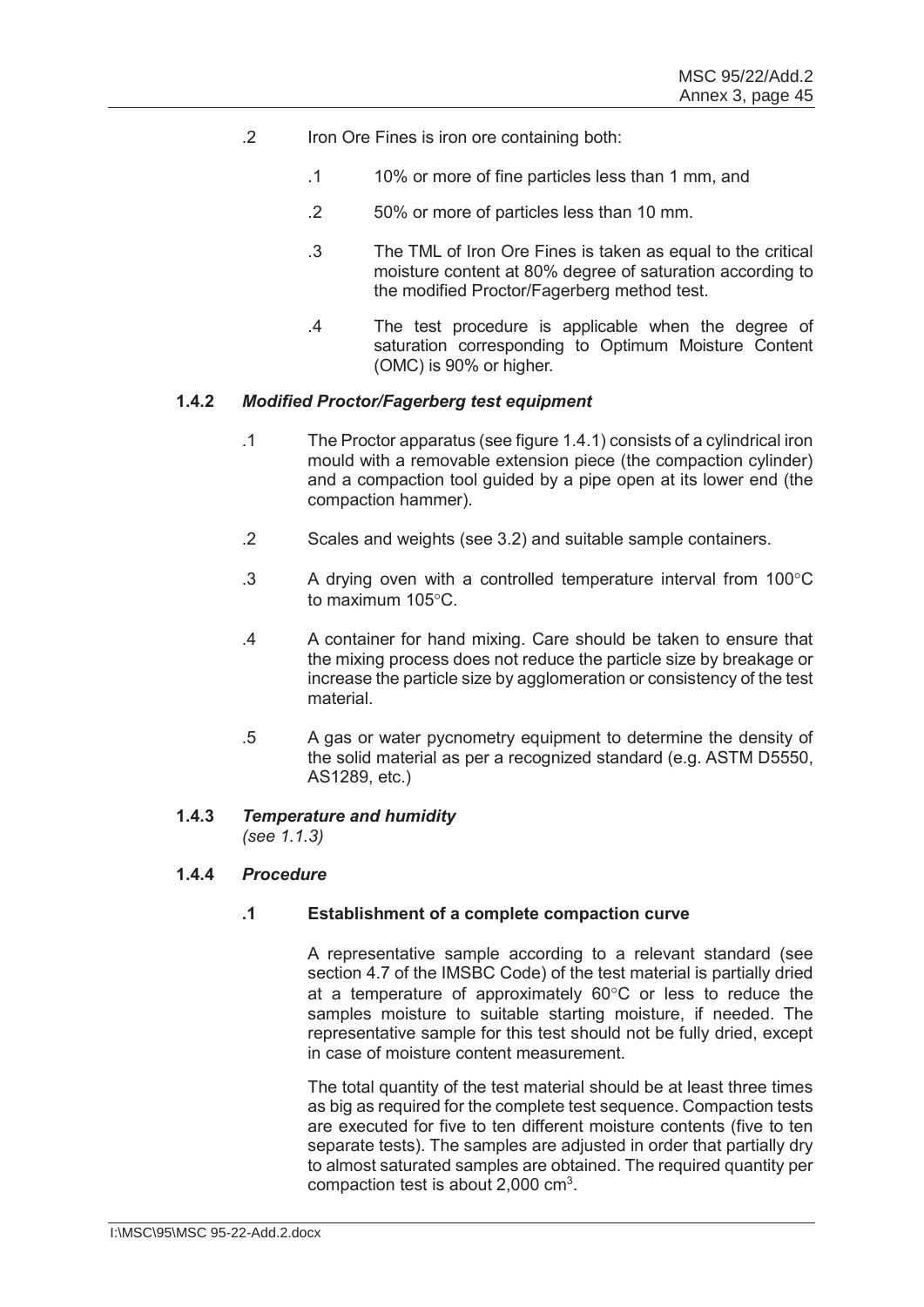

**Figure 1.4.1**

At each compaction test a suitable amount of water is added to the sample of the test material. The sample material is gently mixed before being allowed to rest and equilibrate. Approximately one fifth of the mixed sample is filled into the mould and levelled and then the increment is tamped uniformly over the surface of the increment. Tamping is executed by dropping a 150 g hammer 25 times through the guide pipe, 0.15 m each time. The performance is repeated for all five layers. When the last layer has been tamped, the extension piece is removed and the sample is levelled off along the brim of the mould with care, ensuring to remove any large particles that may hinder levelling of the sample, replacing them with material contained in the extension piece and re-levelling.

When the weight of the cylinder with the tamped sample has been determined, the cylinder is emptied, the sample is dried at 105ºC and the weight is determined. Reference is made to ISO 3087:2011 "Iron ores – Determination of the moisture content of a lot". The test then is repeated for the other samples with different moisture contents.

Density of solid material should be measured using a gas or water pycnometry equipment according to internationally or nationally accepted standard, e.g. ASTM D5550 and AS 1289 (see subsection 1.4.2.5).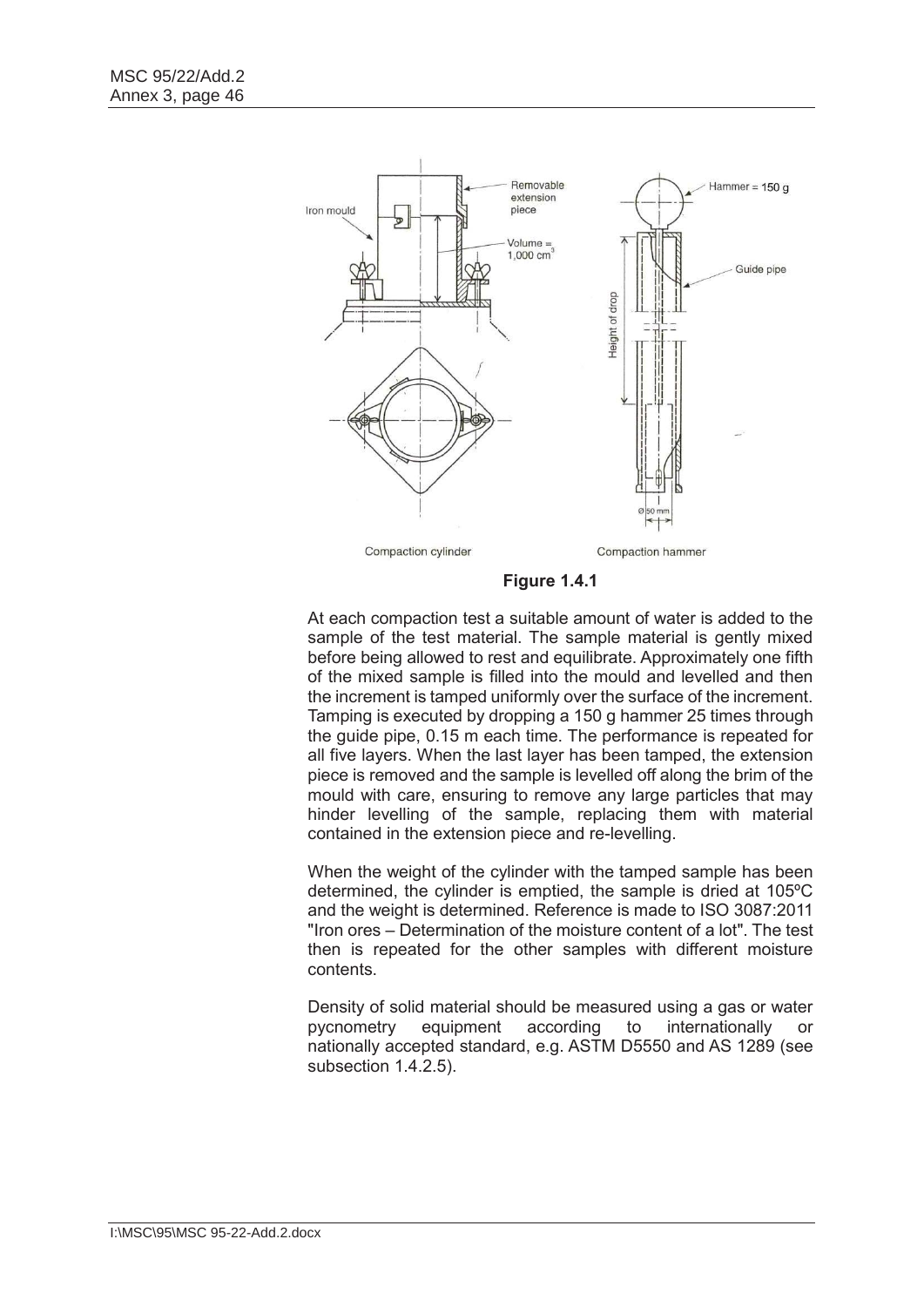## **.2 Definitions and data for calculations (see figure 1.4.2)**

- empty cylinder, mass in grams: *A*
- cylinder with tamped sample, mass in grams: *B*
- wet sample, mass in grams: *C*

 $C = B - A$ 

- dry sample, mass in grams: *D*
- water, mass in grams (equivalent to volume in  $cm<sup>3</sup>$ ):  $E$

$$
E=C-D
$$

Volume of cylinder: 1000 cm3



## **.3 Calculation of main characteristics**

- density of solid material,  $g/cm^3$  ( $t/m^3$ ):  $d$
- dry bulk density, g/cm<sup>3</sup> (t/m<sup>3</sup>):  $\gamma$

$$
\gamma = \frac{D}{1000}
$$

- net water content, volume %:  $e_{\scriptscriptstyle\gamma}$ 

$$
e_v = \frac{E}{D} \times 100 \times d
$$

- void ratio: e (volume of voids divided by volume of solids)

$$
e = \frac{d}{\gamma} - 1
$$

- degree of saturation, percentage by volume: *S*

$$
S=\frac{e_v}{e}
$$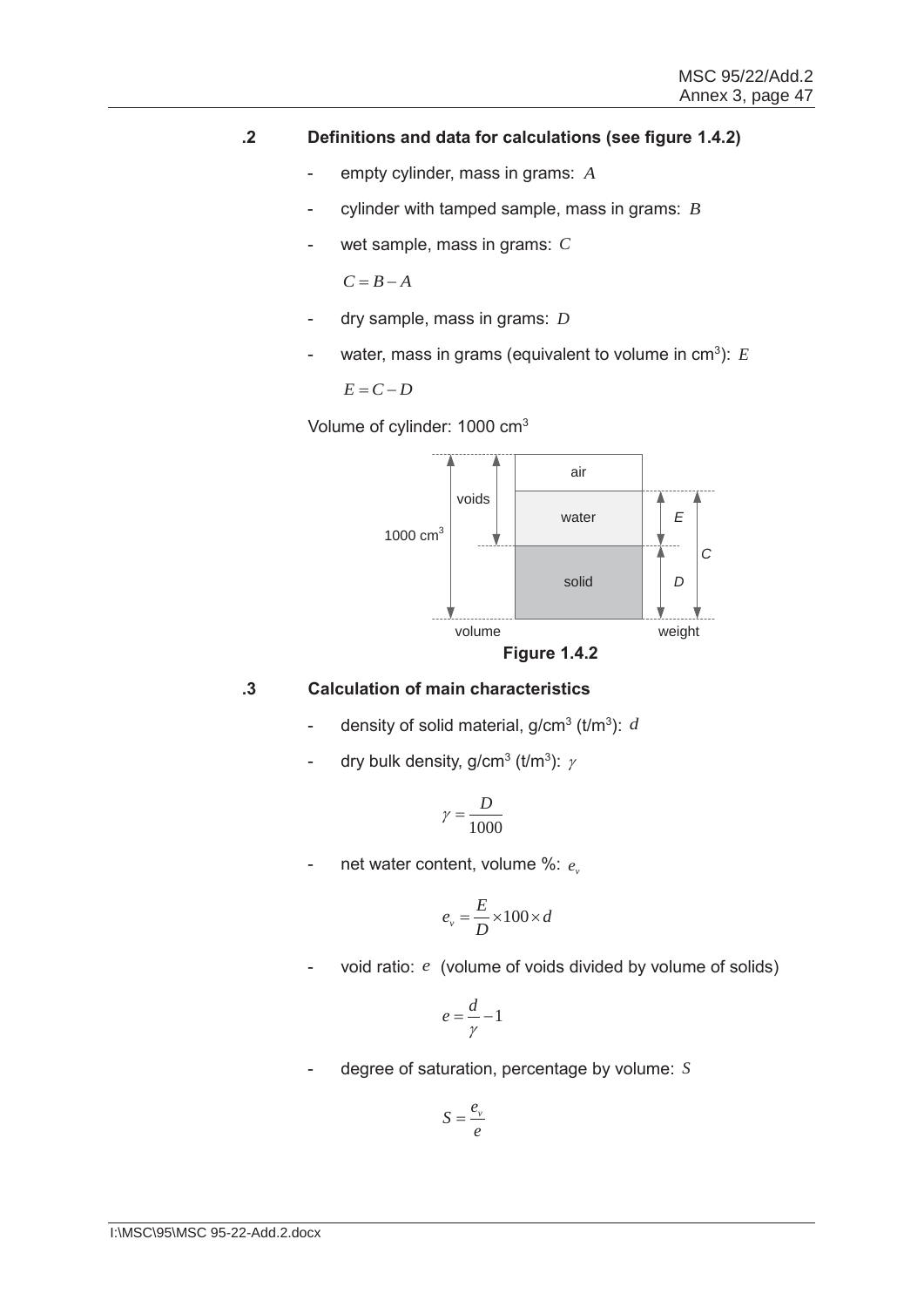- gross water content, percentage by mass:  $W<sup>1</sup>$ 

$$
W^1 = \frac{E}{C} \times 100
$$

- net water content, percentage by mass: *W*

$$
W = \frac{E}{D} \times 100
$$

## **.4 Presentation of the compaction tests**

For each compaction test the calculated void ratio  $(e)$  value is plotted as the ordinate in a diagram with net water content  $(e_{\nu})$  and degree of saturation  $(S)$  as the respective abscissa parameters.



#### **.5 Compaction curve**

The test sequence results in a specific compaction curve (see figure 1.4.3).

The critical moisture content is indicated by the intersection of the compaction curve and the line *S* = 80% degree of saturation. The transportable moisture limit (TML) is the critical moisture content.

Optimum Moisture Content (OMC) is the moisture content corresponding to the maximum compaction (maximum dry density) under the specified compaction condition. To check the applicability of this test, the relationship between moisture content and dry density should be evaluated, during this test. Then the OMC and the corresponding degree of saturation should be determined. This test procedure was developed based on the finding that the degree of saturation corresponding to OMC of iron ore fines was 90 to 95%, while such degree of saturation of mineral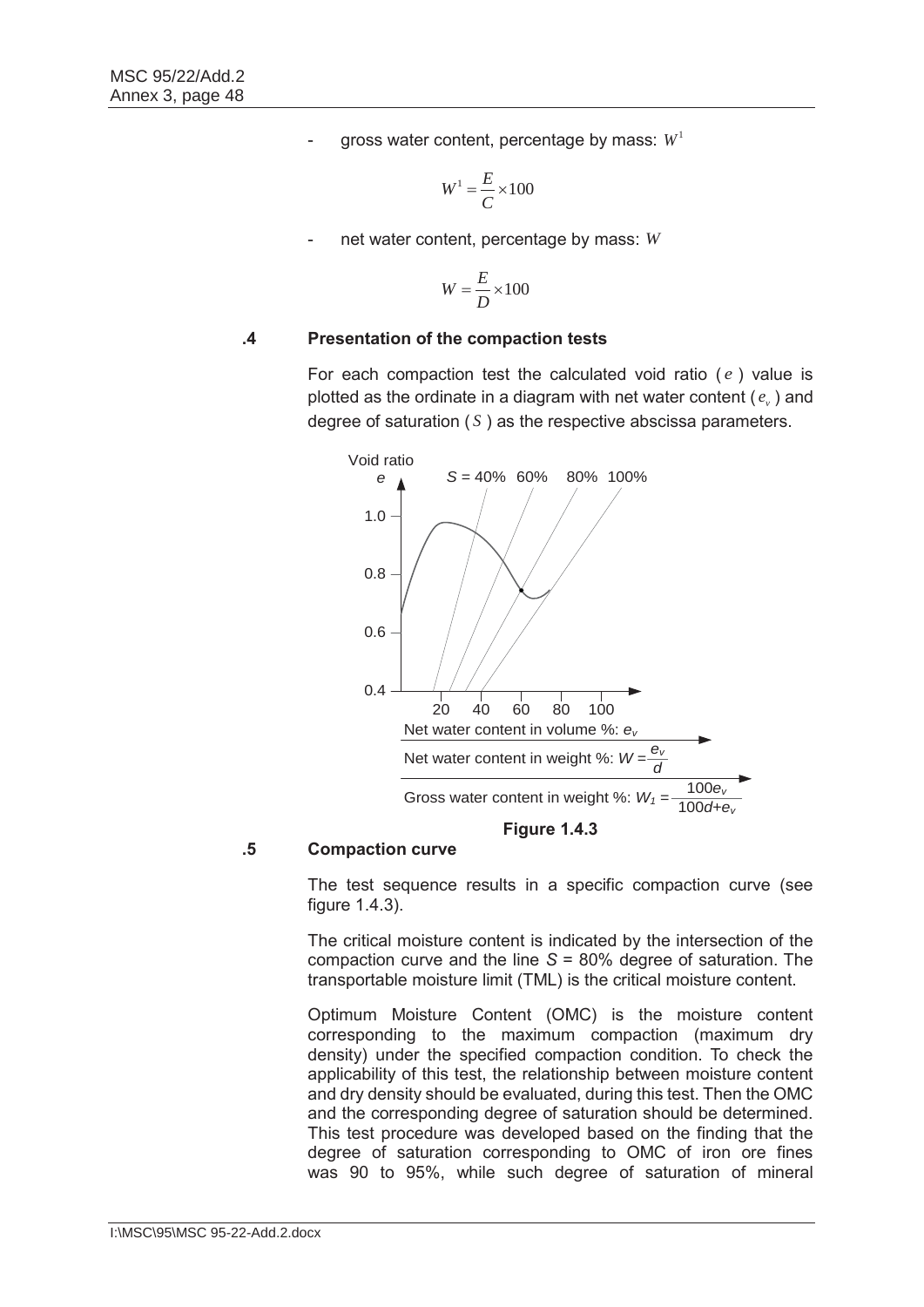concentrates was 70% to 75%. In the case that the degree of saturation corresponding to OMC is less than 90%, the shipper should consult with an appropriate authority, for the reason that this test may not be applicable for the material and the TML determined by this test may be too high."

# **APPENDIX 3**

## *Properties of solid bulk cargoes*

**1 Non-cohesive cargoes** 

"

#### **1.1 The following cargoes are non-cohesive when dry:**

52 In the list, add the following new entries in alphabetical order:

"ALUMINIUM FLUORIDE" "SPODUMENE (UPGRADED)" "WOOD PELLETS CONTAINING ADDITIVES AND/OR BINDERS" "WOOD PELLETS NOT CONTAINING ANY ADDITIVES AND/OR BINDERS"

and the entry for "WOOD PELLETS" is deleted.

## **APPENDIX 4**

## *INDEX*

53 Insert the following new entries in alphabetical order:

| <b>Material</b>                            | Group | <b>References</b> |
|--------------------------------------------|-------|-------------------|
| <b>ALUMINIUM FLUORIDE</b>                  | A     |                   |
| AMORPHOUS SODIUM SILICATE LUMPS            | B     |                   |
| <b>BORIC ACID</b>                          | B     |                   |
| <b>CHEMICAL GYPSUM</b>                     | A     |                   |
| <b>COPPER SLAG</b>                         | A     |                   |
| <b>GLASS CULLET</b>                        | C     |                   |
| <b>IRON AND STEEL SLAG AND ITS MIXTURE</b> | Α     |                   |
| <b>IRON ORE FINES</b>                      | A     |                   |
| <b>IRON OXIDE TECHNICAL</b>                | A     |                   |
| <b>IRON SINTER</b>                         | C     |                   |
| MANGANESE COMPONENT FERROALLOY SLAG        | Ć     |                   |
| <b>MANGANESE ORE FINES</b>                 | A     |                   |
| SCALE GENERATED FROM THE IRON AND STEEL    | A     |                   |
| <b>MAKING PROCESS</b>                      |       |                   |
| SPODUMENE (UPGRADED)                       | A     |                   |
| WOOD PELLETS CONTAINING ADDITIVES AND/OR   | R     |                   |
| <b>BINDERS</b>                             |       |                   |
| WOOD PELLETS NOT CONTAINING ANY ADDITIVES  | R     |                   |
| <b>AND/OR BINDERS</b>                      |       |                   |
| <b>ZINC SLAG</b>                           | A     |                   |
| <b>ZIRCON KYANITE CONCENTRATE</b>          | A     | $\mathbf{H}$      |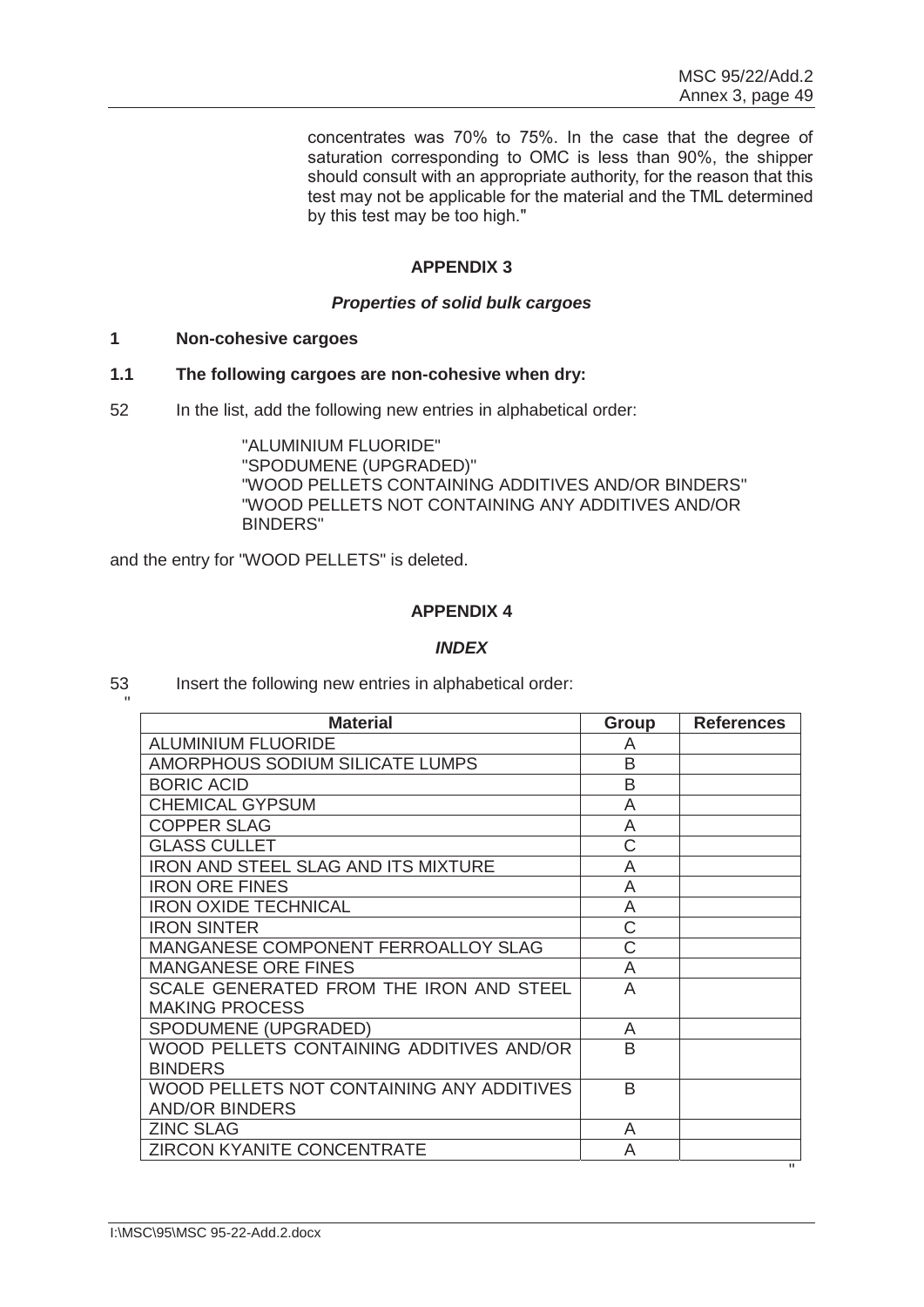- 54 The entry for "WOOD PELLETS" is deleted.
- 55 In the entry for "CLINKER ASH, WET" the word "WET" is deleted.

# **APPENDIX 5**

## *Bulk Cargo Shipping Names in three languages (English, Spanish and French)*

# 56 After appendix 4, a new appendix 5 is inserted with the following:

| <b>ENGLISH</b>                                                     | <b>SPANISH</b>                                                                                                              | <b>FRENCH</b>                                                                 |
|--------------------------------------------------------------------|-----------------------------------------------------------------------------------------------------------------------------|-------------------------------------------------------------------------------|
| <b>ALFALFA</b>                                                     | <b>ALFALFA</b>                                                                                                              | <b>LUZERNE</b>                                                                |
| <b>ALUMINA</b>                                                     | <b>ALÚMINA</b>                                                                                                              | <b>ALUMINE</b>                                                                |
| ALUMINA, CALCINED                                                  | ALÚMINA CALCINADA                                                                                                           | ALUMINE CALCINÉE                                                              |
| <b>ALUMINA HYDRATE</b>                                             | HIDRATO DE ALÚMINA                                                                                                          | HYDRATE D'ALUMINE                                                             |
| <b>ALUMINIUM FLUORIDE</b>                                          | FLUORURO DE ALUMINIO                                                                                                        | FLUORURE D'ALUMINIUM                                                          |
| Aluminium hydroxide                                                | Hidróxido de aluminio                                                                                                       | Hydroxyde d'aluminium                                                         |
| <b>ALUMINA SILICA</b>                                              | ALÚMINA SÍLICE                                                                                                              | <b>ALUMINE SILICEUSE</b>                                                      |
| ALUMINA SILICA, pellets                                            | ALÚMINA SÍLICE, pellets de                                                                                                  | ALUMINE SILICEUSE en granules                                                 |
| <b>ALUMINIUM DROSS</b>                                             | RESIDUOS DE ALUMINIO                                                                                                        | LAITIER D'ALUMINIUM                                                           |
| <b>ALUMINIUM FERROSILICON</b><br>POWDER UN 1395                    | ALUMINIO-FERROSILICIO EN<br>POLVO, No ONU 1395                                                                              | ALUMINO-FERRO-SILICIUM EN<br>POUDRE UN 1395                                   |
| ALUMINIUM NITRATE UN 1438                                          | NITRATO DE ALUMINIO,<br>No ONU 1438                                                                                         | NITRATE D'ALUMINIUM<br><b>UN 1438</b>                                         |
| ALUMINIUM REMELTING<br>BY-PRODUCTS UN 3170                         | PRODUCTOS DERIVADOS DE<br>LA REFUNDICIÓN<br>DEL ALUMINIO,<br>No ONU 3170                                                    | SOUS-PRODUITS DE LA REFUSION<br>DE L'ALUMINIUM UN 3170                        |
| Aluminium salt slags                                               | <b>ESCORIA DE SALES DE</b><br><b>ALUMINIO</b>                                                                               | <b>SCORIES SALINES D'ALUMINIUM</b>                                            |
| ALUMINIUM SMELTING /<br>REMELTING BY-PRODUCTS,<br><b>PROCESSED</b> | PRODUCTOS DERIVADOS DE<br>LA FUNDICIÓN DEL ALUMINIO<br>o PRODUCTOS DERIVADOS<br>DE LA REFUNDICIÓN DEL<br>ALUMINIO, TRATADOS | SOUS-PRODUITS DE LA<br><b>FABRICATION/REFUSION DE</b><br>L'ALUMINIUM, TRAITÉS |
| <b>ALUMINIUM SILICON</b><br>POWDER, UNCOATED UN<br>1398            | ALUMINIO-SILICIO EN POLVO,<br>NO RECUBIERTO,<br>No ONU 1398                                                                 | SILICO-ALUMINIUM EN POUDRE<br>NON ENROBÉ UN 1398                              |
| ALUMINIUM SKIMMINGS                                                | ESPUMA DE ALUMINIO                                                                                                          | CRASSE D'ALUMINIUM                                                            |
| ALUMINIUM SMELTING<br>BY-PRODUCTS UN 3170                          | PRODUCTOS DERIVADOS DE<br>LA FUNDICIÓN DEL<br>ALUMINIO, No ONU 3170                                                         | SOUS-PRODUITS DE LA<br>FABRICATION DE L'ALUMINIUM UN<br>3170                  |
| AMMONIUM NITRATE UN 1942                                           | NITRATO AMÓNICO,<br>No ONU 1942                                                                                             | NITRATE D'AMMONIUM UN 1942                                                    |
| AMMONIUM NITRATE BASED<br>FERTILIZER UN 2067                       | ABONOS A BASE DE NITRATO<br>AMÓNICO, No ONU 2067                                                                            | ENGRAIS AU NITRATE D'AMMONIUM<br><b>UN 2067</b>                               |

# "**Bulk Cargo Shipping Names in three languages (English, Spanish and French)**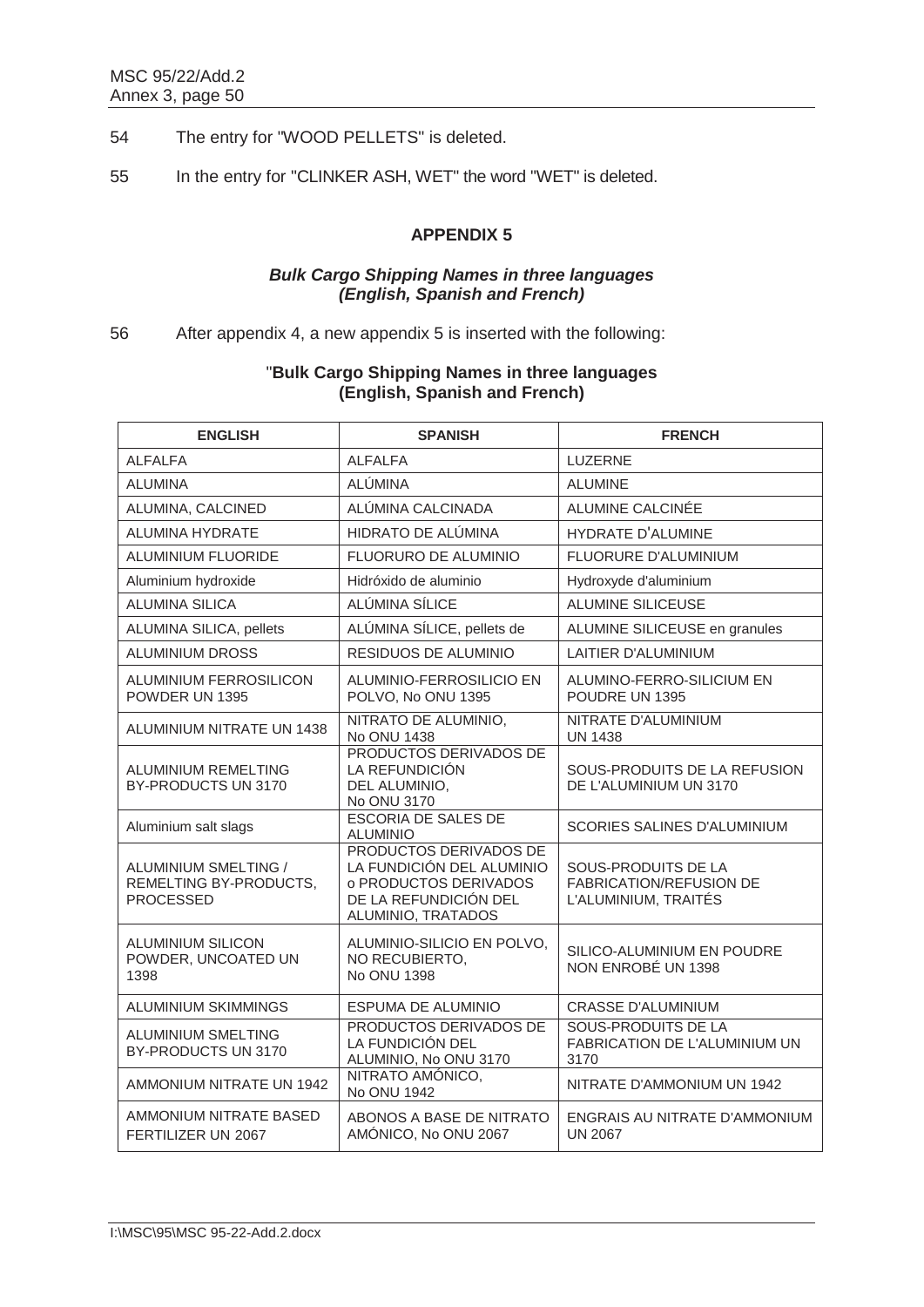| <b>ENGLISH</b>                                        | <b>SPANISH</b>                                                      | <b>FRENCH</b>                                           |
|-------------------------------------------------------|---------------------------------------------------------------------|---------------------------------------------------------|
| AMMONIUM NITRATE BASED<br>FERTILIZER UN 2071          | ABONOS A BASE DE NITRATO<br>AMÓNICO, No ONU 2071                    | ENGRAIS AU NITRATE D'AMMONIUM<br><b>UN 2071</b>         |
| AMMONIUM NITRATE, BASED<br>FERTILIZER (non-hazardous) | ABONOS A BASE DE NITRATO<br><b>AMÓNICO</b><br>(no entrañan riesgos) | ENGRAIS AU NITRATE D'AMMONIUM<br>(non dangereux)        |
| AMMONIUM SULPHATE                                     | SULFATO AMÓNICO                                                     | SULFATE D'AMMONIUM                                      |
| AMORPHOUS SODIUM<br><b>SILICATE LUMPS</b>             | <b>TERRONES DE SILICATO</b><br>SÓDICO AMORFO                        | MORCEAUX DE SILICATE DE<br>SODIUM AMORPHE               |
| <b>ANTIMONY ORE AND</b><br><b>RESIDUE</b>             | ANTIMONIO, MINERAL Y<br><b>RESIDUOS DE</b>                          | MINERAI D'ANTIMOINE ET RÉSIDU<br>DE MINERAI D'ANTIMOINE |
| <b>Bakery materials</b>                               | Materias de panadería                                               | Produits de boulangerie                                 |
| <b>BARIUM NITRATE UN 1446</b>                         | NITRATO DE BARIO, No ONU<br>1446                                    | NITRATE DE BARYUM UN 1446                               |
| Barley malt pellets                                   | Malta de cebada, pellets de                                         | Malte d'orge en boulettes                               |
| <b>BARYTES</b>                                        | <b>BARITAS</b>                                                      | <b>BARYTINE</b>                                         |
| <b>BAUXITE</b>                                        | <b>BAUXITA</b>                                                      | <b>BAUXITE</b>                                          |
| Beet, expelled                                        | Remolacha, prensada                                                 | Betterave, triturée                                     |
| Beet, extracted                                       | Remolacha, en extracto                                              | Betterave, sous-produits de l'extraction                |
| <b>BIOSLUDGE</b>                                      | <b>FANGOS BIOLÓGICOS</b>                                            | <b>BOUE ACTIVÉE</b>                                     |
| Blende (zinc sulphide)                                | Blenda (sulfuro de cinc)                                            | Blende (sulfure de zinc)                                |
| <b>BORAX (PENTAHYDRATE</b><br>CRUDE)                  | <b>BÓRAX (CRUDO</b><br>PENTAHIDRATADO)                              | BORAX (BRUT PENTAHYDRATÉ)                               |
| BORAX, ANHYDROUS, crude                               | BÓRAX ANHIDRO, crudo                                                | <b>BORAX ANHYDRE brut</b>                               |
| BORAX, ANHYDROUS, refined C                           | BÓRAX ANHIDRO, refinado                                             | BORAX ANHYDRE raffiné C                                 |
| <b>BORIC ACID</b>                                     | ÁCIDO BÓRICO                                                        | <b>ACIDE BORIQUE</b>                                    |
| <b>Bran pellets</b>                                   | Salvado, pellets de                                                 | Son en boulettes                                        |
| Brewer's grain pellets                                | Orujo de cerveza, pellets de                                        | Drêches de brasserie en boulettes                       |
| <b>BROWN COAL BRIQUETTES</b>                          | <b>BRIQUETAS DE LIGNITO</b>                                         | <b>CHARBON BRUN EN BRIQUETTES</b>                       |
| Calcined clay                                         | Arcilla calcinada                                                   | Argile calcinée                                         |
| Calcined pyrites                                      | Piritas calcinadas                                                  | Pyrites calcinées                                       |
| Calcium fluoride                                      | Fluoruro de calcio                                                  | Fluorure de calcium                                     |
| <b>CALCIUM NITRATE</b>                                | NITRATO CÁLCICO,<br>No ONU 1454                                     | NITRATE DE CALCIUM                                      |
| <b>CALCIUM NITRATE</b><br><b>FERTILIZER</b>           | ABONOS A BASE DE NITRATO<br><b>CÁLCICO</b>                          | ENGRAIS AU NITRATE DE CALCIUM                           |
| Calcium oxide                                         | Óxido de calcio                                                     | Oxyde de calcium                                        |
| Canola pellets                                        | Píldoras de canola                                                  | Canola en boulettes                                     |
| <b>CARBORUNDUM</b>                                    | CARBORUNDO                                                          | CARBORUNDUM                                             |
| <b>CASTOR BEANS UN 2969</b>                           | <b>SEMILLAS DE RICINO,</b><br>No ONU 2969                           | <b>GRAINES DE RICIN UN 2969</b>                         |
| CASTOR FLAKE UN 2969                                  | ESCAMAS DE RICINO,<br>No ONU 2969                                   | GRAINES DE RICIN EN FLOCONS UN<br>2969                  |
| CASTOR MEAL UN 2969                                   | HARINA DE RICINO,<br>No ONU 2969                                    | FARINES DE RICIN UN 2969                                |
| CASTOR POMACE UN 2969                                 | PULPA DE RICINO,<br>No ONU 2969                                     | TOURTEAUX DE RICIN UN 2969                              |
| <b>CEMENT</b>                                         | <b>CEMENTO</b>                                                      | <b>CIMENT</b>                                           |
| <b>CEMENT CLINKERS</b>                                | CEMENTO, CLINKERS DE                                                | CIMENT, CLINKERS DE                                     |
| <b>CEMENT COPPER</b>                                  | COBRE DE CEMENTACIÓN                                                | <b>CUIVRE CÉMENT</b>                                    |
| Chalcopyrite                                          | Calcopirita                                                         | Chalcopyrite                                            |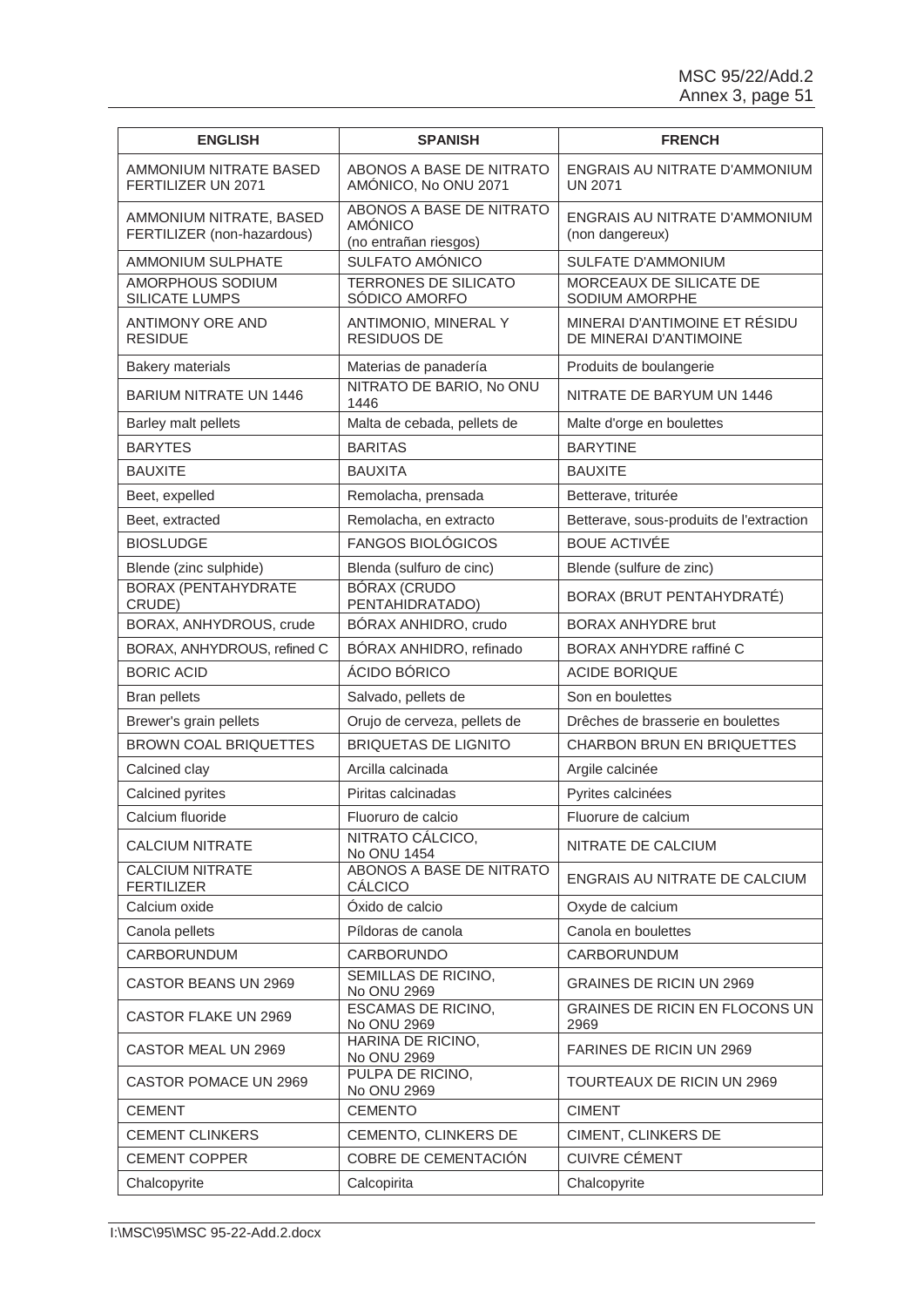| <b>ENGLISH</b>                                              | <b>SPANISH</b>                                                                          | <b>FRENCH</b>                                                     |
|-------------------------------------------------------------|-----------------------------------------------------------------------------------------|-------------------------------------------------------------------|
| <b>CHAMOTTE</b>                                             | <b>CHAMOTA</b>                                                                          | <b>CHAMOTTE</b>                                                   |
| CHARCOAL                                                    | CARBÓN VEGETAL                                                                          | <b>CHARBON</b>                                                    |
| CHEMICAL GYPSUM                                             | YESO QUÍMICO                                                                            | GYPSE DE SYNTHÈSE                                                 |
| <b>CHOPPED RUBBER AND</b><br>PLASTIC INSULATION             | <b>FRAGMENTOS DE</b><br><b>REVESTIMIENTOS</b><br>AISLANTES DE GOMA Y<br><b>PLÁSTICO</b> | <b>FRAGMENTS D'ISOLANT EN</b><br>PLASTIQUE ET EN CAOUTCHOUC       |
| Chile saltpetre                                             | Salitre de Chile                                                                        | Salpêtre du Chili                                                 |
| Chilean natural nitrate                                     | Nitrato natural de Chile                                                                | Nitrate naturel du Chili                                          |
| Chilean natural potassic nitrate                            | Nitrato potásico natural de Chile                                                       | Nitrate de potassium naturel du Chili                             |
| Chrome ore                                                  | Cromo, mineral de                                                                       | Minerai de chrome                                                 |
| <b>CHROME PELLETS</b>                                       | CROMO, PELLETS DE                                                                       | <b>CHROME EN PELLETS</b>                                          |
| <b>CHROMITE ORE</b>                                         | CROMITA, MINERAL DE                                                                     | <b>MINERAI DE CHROMITE</b>                                        |
| Chromium ore                                                | Cromio, mineral de                                                                      | Minerai de chromium                                               |
| Citrus pulp pellets                                         | Cítricos, pellets de pulpa de                                                           | Pulpe d'agrumes en boulettes                                      |
| <b>CLAY</b>                                                 | <b>ARCILLA</b>                                                                          | <b>ARGILE</b>                                                     |
| <b>CLINKER ASH</b>                                          | <b>CENIZAS DE CLÍNKER</b>                                                               | <b>CENDRES DE MÂCHEFER</b>                                        |
| <b>COAL</b>                                                 | <b>CARBÓN</b>                                                                           | <b>CHARBON</b>                                                    |
| <b>COAL SLURRY</b>                                          | FANGOS DE CARBÓN                                                                        | <b>BOUES DE CHARBON</b>                                           |
| <b>COAL TAR PITCH</b>                                       | BREA DE ALQUITRÁN DE<br><b>HULLA</b>                                                    | BRAI DE GOUDRON DE HOUILLE                                        |
| <b>COARSE CHOPPED TYRES</b>                                 | <b>FRAGMENTOS DE</b><br>NEUMÁTICOS TRITURADOS                                           | <b>FRAGMENTS DE PNEUS DE</b><br><b>GRANDES DIMENSIONS</b>         |
| <b>COARSE IRON AND STEEL</b><br><b>SLAG AND ITS MIXTURE</b> | <b>ESCORIA GRUESA DE</b><br>HIERRO Y ACERO Y SU<br><b>MEZCLA</b>                        | SCORIES DE FER ET D'ACIER À<br><b>GROS GRAINS ET LEUR MÉLANGE</b> |
| Coconut                                                     | Coco                                                                                    | Noix de coco                                                      |
| <b>COKE</b>                                                 | COQUE                                                                                   | <b>COKE</b>                                                       |
| <b>COKE BREEZE</b>                                          | CISCO DE COQUE                                                                          | POUSSIER DE COKE                                                  |
| <b>COLEMANITE</b>                                           | <b>COLEMANITA</b>                                                                       | <b>COLÉMANITE</b>                                                 |
| COPPER CONCENTRATE                                          | COBRE, CONCENTRADO DE                                                                   | CONCENTRÉ DE CUIVRE                                               |
| <b>COPPER GRANULES</b>                                      | COBRE, GRÁNULOS DE                                                                      | <b>CUIVRE EN GRANULES</b>                                         |
| <b>COPPER MATTE</b>                                         | COBRE, MATA DE                                                                          | MATTE DE CUIVRE                                                   |
| Copper nickel                                               | Cuproníquel                                                                             | Nickel-cuivre                                                     |
| <b>COPPER SLAG</b>                                          | COBRE, ESCORIA DE                                                                       | <b>SCORIES DE CUIVRE</b>                                          |
| Copper ore concentrate                                      | Cobre, concentrado mineral de                                                           | Concentré de minerai de cuivre                                    |
| <b>COPPER CONCENTRATE</b>                                   | COBRE, CONCENTRADO DE                                                                   | CONCENTRÉ DE CUIVRE                                               |
| Copper precipitate                                          | Cobre, precipitado de                                                                   | Précipités de cuivre                                              |
| <b>CEMENT COPPER</b>                                        | COBRE DE CEMENTACIÓN                                                                    | <b>CUIVRE CÉMENT</b>                                              |
| COPRA (dry) UN 1363 B                                       | COPRA (seca), No ONU 1363 B                                                             | COPRAH (sec) UN 1363                                              |
| Copra, expelled                                             | Copra, prensada                                                                         | Coprah, trituré                                                   |
| Copra, extracted                                            | Copra, en extracto                                                                      | Coprah, sous-produit d'extraction                                 |
| Corn gluten                                                 | Maíz, gluten de                                                                         | Gluten de maïs                                                    |
| Cotton seed                                                 | Semillas de algodón                                                                     | Graines de cotonnier                                              |
| <b>CRUSHED CARBON ANODES</b>                                | ÁNODOS DE CARBÓN<br><b>TRITURADOS</b>                                                   | ANODES EN CARBONE<br>CONCASSÉES                                   |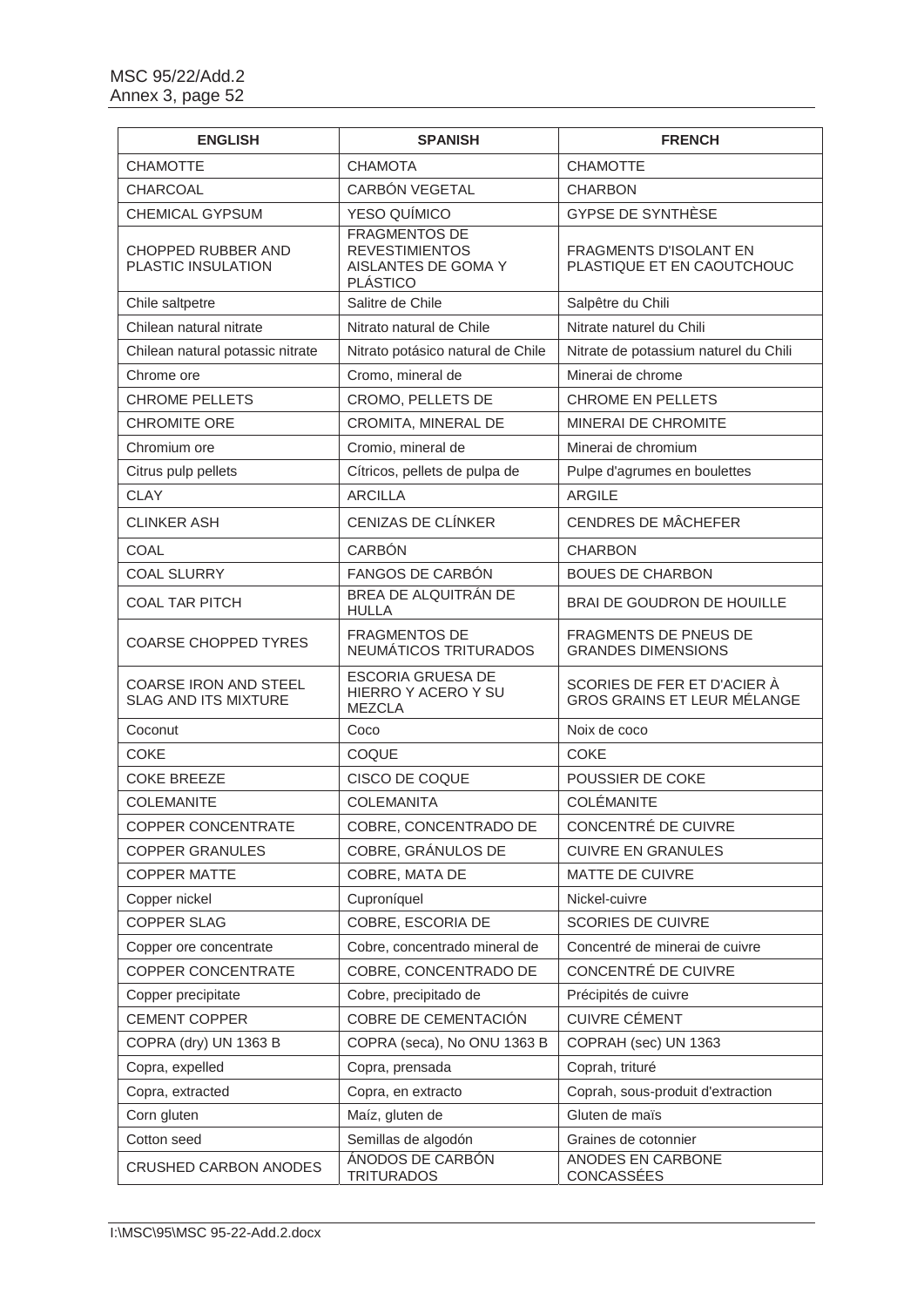| <b>ENGLISH</b>                                                        | <b>SPANISH</b>                                                                                       | <b>FRENCH</b>                                                                                                             |
|-----------------------------------------------------------------------|------------------------------------------------------------------------------------------------------|---------------------------------------------------------------------------------------------------------------------------|
| <b>CRYOLITE</b>                                                       | <b>CRIOLITA</b>                                                                                      | <b>CRYOLITHE</b>                                                                                                          |
| Deadburned magnesite                                                  | Magnesita calcinada a muerte                                                                         | Magnésite calcinée                                                                                                        |
| DIAMMONIUM PHOSPHATE                                                  | FOSFATO DIAMÓNICO                                                                                    | HYDROGÉNOPHOSPHATE DE<br><b>DIAMMONIUM</b>                                                                                |
| DIRECT REDUCED IRON (A)<br>Briquettes, hot-moulded                    | <b>HIERRO OBTENIDO POR</b><br>REDUCCIÓN DIRECTA (A)En<br>forma de briquetas moldeadas<br>en caliente | FER OBTENU PAR RÉDUCTION<br>DIRECTE (A) Briquettes moulées à<br>chaud                                                     |
| DIRECT REDUCED IRON (B)<br>Lumps, pellets, cold-moulded<br>briquettes | HIERRO OBTENIDO POR<br>REDUCCIÓN DIRECTA (B)<br>Terrones, pellets y briquetas<br>moldeadas en frío   | FER OBTENU PAR RÉDUCTION<br>DIRECTE (B) Morceaux, pellets,<br>briquettes moulées à froid et tournures<br>de fer indiennes |
| DIRECT REDUCED IRON (C)<br>By-product fines                           | <b>HIERRO OBTENIDO POR</b><br>REDUCCIÓN DIRECTA (C)<br>(Finos obtenidos como<br>productos derivados) | FER OBTENU PAR RÉDUCTION<br>DIRECTE (C) (Fines en tant que<br>sous-produit)                                               |
| <b>DISTILLERS DRIED GRAINS</b><br><b>WITH SOLUBLES</b>                | <b>GRANOS SECOS DE</b><br>DESTILERÍA CON SOLUBLES                                                    | <b>DISTILLATS SÉCHÉS DE GRAINS</b><br>AVEC RÉSIDUS SOLUBLES                                                               |
| <b>DOLOMITE</b>                                                       | <b>DOLOMITA</b>                                                                                      | <b>DOLOMITE</b>                                                                                                           |
| Dolomitic quicklime                                                   | Cal dolomítica                                                                                       | chaux vive dolomitique                                                                                                    |
| D.R.I.                                                                | <b>HRD</b>                                                                                           | not applicable in French                                                                                                  |
| <b>Expellers</b>                                                      | Tortas de presión                                                                                    | Expellers                                                                                                                 |
| <b>FELSPAR LUMP</b>                                                   | <b>FELDESPATO EN TERRONES</b>                                                                        | <b>FELDSPATH EN MORCEAUX</b>                                                                                              |
| <b>FERROCHROME</b>                                                    | <b>FERROCROMO</b>                                                                                    | <b>FERROCHROME</b>                                                                                                        |
| FERROCHROME, exothermic                                               | FERROCROMO exotérmico                                                                                | FERROCHROME, exothermique                                                                                                 |
| <b>FERROMANGANESE</b>                                                 | <b>FERROMANGANESO</b>                                                                                | FERROMANGANÈSE                                                                                                            |
| Ferromanganese, exothermic                                            | Ferromanganeso exotérmico                                                                            | Ferromanganèse exothermique                                                                                               |
| <b>FERRONICKEL</b>                                                    | <b>FERRONÍQUEL</b>                                                                                   | <b>FERRONICKEL</b>                                                                                                        |
| <b>FERROPHOSPHORUS</b>                                                | <b>FERROFÓSFORO</b>                                                                                  | <b>FERROPHOSPHORE</b>                                                                                                     |
| Ferrophosphorus briquettes                                            | Ferrofósforo, briquetas de                                                                           | Ferrophosphore en briquettes                                                                                              |
| FERROSILICON UN 1408                                                  | FERROSILICIO, No ONU 1408                                                                            | FERROSILICIUM UN 1408                                                                                                     |
| <b>FERROSILICON</b>                                                   | <b>FERROSILICIO</b>                                                                                  | <b>FERROSILICIUM</b>                                                                                                      |
| FERROUS METAL BORINGS<br><b>UN 2793</b>                               | VIRUTAS DE TALADRADO DE<br>METALES FERROSOS,<br>No ONU 2793                                          | ROGNURES DE MÉTAUX FERREUX<br>UN 2793                                                                                     |
| <b>FERROUS METAL CUTTINGS</b><br><b>UN 2793</b>                       | <b>RECORTES DE METALES</b><br>FERROSOS, No ONU 2793                                                  | ÉBARBURES DE MÉTAUX FERREUX<br><b>UN 2793</b>                                                                             |
| <b>FERROUS METAL SHAVINGS</b><br>UN 2793                              | RASPADURAS DE METALES<br>FERROSOS,<br>No ONU 2793                                                    | <b>COPEAUX DE MÉTAUX FERREUX</b><br><b>UN 2793</b>                                                                        |
| <b>FERROUS METAL TURNINGS</b><br><b>UN 2793</b>                       | VIRUTAS DE TORNEADO DE<br>METALES FERROSOS,<br>No ONU 2793                                           | TOURNURES DE MÉTAUX FERREUX<br><b>UN 2793</b>                                                                             |
| FERROUS SULPHATE<br><b>HEPTAHYDRATE</b>                               | SULFATO FERROSO<br><b>HEPTAHIDRATADO</b>                                                             | <b>SULFATE FERREUX</b><br><b>HEPTAHYDRATÉ</b>                                                                             |
| FERTILIZERS WITHOUT<br><b>NITRATES</b>                                | <b>ABONOS SIN NITRATOS (no</b><br>entrañan riesgos)                                                  | <b>ENGRAIS SANS NITRATES</b>                                                                                              |
| FISH (IN BULK)                                                        | PESCADO (A GRANEL)                                                                                   | POISSON (EN VRAC)                                                                                                         |
| FISHMEAL, STABILIZED<br><b>UN 2216</b>                                | HARINA DE PESCADO<br>ESTABILIZADA,<br>No ONU 2216                                                    | FARINE DE POISSON STABILISÉE<br><b>UN 2216</b>                                                                            |
| FISHSCRAP, STABILIZED<br><b>UN 2216</b>                               | DESECHOS DE PESCADO<br>ESTABILIZADOS,<br>No ONU 2216                                                 | DECHETS DE POISSON STABILISES<br><b>UN 2216</b>                                                                           |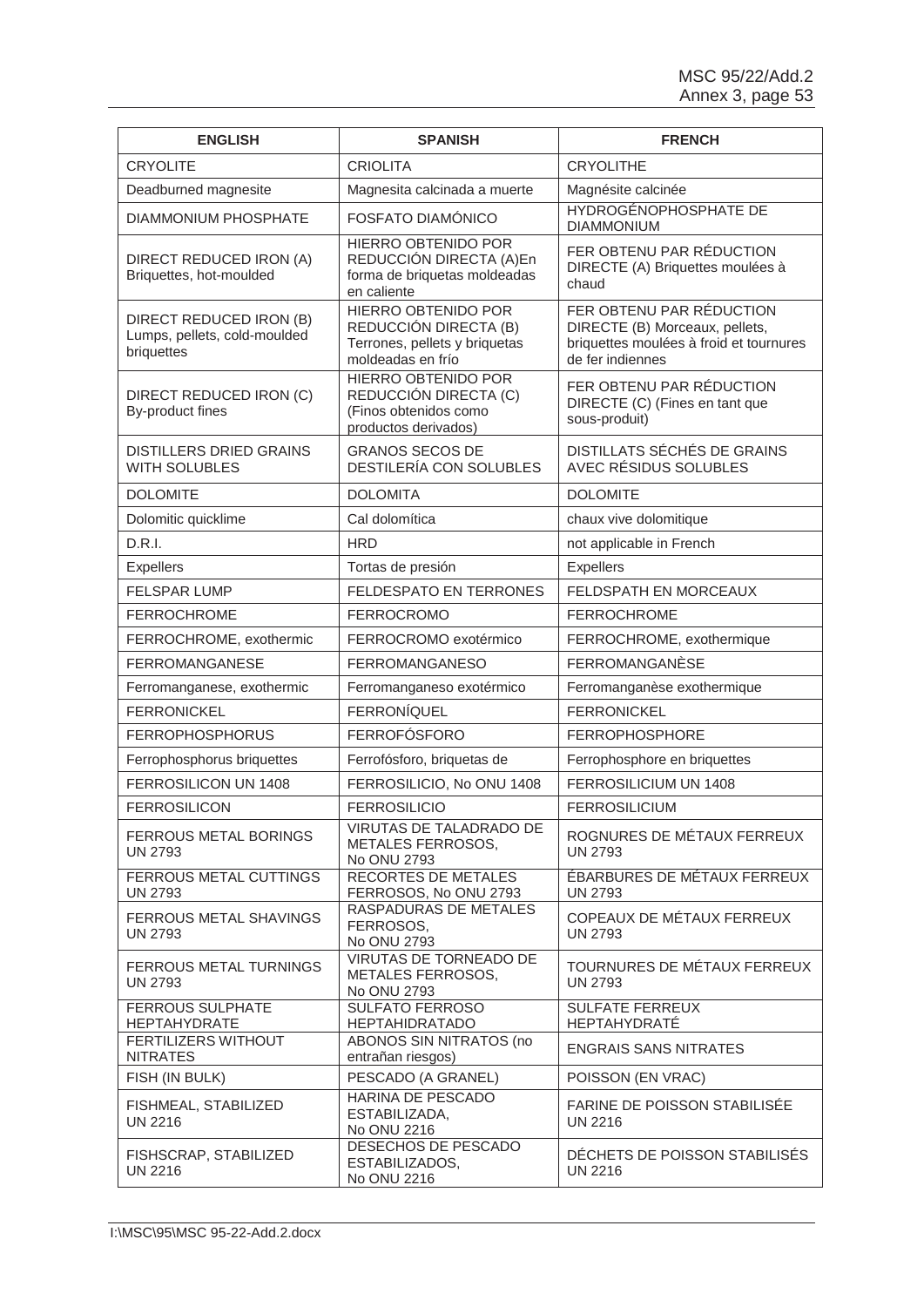| <b>ENGLISH</b>                                                       | <b>SPANISH</b>                                                                     | <b>FRENCH</b>                                                           |
|----------------------------------------------------------------------|------------------------------------------------------------------------------------|-------------------------------------------------------------------------|
| <b>FLUORSPAR</b>                                                     | <b>ESPATOFLÚOR</b>                                                                 | <b>SPATH FLUOR</b>                                                      |
| FLY ASH, DRY                                                         | CENIZAS VOLANTES SECAS                                                             | CENDRES VOLANTES SÈCHES                                                 |
| FLY ASH, WET                                                         | <b>CENIZAS VOLANTES</b><br><b>HÚMEDAS</b>                                          | <b>CENDRES VOLANTES HUMIDES</b>                                         |
| Galena (lead sulphide)                                               | Galena (sulfuro de plomo)                                                          | Galène (sulfure de plomb)                                               |
| Garbage tankage                                                      | Detritos orgánicos                                                                 | Détritus organiques                                                     |
| <b>GLASS CULLET</b>                                                  | <b>DESPERDICIOS DE VIDRIO</b>                                                      | CALCIN DE VERRE                                                         |
| Gluten pellets                                                       | Gluten, pellets de                                                                 | Gluten en boulettes                                                     |
| <b>GRAIN SCREENING PELLETS</b>                                       | PELLETS DE GRANZA DE<br><b>GRANO</b>                                               | <b>CRIBLURES DE GRAIN EN PELLETS</b>                                    |
| <b>GRANULAR FERROUS</b><br><b>SULPHATE</b>                           | <b>SULFATO FERROSO</b><br><b>GRANULAR</b>                                          | <b>SULFATE FERREUX EN GRANULES</b>                                      |
| <b>GRANULATED NICKEL MATTE</b><br>(LESS THAN 2% MOISTURE<br>CONTENT) | <b>MATA DE NÍQUEL</b><br><b>GRANULADA (CONTENIDO DE</b><br>HUMEDAD INFERIOR A 2 %) | MATTE DE NICKEL EN GRANULES<br>(TENEUR EN HUMIDITÉ INFÉRIEURE<br>À 2 %) |
| <b>GRANULATED SLAG</b>                                               | ESCORIA GRANULADA                                                                  | <b>SCORIES EN GRAINS</b>                                                |
| <b>GRANULATED TYRE RUBBER</b>                                        | NEUMÁTICO GRANULADO                                                                | CAOUTCHOUC DE PNEUS EN<br><b>GRANULES</b>                               |
| Ground nuts, meal                                                    | Maní (cacahuetes), harina de                                                       | Farine d'arachide                                                       |
| <b>GYPSUM</b>                                                        | <b>YESO</b>                                                                        | <b>GYPSE</b>                                                            |
| Hominy chop                                                          | Machacado                                                                          | Hominy chop                                                             |
| <b>GYPSUM GRANULATED</b>                                             | <b>YESO GRANULADO</b>                                                              | <b>GYPSE EN GRAINS</b>                                                  |
| <b>ILMENITE CLAY</b>                                                 | ILMENITA, ARCILLA DE                                                               | <b>ARGILE D'ILMÉNITE</b>                                                |
| ILMENITE (ROCK)                                                      | ILMENITA (ROCA)                                                                    | ILMÉNITE (ROCHE)                                                        |
| <b>ILMENITE SAND</b>                                                 | ILMENITA, ARENA DE                                                                 | SABLE D'ILMÉNITE                                                        |
| ILMENITE (UPGRADED)                                                  | ILMENITA (ENRIQUECIDA)                                                             | ILMÉNITE VALORISÉE                                                      |
| <b>IRON AND STEEL SLAG AND</b><br><b>ITS MIXTURE</b>                 | <b>ESCORIA DE HIERRO Y</b><br>ACERO Y SU MEZCLA                                    | SCORIES DE FER ET D'ACIER ET<br>LEUR MÉLANGE                            |
| <b>IRON CONCENTRATE</b>                                              | HIERRO, CONCENTRADO DE                                                             | CONCENTRÉ DE FER                                                        |
| <b>IRON CONCENTRATE (pellet</b><br>feed)                             | HIERRO, CONCENTRADO DE<br>(para pellets)                                           | CONCENTRÉ DE FER (pour pellets)                                         |
| <b>IRON CONCENTRATE (sinter</b><br>feed)                             | HIERRO, CONCENTRADO DE<br>(para aglomerados)                                       | CONCENTRÉ DE FER (pour<br>agglomérés)                                   |
| Iron disulphide                                                      | Disulfuro de hierro                                                                | Disulfure de fer                                                        |
| <b>IRON ORE</b>                                                      | HIERRO, MINERAL DE                                                                 | MINERAI DE FER                                                          |
| Iron ore (concentrate, pellet<br>feed, sinter feed)                  | Hierro, mineral de (concentrado,<br>aglomerados o pellets)                         | Minerai de fer (concentré, pour pellets,<br>pour agglomérés)            |
| <b>IRON ORE FINES</b>                                                | FINOS DE MINERAL DE<br><b>HIERRRO</b>                                              | FINES DE MINERAI DE FER                                                 |
| <b>IRON ORE PELLETS</b>                                              | HIERRO, PELLETS DE<br>MINERAL DE                                                   | MINERAI DE FER EN PELLETS                                               |
| IRON OXIDE, SPENT UN 1376                                            | <b>ÓXIDO DE HIERRO</b><br>AGOTADO, No ONU 1376                                     | OXYDE DE FER RÉSIDUAIRE UN<br>1376                                      |
| <b>IRON OXIDE TECHNICAL</b>                                          | ÓXIDO DE HIERRO-GRADO<br><b>TÉCNICO</b>                                            | OXYDE DE FER DE QUALITÉ<br><b>TECHNIQUE</b>                             |
| <b>IRON SINTER</b>                                                   | HIERRO SINTERIZADO                                                                 | AGGLOMÉRÉS DE FER                                                       |
| Iron swarf                                                           | Hierro, virutas de                                                                 | copeaux de fer                                                          |
| IRON SPONGE, SPENT<br><b>UN 1376</b>                                 | <b>ESPONJA DE HIERRO</b><br>AGOTADA, No ONU 1376                                   | TOURNURE DE FER RÉSIDUAIRE<br><b>UN 1376</b>                            |
| <b>IRONSTONE</b>                                                     | ROCA FERRUGINOSA                                                                   | ROCHE FERRUGINEUSE                                                      |
| LABRADORITE                                                          | LABRADORITA                                                                        | LABRADOR                                                                |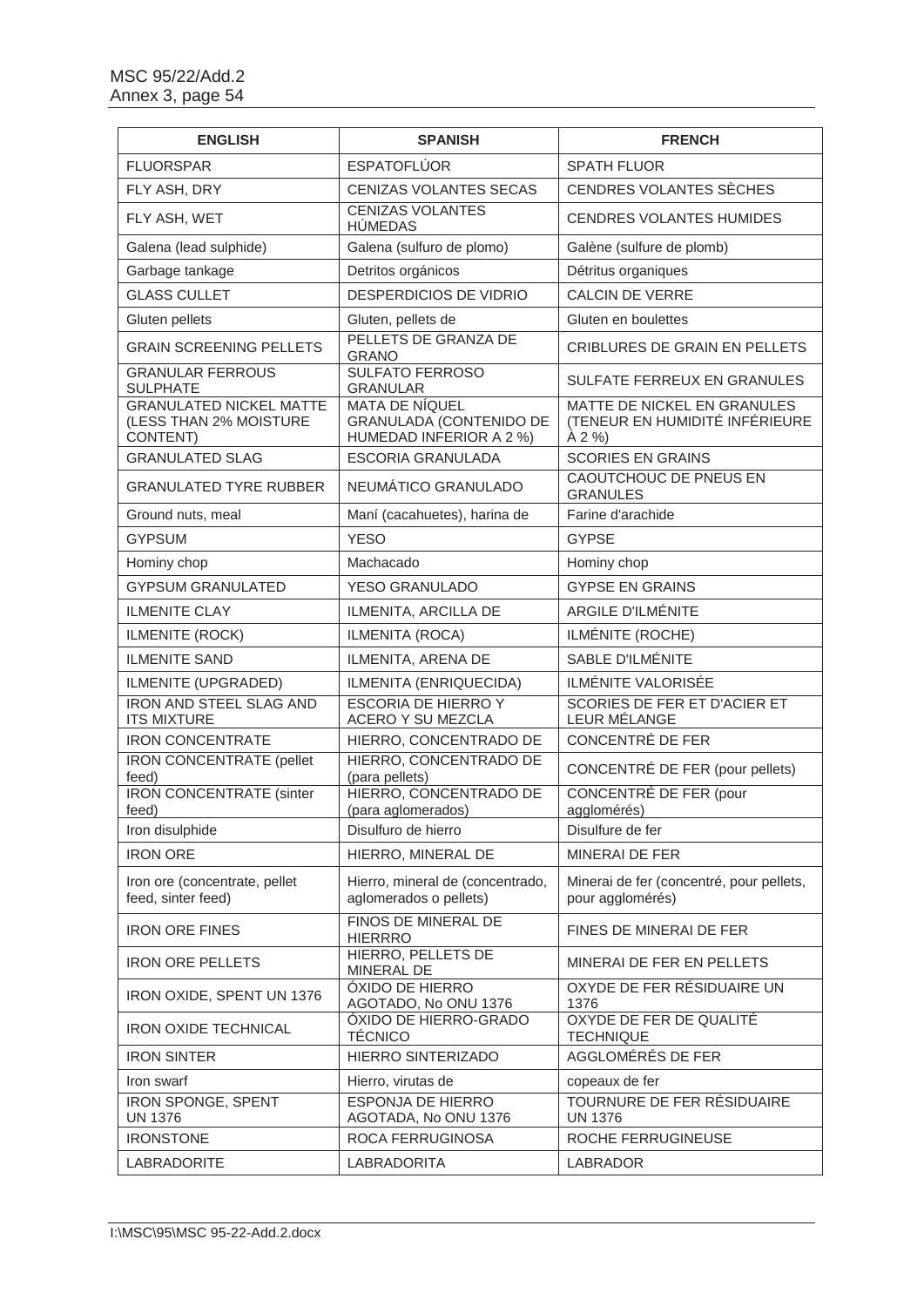| <b>ENGLISH</b>                                  | <b>SPANISH</b>                                 | <b>FRENCH</b>                                     |
|-------------------------------------------------|------------------------------------------------|---------------------------------------------------|
| LEAD AND ZINC CALCINES<br>(mixed)               | PLOMO Y CINC, CALCINADOS<br>DE (en mezclas)    | PLOMB ET ZINC CALCINÉS (en<br>mélange)            |
| <b>LEAD AND ZINC MIDDLINGS</b>                  | PLOMO Y CINC, MIXTOS DE                        | MIXTES DE PLOMB ET DE ZINC                        |
| <b>LEAD CONCENTRATE</b>                         | PLOMO, CONCENTRADO DE                          | CONCENTRÉ DE PLOMB                                |
| LEAD NITRATE UN 1469                            | NITRATO DE PLOMO,<br>No ONU 1469               | NITRATE DE PLOMB UN 1469                          |
| <b>LEAD ORE</b>                                 | PLOMO, MINERAL DE                              | <b>MINERAI DE PLOMB</b>                           |
| Lead ore concentrate                            | Plomo, concentrado de mineral<br>de            | Concentré de minerai de plomb                     |
| <b>LEAD ORE RESIDUE</b>                         | PLOMO, RESIDUOS DE<br><b>MINERAL DE</b>        | RÉSIDU DE MINERAI DE PLOMB                        |
| <b>LEAD SILVER CONCENTRATE</b>                  | PLOMO Y PLATA,<br>CONCENTRADO DE               | <b>CONCENTRÉ DE PLOMB</b><br>ARGENTIFÈRE          |
| Lead silver ore                                 | Plomo y plata, mineral de                      | Minerai de plomb argentifère                      |
| Lead sulphide                                   | Sulfuro de plomo                               | Sulfure de plomb                                  |
| Lead sulphide (galena)                          | Sulfuro de plomo (galena)                      | Sulfure de plomb (galène)                         |
| Lignite                                         | Lignita                                        | Lignite                                           |
| LIME (UNSLAKED)                                 | CAL (VIVA)                                     | CHAUX (VIVE)                                      |
| <b>LIMESTONE</b>                                | PIEDRA CALIZA                                  | <b>CALCAIRE</b>                                   |
| <b>LINTED COTTON SEED</b>                       | SEMILLAS DE ALGODÓN<br><b>DESPEPITADO</b>      | <b>GRAINES DE COTONNIER AVEC</b><br><b>LINTER</b> |
| Linseed, expelled                               | Linaza, prensada                               | Graines de lin, triturées                         |
| Linseed, extracted                              | Linaza, en extracto                            | Graines de lin, sous-produits de<br>l'extraction  |
| <b>LOGS</b>                                     | <b>TRONCOS</b>                                 | <b>GRUMES</b>                                     |
| MAGNESIA (DEADBURNED)                           | MAGNESIA (CALCINADA A<br>MUERTE)               | MAGNÉSIE (CALCINÉE)                               |
| MAGNESIA (UNSLAKED)                             | MAGNESIA (VIVA)                                | MAGNÉSIE (VIVE)                                   |
| Magnesia, clinker                               | Magnesia, clinker de                           | Magnésie en clinkers                              |
| Magnesia, electro-fused                         | Magnesia electrofundida                        | Magnésie électrofondue                            |
| Magnesia, lightburned                           | Magnesia quemada ligeramente                   | Magnésie calcinée légère                          |
| Magnesia, calcined                              | Magnesia calcinada                             | Magnésie calcinée                                 |
| Magnesia, caustic calcined                      | Magnesia cáustica calcinada                    | Magnésie calcinée caustique                       |
| Magnesite, clinker                              | Magnesita, clinker de                          | Magnésite, clinkers de                            |
| MAGNESITE, natural                              | MAGNESITA natural                              | MAGNÉSITE, naturelle                              |
| Magnesium carbonate                             | Carbonato de magnesio                          | Carbonate de magnésium                            |
| MAGNESIUM NITRATE<br><b>UN 1474</b>             | NITRATO DE MAGNESIO, No<br><b>ONU 1474</b>     | NITRATE DE MAGNÉSIUM UN 1474                      |
| <b>MAGNESIUM SULPHATE</b><br><b>FERTILIZERS</b> | ABONOS DE SULFATO DE<br><b>MAGNESIO</b>        | <b>ENGRAIS AU SULFATE DE</b><br><b>MAGNÉSIUM</b>  |
| Maize, expelled                                 | Maíz, prensado                                 | Maïs, trituré                                     |
| Maize, extracted                                | Maíz, en extracto                              | Maïs, sous-produit de l'extraction                |
| <b>MANGANESE COMPONENT</b><br>FERROALLOY SLAG   | ESCORIA DE ALEACIÓN DE<br>HIERRO CON MANGANESO | SCORIES DE FERRO-ALLIAGES DE<br>MANGANÈSE         |
| MANGANESE CONCENTRATE                           | MANGANESO,<br>CONCENTRADO DE                   | CONCENTRÉ DE MANGANÈSE                            |
| MANGANESE ORE                                   | MANGANESO, MINERAL DE                          | MINERAI DE MANGANÈSE                              |
| <b>MANGANESE ORE FINES</b>                      | FINOS DE MINERAL DE<br><b>MANGANESO</b>        | FINES DE MINERAI DE MANGANÈSE                     |
| M.A.P.                                          | <b>FMA</b>                                     | [not applicable in French]                        |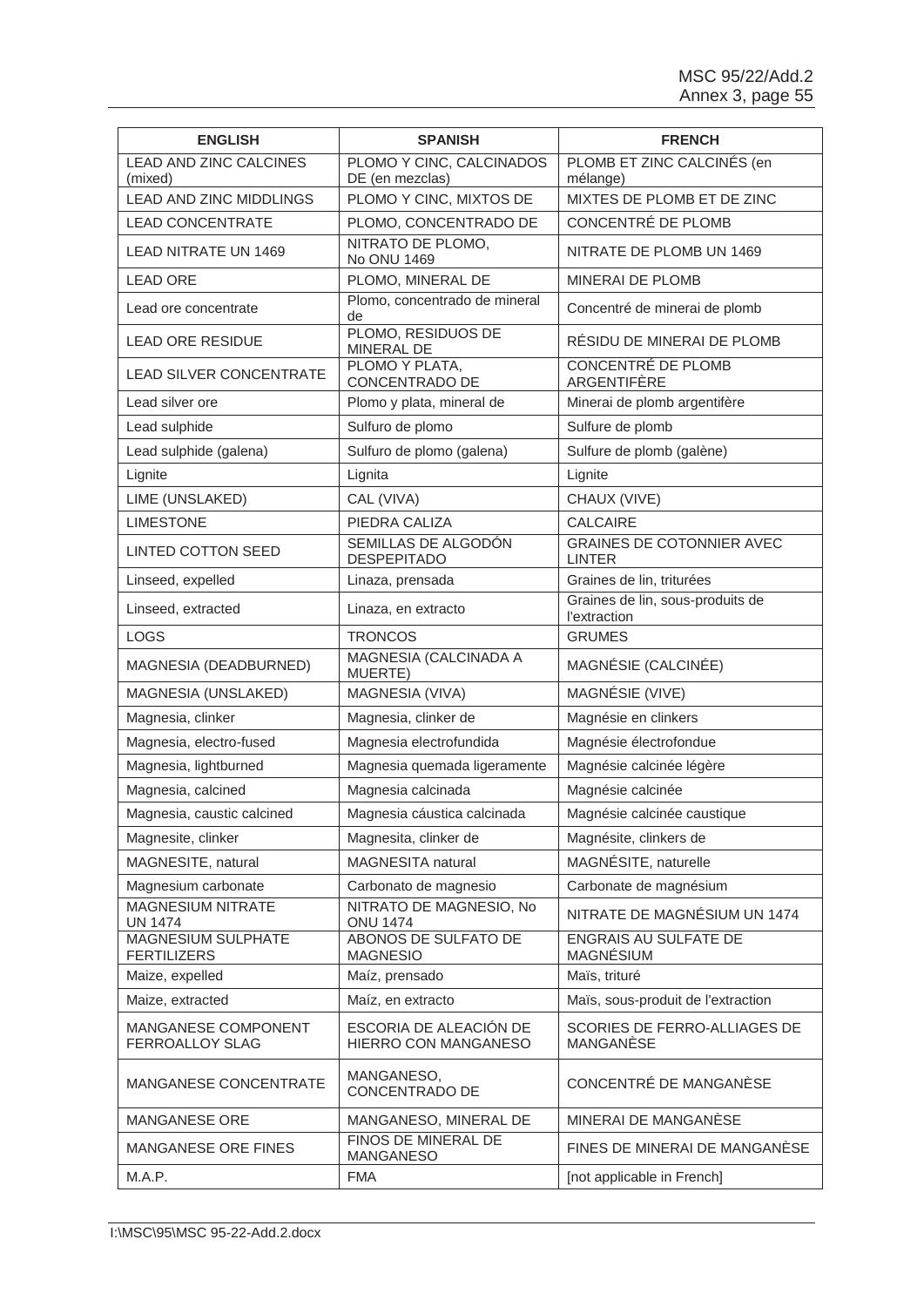| <b>ENGLISH</b>                               | <b>SPANISH</b>                                       | <b>FRENCH</b>                                       |
|----------------------------------------------|------------------------------------------------------|-----------------------------------------------------|
| <b>MARBLE CHIPS</b>                          | MÁRMOL, ASTILLAS DE                                  | <b>ÉCLATS DE MARBRE</b>                             |
| Meal, oily                                   | Harina oleosa                                        | Farines oléagineuses                                |
| <b>METAL SULPHIDE</b><br><b>CONCENTRATES</b> | <b>SULFUROS METÁLICOS,</b><br><b>CONCENTRADOS DE</b> | <b>CONCENTRÉS DE SULFURES</b><br><b>MÉTALLIQUES</b> |
| Mill feed pellets                            | Piensos, pellets de                                  | Sous-produits de meunerie en<br>boulettes           |
| Milorganite                                  | Milorganita                                          | Milorganite                                         |
| <b>Mineral Concentrates</b>                  | Concentrados de minerales                            | Concentrés de minerais                              |
| MONOAMMONIUM<br>PHOSPHATE                    | FOSFATO MONOAMÓNICO                                  | MONOPHOSPHATE D'AMMONIUM                            |
| Muriate of potash                            | Muriato de potasa                                    | Muriate de potasse                                  |
| <b>NEFELINE SYENITE (mineral)</b>            | SIENITA NEFELÍNICA (mineral)                         | SYÉNITE NÉPHÉLINIQUE (minerai)                      |
| NICKEL ORE                                   | MINERAL DE NÍQUEL                                    | <b>MINERAI DE NICKEL</b>                            |
| NICKEL CONCENTRATE                           | NÍQUEL, CONCENTRADO DE                               | CONCENTRÉ DE NICKEL                                 |
| Nickel ore concentrate                       | Níquel, concentrado de mineral<br>de                 | Concentré de minerai de nickel                      |
| Niger seed, expelled                         | Níger, semillas de, prensadas                        | Graines de niger, triturées                         |
| Niger seed, extracted                        | Níger, semillas de, en extracto                      | Graines de niger, sous-produits de<br>l'extraction  |
| Oil cake                                     | Torta oleaginosa                                     | Tourteaux oléagineux                                |
| Palm kernel, expelled                        | Nuez de palma, prensada                              | Amande de palmiste, triturée                        |
| Palm kernel, extracted                       | Nuez de palma, en extracto                           | Amande de palmiste, sous-produit de<br>l'extraction |
| Peanuts, expelled                            | Cacahuetes (maní), prensados                         | Cacahuètes, triturées                               |
| Peanuts, extracted                           | Cacahuetes (maní), en extracto                       | Cacahuètes, sous-produits de<br><i>l'extraction</i> |
| PEANUTS (in shell)                           | CACAHUETES (con vaina)                               | CACAHUÈTES (en coques)                              |
| <b>PEAT MOSS</b>                             | <b>TURBA FIBROSA</b>                                 | <b>TOURBE HORTICOLE</b>                             |
| PEBBLES (sea)                                | CANTOS RODADOS (de mar)                              | GALETS (de mer)                                     |
| PELLETS (concentrates)                       | PELLETS (concentrados)                               | PELLETS (concentrés)                                |
| Pellets (cereal)                             | Cereales, pellets de                                 | Céréales en boulettes                               |
| Pencil pitch                                 | Brea en lápices                                      | Brai en crayons                                     |
| PENTAHYDRATE CRUDE                           | PENTAHIDRATO EN BRUTO                                | PENTAHYDRATE BRUT                                   |
| PERLITE ROCK                                 | PERLITA, ROCA DE                                     | ROCHE PERLITE                                       |
| PETROLEUM COKE (calcined)                    | COQUE DE PETRÓLEO<br>(calcinado)                     | COKE DE PÉTROLE (calciné)                           |
| PETROLEUM COKE<br>(uncalcined)               | COQUE DE PETRÓLEO (no<br>calcinado)                  | COKE DE PÉTROLE (non calciné)                       |
| PHOSPHATE ROCK (calcined)                    | <b>FOSFATO EN ROCA</b><br>(calcinado)                | ROCHE PHOSPHATÉE (calcinée)                         |
| PHOSPHATE ROCK<br>(uncalcined)               | FOSFATO EN ROCA (no<br>calcinado)                    | ROCHE PHOSPHATÉE (non calcinée)                     |
| PHOSPHATE (defluorinated)                    | FOSFATO (desfluorado)                                | PHOSPHATE (défluoré)                                |
| PIG IRON                                     | <b>HIERRO EN LINGOTES</b>                            | FONTE EN GUEUSES                                    |
| PITCH PRILL                                  | <b>BREA EN BOLITAS</b>                               | <b>BRAI EN GRAINS</b>                               |
| Pollard pellets                              | Trasmochos, pellets de                               | Recoupette en boulettes                             |
| <b>POTASH</b>                                | <b>POTASA</b>                                        | <b>POTASSE</b>                                      |
| Potash muriate                               | Muriato de potasa                                    | Muriate de potasse                                  |
| POTASSIUM CHLORIDE                           | <b>CLORURO POTÁSICO</b>                              | CHLORURE DE POTASSIUM                               |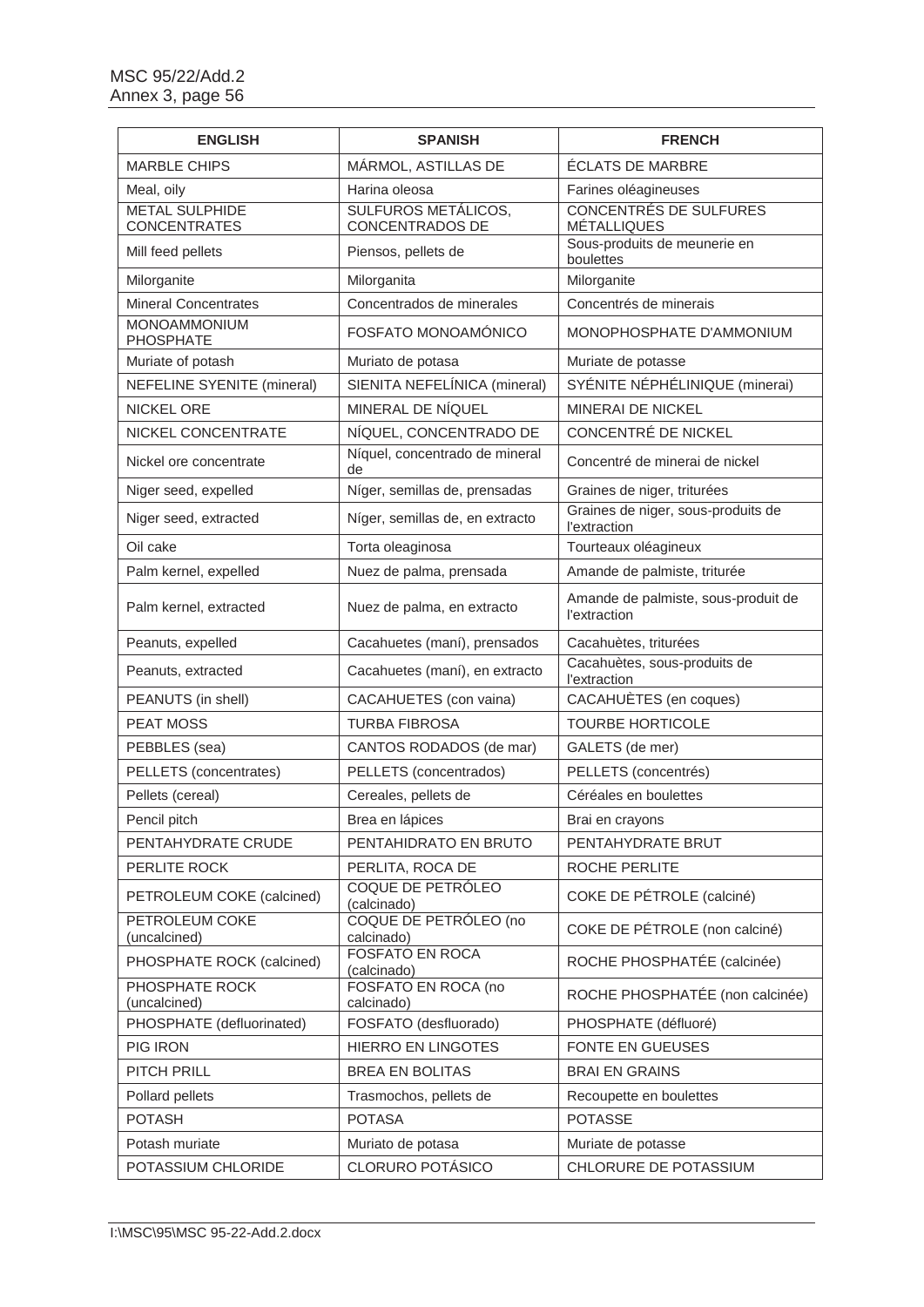| <b>ENGLISH</b>                                                           | <b>SPANISH</b>                                                                              | <b>FRENCH</b>                                                                           |
|--------------------------------------------------------------------------|---------------------------------------------------------------------------------------------|-----------------------------------------------------------------------------------------|
| POTASSIUM NITRATE<br><b>UN 1486</b>                                      | NITRATO POTÁSICO,<br>No ONU 1486                                                            | NITRATE DE POTASSIUM UN 1486                                                            |
| Potassium nitrate/sodium nitrate<br>(mixture)                            | Nitrato potásico y nitrato sódico,<br>mezclas de                                            | Nitrate de potassium/nitrate de sodium<br>(en mélange)                                  |
| POTASSIUM NITRATE<br><b>MIXTURE</b>                                      | Nitrato potásico en mezcla                                                                  | NITRATE DE POTASSIUM EN<br>MÉLANGE                                                      |
| POTASSIUM SULPHATE                                                       | <b>SULFATO DE POTASIO</b>                                                                   | SULFATE DE POTASSIUM                                                                    |
| Prilled coal tar                                                         | Alquitrán de hulla en bolitas                                                               | Goudron de houille en grains                                                            |
| PULP WOOD                                                                | <b>MADERA PARA PASTA</b><br>PAPELERA                                                        | <b>BOIS À PÂTE</b>                                                                      |
| <b>PUMICE</b>                                                            | PIEDRA PÓMEZ                                                                                | <b>PONCE</b>                                                                            |
| PYRITE (containing copper and<br>iron)                                   | PIRITA (contiene cobre y hierro)                                                            | PYRITE (contenant du cuivre et du fer)                                                  |
| PYRITES, CALCINED                                                        | PIRITAS CALCINADAS                                                                          | <b>PYRITES CALCINÉES</b>                                                                |
| <b>PYRITES</b>                                                           | <b>PIRITAS</b>                                                                              | <b>PYRITES</b>                                                                          |
| Pyrites (cupreous, fine, flotation,<br>or sulphur)                       | Piritas (cuprosas, disgregadas,<br>flotación o azufre)                                      | Pyrites (cuivreuses, fines, flottation,<br>soufre)                                      |
| Pyritic ash                                                              | Cenizas piríticas                                                                           | Cendres pyriteuses                                                                      |
| PYRITIC ASHES (iron)                                                     | <b>CENIZAS PIRITOSAS (hierro)</b>                                                           | <b>CENDRES PYRITEUSES (fer)</b>                                                         |
| PYRITIC CINDERS                                                          | <b>ESCORIAS PIRITOSAS</b>                                                                   | <b>CENDRES PYRITEUSES</b>                                                               |
| PYROPHYLLITE                                                             | <b>PIROFILITA</b>                                                                           | <b>PYROPHYLLITE</b>                                                                     |
| <b>QUARTZ</b>                                                            | <b>CUARZO BLANCO</b>                                                                        | <b>QUARTZ</b>                                                                           |
| <b>QUARTZITE</b>                                                         | <b>CUARCITA</b>                                                                             | QUARTZITE                                                                               |
| Quicklime                                                                | Cal viva                                                                                    | chaux vive                                                                              |
| RADIOACTIVE MATERIAL,<br>LOW SPECIFIC ACTIVITY<br>(LSA-I) UN 2912        | <b>MATERIALES RADIACTIVOS,</b><br>DE BAJA ACTIVIDAD<br>ESPECÍFICA (BAE-I),<br>No ONU 2912   | MATIÈRES RADIOACTIVES DE<br>FAIBLE ACTIVITÉ SPÉCIFIQUE (LSA-<br>I) UN 2912              |
| RADIOACTIVE MATERIAL,<br>SURFACE CONTAMINATED<br>OBJECTS (SCO-I) UN 2913 | MATERIALES RADIACTIVOS,<br>OBJETOS CONTAMINADOS<br>EN LA SUPERFICIE (OCS-I),<br>No ONU 2913 | MATIÈRES RADIOACTIVES, OBJETS<br><b>CONTAMINÉS SUPERFICIELLEMENT</b><br>(SCO-I) UN 2913 |
| Rape seed, expelled                                                      | Semillas de colza, prensadas                                                                | Graines de colza, triturées                                                             |
| Rape seed, extracted                                                     | Semillas de colza, en extracto                                                              | Graines de colza, sous-produits de<br><i>l'extraction</i>                               |
| RASORITE (ANHYDROUS)                                                     | RASORITA (ANHIDRA)                                                                          | RASORITE (ANHYDRE)                                                                      |
| Rice bran                                                                | Arroz, salvado de                                                                           | Son de riz                                                                              |
| Rice broken                                                              | Arroz partido                                                                               | Brisures de riz                                                                         |
| Rough ammonia tankage                                                    | Amonio en bruto, desechos<br>orgánicos de                                                   | Déchets organiques ammoniacaux                                                          |
| <b>ROUNDWOOD</b>                                                         | <b>ROLLIZOS</b>                                                                             | <b>RONDINS</b>                                                                          |
| <b>RUTILE SAND</b>                                                       | RUTILO, ARENA DE                                                                            | SABLE DE RUTILE                                                                         |
| Safflower seed, expelled                                                 | Cártamo, semillas de,<br>prensadas                                                          | Graines de carthame, triturées                                                          |
| Safflower seed, extracted                                                | Cártamo, semillas de, en<br>extracto                                                        | Graines de carthame, sous-produits de<br><i>l'extraction</i>                            |
| <b>SALT</b>                                                              | SAL                                                                                         | <b>SEL</b>                                                                              |
| <b>SALT CAKE</b>                                                         | SAL, TORTAS DE                                                                              | PAIN DE SEL                                                                             |
| SALT ROCK                                                                | <b>SAL GEMA</b>                                                                             | ROCHE SALINE                                                                            |
| Saltpetre                                                                | Salitre                                                                                     | Salpêtre                                                                                |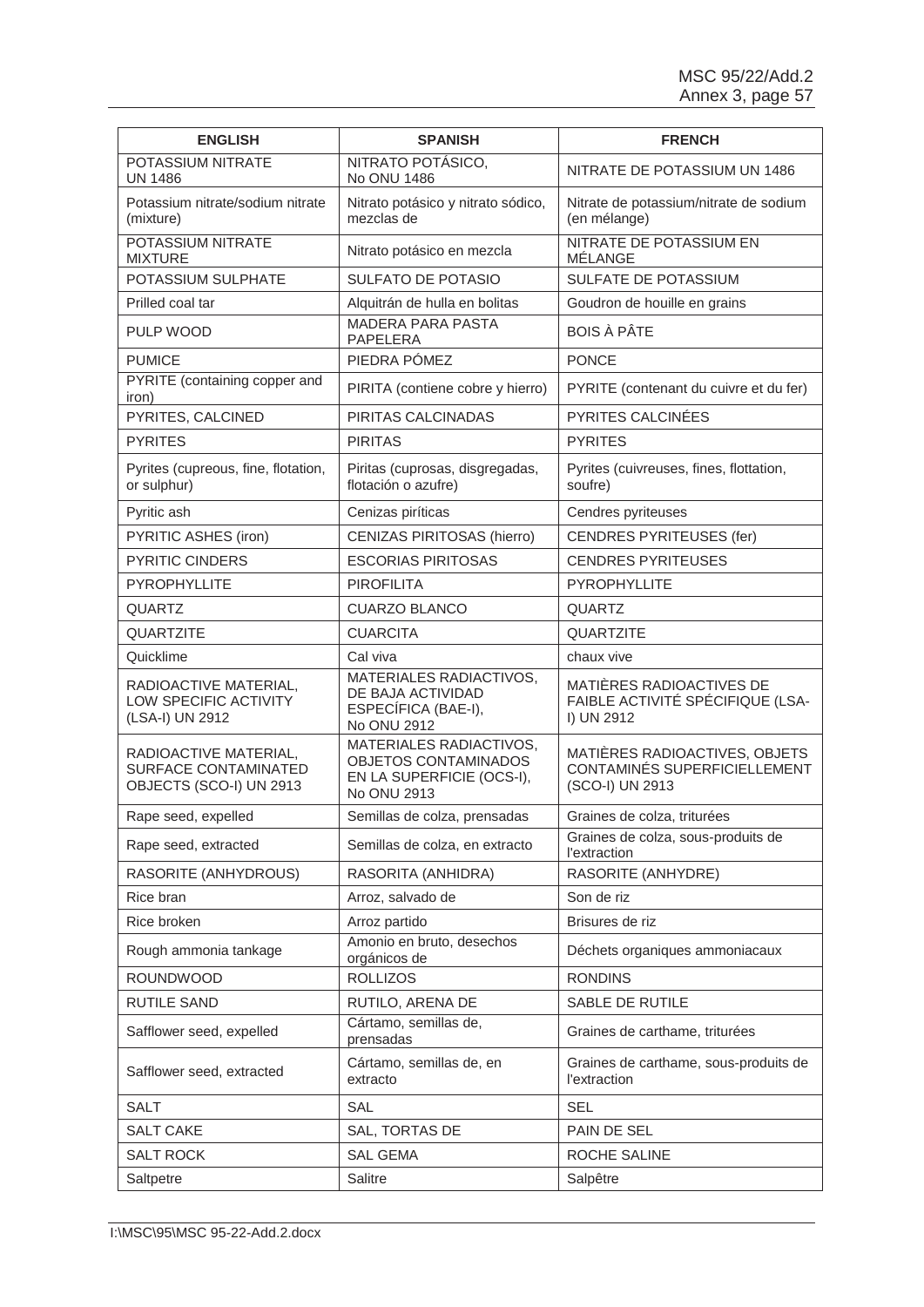| <b>ENGLISH</b>                                                                                                                                                                                                                                     | <b>SPANISH</b>                                                                                                                                                                                                                                                                                                                                    | <b>FRENCH</b>                                                                                                                                                                                                                                                                    |
|----------------------------------------------------------------------------------------------------------------------------------------------------------------------------------------------------------------------------------------------------|---------------------------------------------------------------------------------------------------------------------------------------------------------------------------------------------------------------------------------------------------------------------------------------------------------------------------------------------------|----------------------------------------------------------------------------------------------------------------------------------------------------------------------------------------------------------------------------------------------------------------------------------|
| <b>SAND</b>                                                                                                                                                                                                                                        | <b>ARENA</b>                                                                                                                                                                                                                                                                                                                                      | <b>SABLE</b>                                                                                                                                                                                                                                                                     |
| Sand, ilmenite                                                                                                                                                                                                                                     | Arena de ilmenita                                                                                                                                                                                                                                                                                                                                 | Sable, ilménite                                                                                                                                                                                                                                                                  |
| Sand, zircon                                                                                                                                                                                                                                       | Arena de circonio                                                                                                                                                                                                                                                                                                                                 | Sable, zircon                                                                                                                                                                                                                                                                    |
| Spodumene                                                                                                                                                                                                                                          | Espodumeno                                                                                                                                                                                                                                                                                                                                        | Spoduméne                                                                                                                                                                                                                                                                        |
| SAND, HEAVY MINERAL                                                                                                                                                                                                                                | ARENAS DE MINERALES<br><b>PESADOS</b>                                                                                                                                                                                                                                                                                                             | SABLE, MINÉRAUX LOURDS                                                                                                                                                                                                                                                           |
| <b>SAWDUST</b>                                                                                                                                                                                                                                     | <b>SERRÍN</b>                                                                                                                                                                                                                                                                                                                                     | <b>SCIURE DE BOIS</b>                                                                                                                                                                                                                                                            |
| <b>SAW LOGS</b>                                                                                                                                                                                                                                    | <b>TRONCOS PARA ASERRAR</b>                                                                                                                                                                                                                                                                                                                       | <b>BOIS DÉBITÉ</b>                                                                                                                                                                                                                                                               |
| <b>SCALE GENERATED FROM</b><br>THE IRON AND STEEL<br><b>MAKING PROCESS</b>                                                                                                                                                                         | CASCARILLA GENERADA EN<br><b>LOS PROCESOS</b><br><b>SIDERÚRGICOS</b>                                                                                                                                                                                                                                                                              | DÉPÔTS PROVENANT DE LA<br>FABRICATION DU FER ET DE<br><b>L'ACIER</b>                                                                                                                                                                                                             |
| <b>SCRAP METAL</b>                                                                                                                                                                                                                                 | <b>CHATARRA</b>                                                                                                                                                                                                                                                                                                                                   | <b>FERRAILLE</b>                                                                                                                                                                                                                                                                 |
| SEED CAKE, containing<br>vegetable oil UN 1386<br>(a) mechanically expelled seeds,<br>containing more than 10% of oil<br>or more than 20% of oil and<br>moisture content                                                                           | TORTA DE SEMILLAS, con una<br>proporción de aceite vegetal,<br><b>No ONU 1386</b><br>a) residuos de semillas<br>prensadas por medios<br>mecánicos, con un contenido de<br>más del 10 % de aceite o más<br>del 20 % de aceite y humedad<br>combinados                                                                                              | <b>TOURTEAUX</b> contenant de l'huile<br>végétale UN 1386 a) Graines triturées<br>par procédé mécanique contenant plus<br>de 10 % d'huile ou plus de 20 % d'huile<br>et d'humidité combinées                                                                                     |
| SEED CAKE, containing<br>vegetable oil UN 1386<br>(b) solvent extraction and<br>expelled seeds, containing not<br>more than 10% of oil and when<br>the amount of moisture is higher<br>than 10%, not more than 20% of<br>oil and moisture combined | TORTA DE SEMILLAS, con una<br>proporción de aceite vegetal,<br><b>No ONU 1386</b><br>b) residuos de la extracción del<br>aceite de las semillas con<br>disolventes o por prensado, con<br>un contenido de no más del<br>10 % de aceite o, si el contenido<br>de humedad es superior al<br>10 %, no más del 20 % de<br>aceite y humedad combinados | <b>TOURTEAUX</b> contenant de l'huile<br>végétale UN 1386 b) Sous-produits de<br>l'extraction au solvant ou graines<br>triturées contenant au maximum 10 %<br>d'huile et, si la teneur en humidité est<br>supérieure à 10 %, pas plus de 20 %<br>d'huile et d'humidité combinées |
| SEED CAKE UN 2217                                                                                                                                                                                                                                  | TORTA DE SEMILLAS,<br>No ONU 2217                                                                                                                                                                                                                                                                                                                 | <b>TOURTEAUX UN 2217</b>                                                                                                                                                                                                                                                         |
| SEED CAKE (non-hazardous)                                                                                                                                                                                                                          | <b>TORTA DE SEMILLAS (no</b><br>entraña riesgos)                                                                                                                                                                                                                                                                                                  | TOURTEAUX (non dangereux)                                                                                                                                                                                                                                                        |
| Seed expellers, oily                                                                                                                                                                                                                               | Semillas oleosas, torta de<br>presión de                                                                                                                                                                                                                                                                                                          | Expellers oléagineux                                                                                                                                                                                                                                                             |
| <b>SILICOMANGANESE</b>                                                                                                                                                                                                                             | <b>SILICOMANGANESO</b>                                                                                                                                                                                                                                                                                                                            | <b>SILICOMANGANÈSE</b>                                                                                                                                                                                                                                                           |
| <b>SILICON SLAG</b>                                                                                                                                                                                                                                | <b>ESCORIA DE SILICIO</b>                                                                                                                                                                                                                                                                                                                         | <b>SCORIES DE SILICIUM</b>                                                                                                                                                                                                                                                       |
| SILVER LEAD CONCENTRATE                                                                                                                                                                                                                            | PLATA Y PLOMO,<br>CONCENTRADO DE                                                                                                                                                                                                                                                                                                                  | <b>CONCENTRÉ DE PLOMB</b><br>ARGENTIFÈRE                                                                                                                                                                                                                                         |
| Silver lead ore concentrate                                                                                                                                                                                                                        | Plata y plomo, concentrado de<br>mineral de                                                                                                                                                                                                                                                                                                       | Concentré de minerai de plomb<br>argentifère                                                                                                                                                                                                                                     |
| Sinter                                                                                                                                                                                                                                             | Sinterizado                                                                                                                                                                                                                                                                                                                                       | Agglomérés                                                                                                                                                                                                                                                                       |
| Slag, granulated                                                                                                                                                                                                                                   | Escoria granulada                                                                                                                                                                                                                                                                                                                                 | Scories, en grains                                                                                                                                                                                                                                                               |
| SLIG, iron ore                                                                                                                                                                                                                                     | SLIG (mineral de hierro)                                                                                                                                                                                                                                                                                                                          | SLIG (minerai de fer)                                                                                                                                                                                                                                                            |
| SODA ASH                                                                                                                                                                                                                                           | SOSA, CENIZA DE                                                                                                                                                                                                                                                                                                                                   | SOUDE DU COMMERCE                                                                                                                                                                                                                                                                |
| SODIUM NITRATE UN 1498                                                                                                                                                                                                                             | NITRATO SÓDICO,<br>No ONU 1498                                                                                                                                                                                                                                                                                                                    | NITRATE DE SODIUM UN 1498                                                                                                                                                                                                                                                        |
| SODIUM NITRATE AND<br>POTASSIUM NITRATE<br>MIXTURE UN 1499                                                                                                                                                                                         | NITRATO SÓDICO Y NITRATO<br>POTÁSICO, EN MEZCLA,<br>No ONU 1499                                                                                                                                                                                                                                                                                   | NITRATE DE SODIUM ET NITRATE<br>DE POTASSIUM EN MÉLANGE UN<br>1499                                                                                                                                                                                                               |
| Soyabean, expelled                                                                                                                                                                                                                                 | Soja, prensada                                                                                                                                                                                                                                                                                                                                    | Graines de soja, triturées                                                                                                                                                                                                                                                       |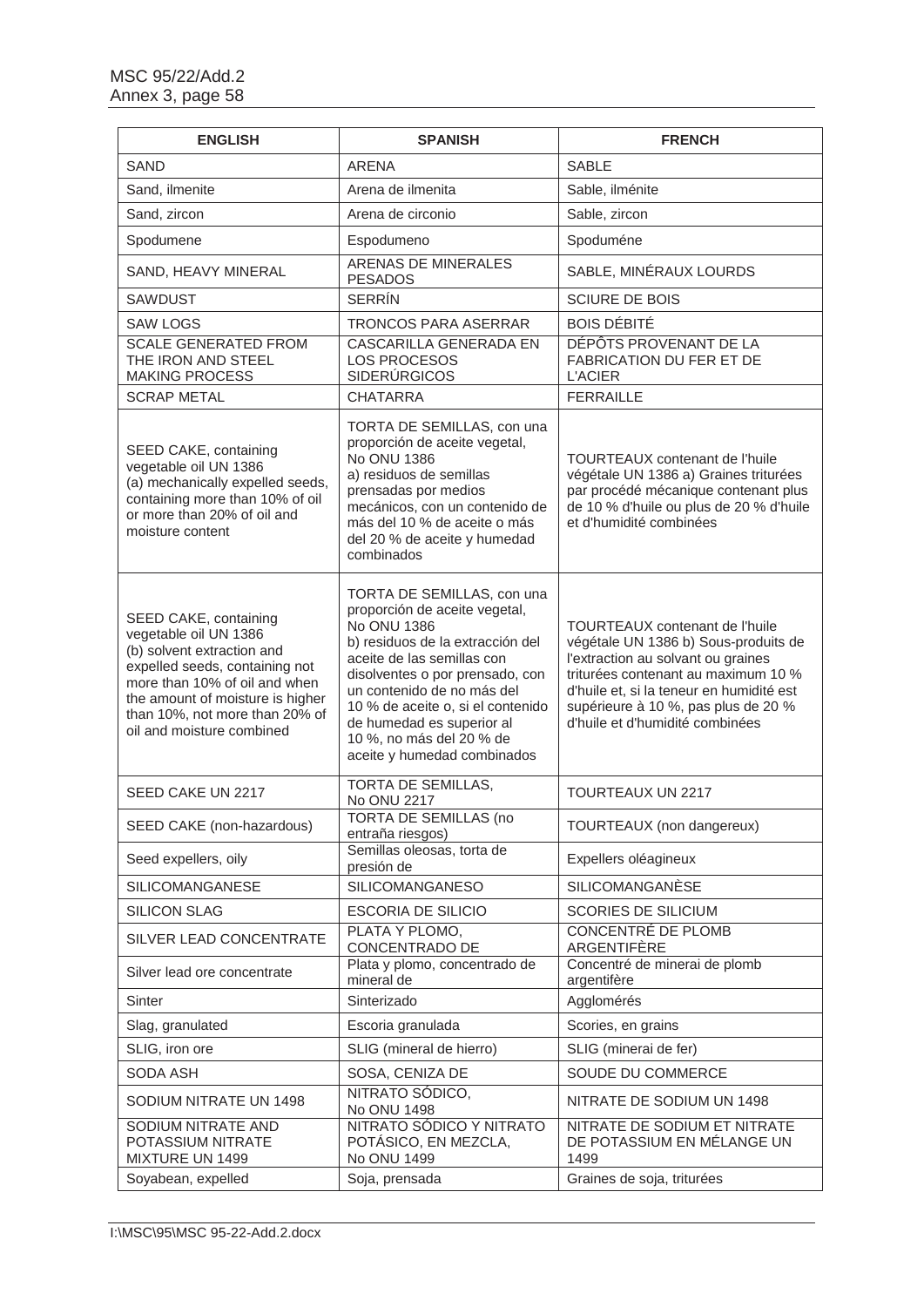| <b>ENGLISH</b>                                                 | <b>SPANISH</b>                                                                | <b>FRENCH</b>                                                                      |
|----------------------------------------------------------------|-------------------------------------------------------------------------------|------------------------------------------------------------------------------------|
| Soyabean, extracted                                            | Soja, en extracto                                                             | Graines de soja, sous-produits de<br>l'extraction                                  |
| SOLIDIFIED FUELS<br>RECYCLED FROM PAPER<br><b>AND PLASTICS</b> | <b>COMBUSTIBLES</b><br>SOLIDIFICADOS RECICLADOS<br>DE PAPELES Y PLÁSTICOS     | <b>COMBUSTIBLES SOLIDIFIÉS</b><br>RECYCLÉ À PARTIR DE PAPIER ET<br>DE PLASTIQUE    |
| <b>SPENT CATHODES</b>                                          | CÁTODOS AGOTADOS                                                              | <b>CATHODES USÉES</b>                                                              |
| <b>SPENT POTLINER</b>                                          | <b>CUBAS ELECTROLÍTICAS</b><br><b>AGOTADAS</b>                                | REVÊTEMENT USÉ DES CUVES                                                           |
| SPODUMENE (UPGRADED)                                           | <b>ESPODÚMENO</b><br>(ENRIQUECIDO)                                            | SPODUMÈNE (ENRICHI)                                                                |
| STAINLESS STEEL GRINDING<br><b>DUST</b>                        | ACERO INOXIDABLE, POLVO<br>DEL RECTIFICADO DE                                 | ACIER INOXYDABLE, POUSSIÈRE<br>DE MEULAGE                                          |
| Steel swarf                                                    | Acero, virutas de                                                             | Rognures d'acier                                                                   |
| Stibnite                                                       | Estibina                                                                      | <b>Stibnite</b>                                                                    |
| <b>STONE CHIPPINGS</b>                                         | <b>GRAVILLA</b>                                                               | PIERRES CONCASSÉES                                                                 |
| Strussa pellets                                                | Strussa, pellets de                                                           | Strussa en boulettes                                                               |
| <b>SUGAR</b>                                                   | <b>AZÚCAR</b>                                                                 | <b>SUCRE</b>                                                                       |
| SULPHATE OF POTASH AND<br><b>MAGNESIUM</b>                     | SULFATO DE POTASA Y<br><b>MAGNESIO</b>                                        | SULFATE DE POTASSIUM ET DE<br><b>MAGNÉSIUM</b>                                     |
| Sulphide concentrates                                          | Sulfuros, concentrados de                                                     | Concentrés sulfurés                                                                |
| SULPHUR UN 1350 (crushed<br>lump and coarse grained)           | AZUFRE, No ONU 1350 (en<br>terrones triturados o en polvo de<br>grano grueso) | SOUFRE UN 1350 (concassé en<br>morceaux et en poudre à gros grains)                |
| SULPHUR (formed, solid)                                        | AZUFRE (sólido con forma)                                                     | SOUFRE (solide, moulé)                                                             |
| Sunflower seed, expelled                                       | Girasol, semillas de, prensadas                                               | Graines de tournesol, triturées                                                    |
| Sunflower seed, extracted                                      | Girasol, semillas de, en extracto                                             | Graines de tournesol, sous-produits de<br>l'extraction                             |
| <b>SUPERPHOSPHATE</b>                                          | <b>SUPERFOSFATO</b>                                                           | <b>SUPERPHOSPHATE</b>                                                              |
| SUPERPHOSPHATE (triple,<br>granular)                           | SUPERFOSFATO (triple<br>granular)                                             | SUPERPHOSPHATE (triple, granuleux)                                                 |
| Swarf                                                          | Virutas                                                                       | Rognures                                                                           |
| <b>TACONITE PELLETS</b>                                        | TACONITA, PELLETS DE                                                          | <b>TACONITE EN PELLETS</b>                                                         |
| <b>TALC</b>                                                    | <b>TALCO</b>                                                                  | <b>TALC</b>                                                                        |
| <b>TANKAGE</b>                                                 | <b>DESECHOS ORGÁNICOS</b>                                                     | DÉCHETS ORGANIQUES                                                                 |
| Tankage fertilizer                                             | Fertilizante orgánico                                                         | Engrais à base de déchets organiques                                               |
| <b>TAPIOCA</b>                                                 | <b>TAPIOCA</b>                                                                | <b>TAPIOCA</b>                                                                     |
| <b>TIMBER</b>                                                  | <b>MADERAJE</b>                                                               | <b>BILLES DE BOIS</b>                                                              |
| <b>Toasted meals</b>                                           | Harinas tostadas                                                              | Farines grillées                                                                   |
| Triple superphosphate                                          | Superfosfato triple                                                           | Superphosphate triple                                                              |
| <b>UREA</b>                                                    | <b>UREA</b>                                                                   | URÉE                                                                               |
| <b>VANADIUM ORE</b>                                            | VANADIO, MINERAL DE                                                           | MINERAI DE VANADIUM                                                                |
| <b>VERMICULITE</b>                                             | <b>VERMICULITA</b>                                                            | <b>VERMICULITE</b>                                                                 |
| <b>WHITE QUARTZ</b>                                            | <b>CUARZO BLANCO</b>                                                          | <b>QUARTZ BLANC</b>                                                                |
| <b>WOODCHIPS</b>                                               | MADERA, ASTILLAS DE                                                           | <b>COPEAUX DE BOIS</b>                                                             |
| WOOD PELLETS CONTAINING<br>ADDITIVES AND/OR BINDERS            | PELLETS DE MADERA QUE<br>CONTIENEN ADITIVOS Y/O<br><b>AGLUTINANTES</b>        | <b>GRANULÉS (PELLETS) DE BOIS</b><br>CONTENANT DES ADDITIFS OU<br><b>LIANTS</b>    |
| WOOD PELLETS NOT<br>CONTAINING ANY ADDITIVES<br>AND/OR BINDERS | PELLETS DE MADERA QUE<br>NO CONTIENEN ADITIVOS NI<br><b>AGLUTINANTES</b>      | <b>GRANULÉS (PELLETS) DE BOIS NE</b><br>CONTENANT AUCUN ADDITIF OU<br><b>LIANT</b> |